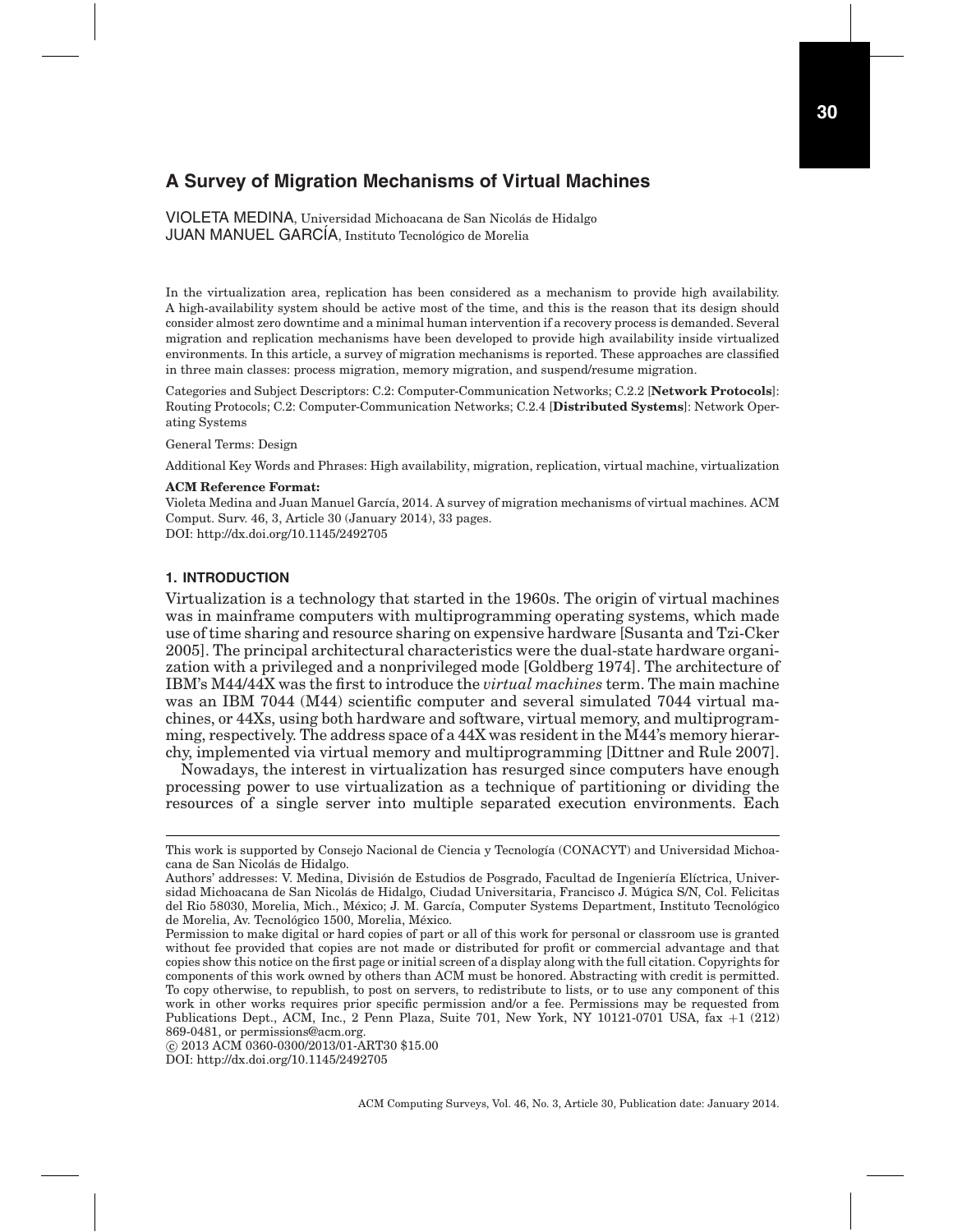environment is isolated from others; therefore, multiple operating systems can run on the same hardware [Barham et al. [2003;](#page-28-0) Changarti [2007;](#page-28-1) Rosenblum [2004\]](#page-30-0). These logical units are called Virtual Machines (VMs).

The basic motivation for virtualization is the same for the multitask operating systems; the computers have more processing power than necessary to fulfill a task. The computers of the second generation were programmable; those computers could complete just one task at a time. Eventually, the hardware became faster and a computer could complete a job and had unused resources. Multitasking took advantage of the unused computational power [Chisnall [2007\]](#page-28-2).

Virtualization introduces a software abstraction layer between the hardware and the operating system and applications running on top of it. This abstraction layer is called a Virtual Machine Monitor (VMM) or hypervisor. Because the hardware resources are controlled by the VMM, it is possible to run in parallel multiple operating systems in the same hardware [Sahoo et al. [2010\]](#page-31-1).

Rosemblum and Garfinkel [\[2005\]](#page-30-1) present an overview of VMMs. The current VMMs offer characteristics that attracted the interest of researchers, such as isolation, server consolidation [Padala et al. [2007\]](#page-30-2), cloning, server migration, and replication. These characteristics are used to provide high availability in a virtualized system.

Many organizations found that they had servers doing only one task or small clusters of related jobs. The virtualization allows that a series of virtual servers can be consolidated within a unique physical machine without losing the security in the isolated environments.

A VMM provides certain characteristics, such as clonation, at a very low cost. For example, if a patch is tested, a VM can be cloned, and the patch can be applied to the clone machine to observe the way the system is affected. This procedure is easier than a test in a machine in production. Another issue that has contributed to increase the VMM popularity is the support to the legacy operating systems. System administrators can use this capacity to consolidate many underutilized servers into only one machine, thus ensuring isolation and efficient performance [Whitaker et al. [2005\]](#page-31-2) by expanding these capacities to clustering environments [Kiyanclar [2005\]](#page-30-3). Another great advantage is the migration. A virtual machine can be migrated to another host if the hardware begins to experience failures or if an actualization is scheduled. The machine can be migrated to the original machine when it begins to work again. The efficient use of energy makes the virtualization attractive. An idle server consumes power, too. Consolidating many servers in VMs in a small number of hosts can contribute to reduce the cost of energy in a substantial way [Torres et al. [2008\]](#page-31-3). Finally, virtualization provides a high degree of isolation between VMs [Gupta et al. [2006\]](#page-29-2). A virtual machine failure will not affect other running virtual machines in the same hardware. Performance isolation is another important goal; the resource consumption of one virtual machine should not impact the performance of other VMs sharing the same hardware.

Several VMMs include migration as a mechanism to provide fault tolerance in a highly available system. Migration is a tool for load balancing, dealing with hardware failures, scaling systems, or reallocating resources. A migration mechanism has to provide almost zero downtime.

This migration should be transparent to the guest operating system, applications running on the operating system, and remote clients of the virtual machine. It should appear, to all involved parties, that the virtual machine did not change its location. The only perceived change should be a brief slowdown during the migration and a possible improvement in performance after the migration, since the VM was moved to a machine with more available resources.

This article is focused on migration mechanisms, but replication approaches are presented too. We consider that a migration mechanism moves a VM from one host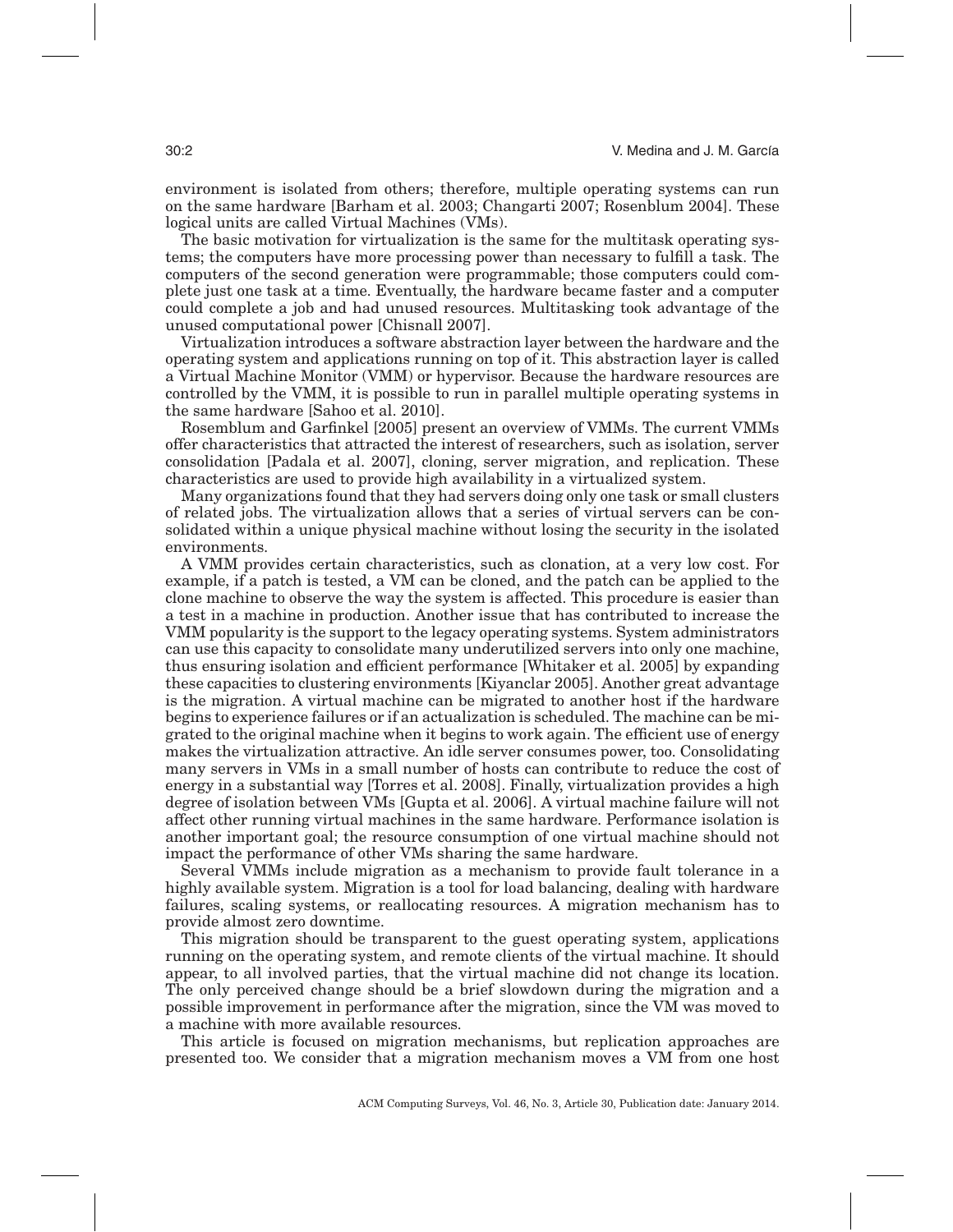to another and just one copy is created at a time. A replication mechanism maintains multiple copies of an original image VM in sync. It is typically used to create a failover scheme for a highly available system. Record and replay techniques may be used to support migration, but they can also be used for replication or diagnosis/debugging. A record/replay mechanism captures and records nondeterministic events of a source VM in a log file. The stored information may be used to replay the whole state of the source VM in a different VM. In this article, different forms of migration have been reviewed.

The remainder of Section [1](#page-0-0) shows the background of VM migration. The rest of the article is structured as follows. In Section [2,](#page-4-0) we present live migration mechanisms. In Section [3,](#page-10-0) we present suspend/resume migration mechanisms. In Section [4,](#page-13-0) we describe some live migration approaches, which migrate VMs over a WAN. In Section [5,](#page-17-0) we present some migration mechanisms to get load balancing and efficient resource consumption. In Section [6,](#page-19-0) we show the automatic management of live migration. In Section [7,](#page-21-0) we describe some migration mechanisms based on a record/replay technique and the live migration of the lightweight virtualization solution. In Section [8,](#page-25-0) we present some current trends, and in Section [9,](#page-26-0) we conclude.

## **1.1. Definition of Terms**

In the section to follow, several migration and replication mechanisms are detailed. We consider that a migration mechanism moves, at a time, a single copy of a VM from one host to another. A replication mechanism maintains multiple copies of an original image VM in sync. Record and replay techniques may be used to support migration. A record/replay mechanism captures and records nondeterministic events of a source VM in a log file. During a replay phase, these log records guide the virtual machine as it re-executes from a checkpoint.

#### **1.2. Background Work**

In the mid-1980s, there were two important technological advances. The first one was the development of powerful microprocessors. CPUs quickly were manufactured in 64 bits. The second development was the invention of high-speed computer networks. The use of Local Area Networks (LANs) and Wide Area Networks (WANs) allows building computing systems formed by a large number of CPUs connected by a high-speed network. These systems were called distributed systems. It was necessary to develop operating systems to support distributed systems. A distributed system can be defined as a collection of independent computers that appears to users as a single computer [Tanenbaum and Steen [2001\]](#page-31-4). A system can reach this goal if it is transparent. Distributed systems consider several concepts of transparency: location transparency users cannot know where resources are located; migration transparency—resources can move anywhere without changing their names; replication transparency—users cannot know how many copies of data exist; concurrency transparency—users can share resources automatically; and parallelism transparency—some activities can be executed in parallel without users knowing. Under this philosophy, many distributed operating systems were developed with process migration as an inherent characteristic.

Several operating systems were created to work in a distributed environment, such as Amoeba [Mullender et al. [1990\]](#page-30-4), Mach [Tanenbaum [1995\]](#page-31-5), and Chorus [Rozier et al. [1991\]](#page-30-5). Within the first works in migration, the migration process can be considered as a strategy to copy the complete state from one VM to another physical machine.

1.2.1. Zap. Zap [Osman et al. [2002\]](#page-30-6) introduces a virtualization layer on top of the operating system called PrOcess Domain (pod). A pod includes a group of processes within a private namespace that presents the process group with the same virtualized view of the system. A pod allows relating virtual identifiers with operating system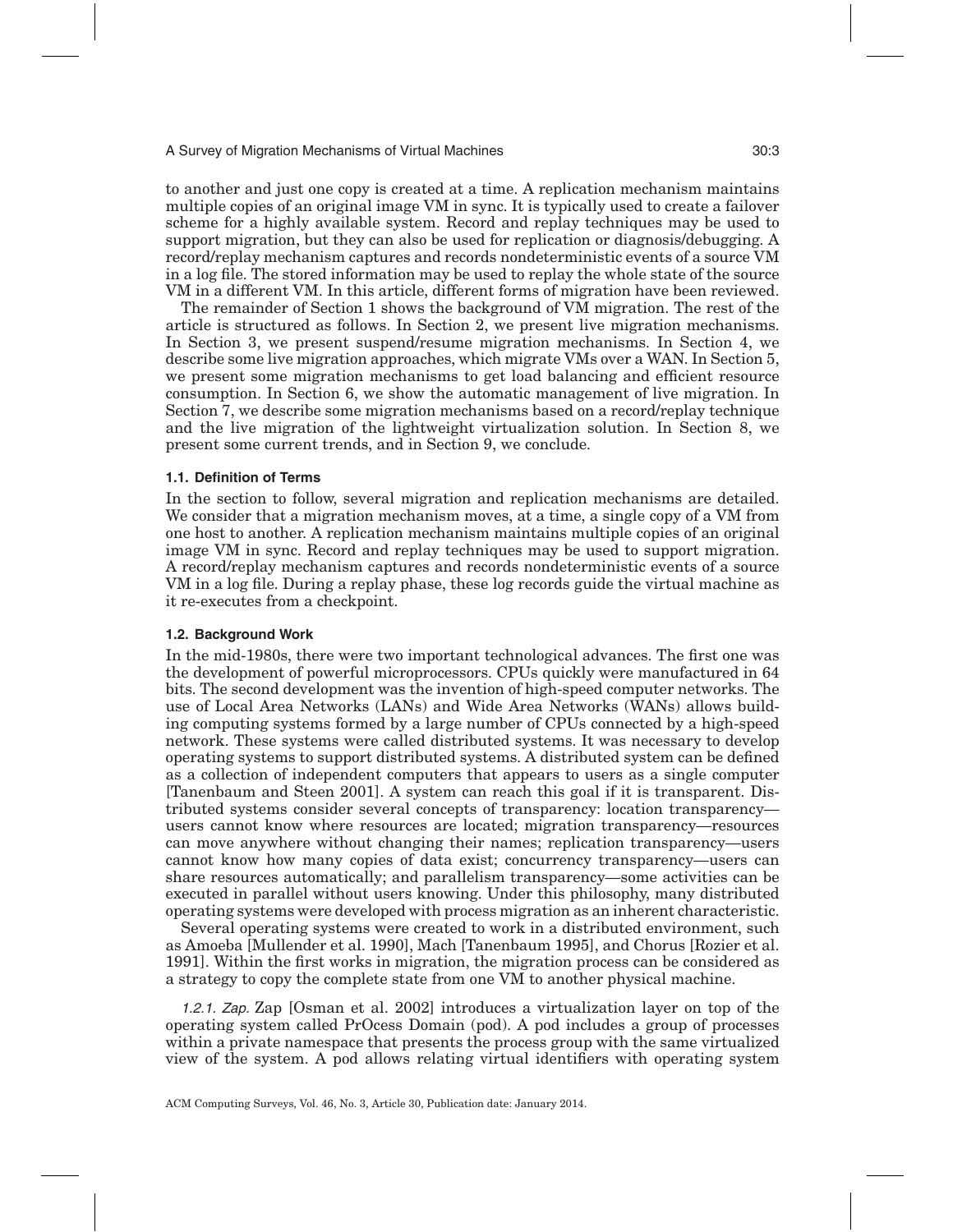resources like process identifiers and network addresses. This abstraction separates a pod from dependencies on the operating system and from other processes in the system.

Zap was implemented as a kernel module without kernel modifications, which intercepts system calls as needed for virtualization and saves and restores the kernel state as needed for migration. The Zap prototype provides a migration process with low overhead.

To support transparent process migration, Zap considers three requirements: resource consistency, resource conflicts, and resource dependencies. The first requirement is the need to preserve resource-naming consistency. An operating system contains numerous identifiers for its resources, including Process IDs (PIDs), file names, and socket ports. The operating system assumes that the identifier does not change during a cycle of a process life.

The second requirement is oriented to eliminate naming conflicts when processes are migrated. The third requirement is to eliminate process dependencies when a process is migrated.

Pods are self-contained units that can be suspended to secondary storage, migrated to another machine, and transparently resumed. A pod can contain any number of processes. The main difference between a pod and a traditional operating system environment is that each pod has its own private, virtual namespace.

Names within a pod are assigned in the same way that traditional operating systems assign names, but such names are localized to the pod. Because the namespace is private to a given pod, there are no resource-naming conflicts for processes in different pods.

Zap virtualization is based on a checkpoint-restart mechanism to suspend, migrate, and resume pods and their associated processes. The checkpoint-restart approach avoids leaving residual components, migrating the complete state in a checkpointed image; a pod can be migrated over a network or in local storage and the checkpointed state can be stored.

To migrate a pod, Zap first suspends the pod by stopping all processes in the pod, saving the virtualization mappings, and saving all process states, including memory, CPU registers, open file handles, and so forth. On the destination host, Zap resumes the pod by first restoring the pod virtualized environment and then restoring processes in a stopped state; for this reason, it is necessary to create the virtualization mappings of the stopped processes. Finally, Zap enables the processes to continue executing in the restored pod environment.

In the process of migrating a pod, the memory migration is considered. Zap checkpoints the memory areas allocated by processes within the pod. Zap ensures that the same view of the file system is available to a pod on whatever machine on which the pod is executed. Because of this, Zap does not need to save the code segments that belong to an executable, for example, text pages of the process or linked libraries in use by the process. Migration of text pages is carried out by saving references to the executable files and virtual memory addresses to which they are mapped.

1.2.2. AutoPod. AutoPod [Nieh [2005\]](#page-30-7) is a system that determines when a patch needs to be applied in an operating system based on a system status, preserving application service availability. The migration of application services to another host is automatic.

The AutoPod model is based on a virtual machine abstraction called a pod. For migration, the same operating system version for all systems is assumed.

AutoPod uses a virtualization layer to translate the AutoPod namespace to the host operating system namespace.

AutoPod uses a checkpoint-restart mechanism and an intermediate format to represent the state that needs to be saved at the checkpoint. When a checkpoint is realized,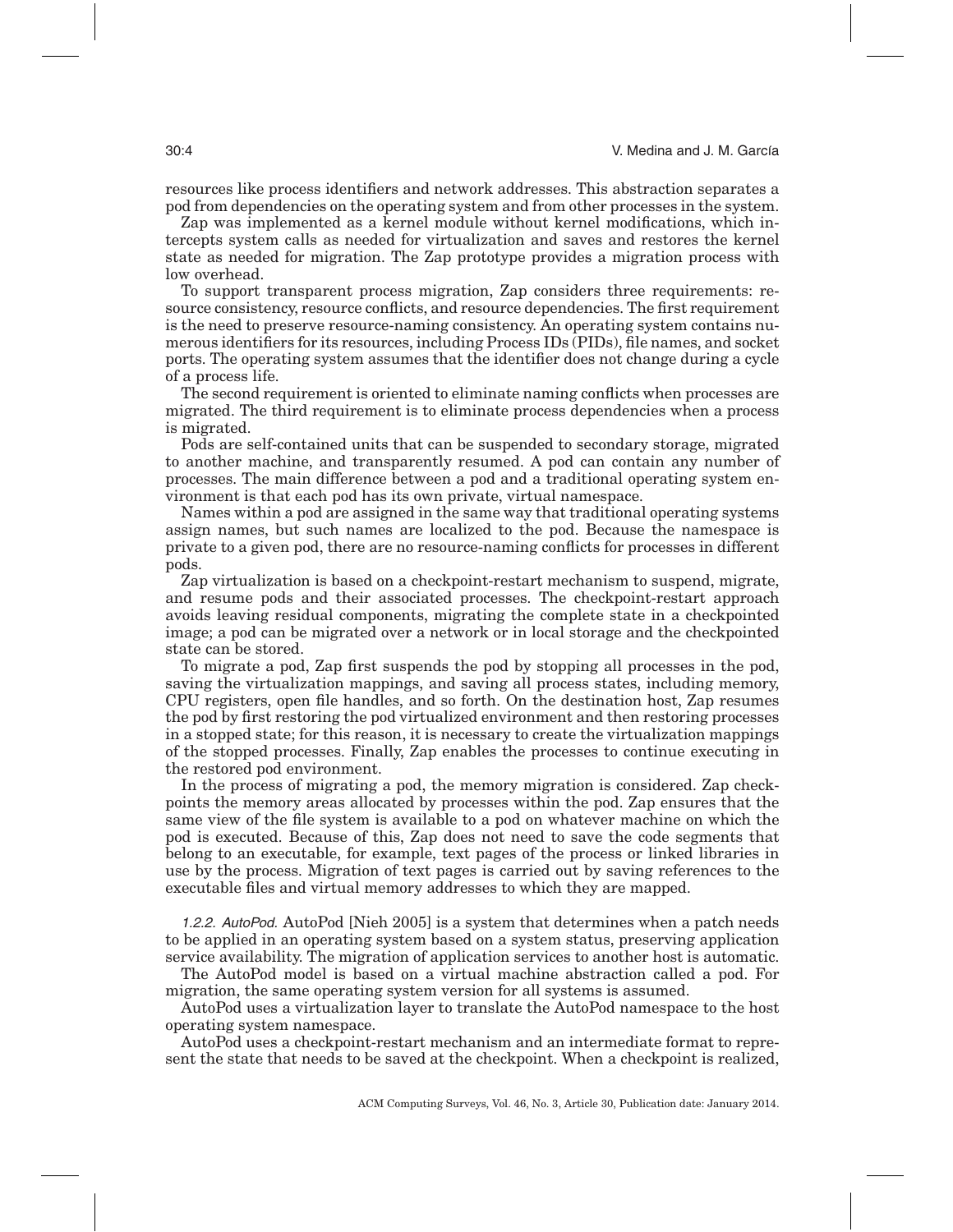the intermediate format representation is saved and digitally signed; during the restart process, the integrity of the image is verified. According to performed tests, to start a desktop environment from scratch can take around 20 seconds; the checkpoint and restarting of AutoPod can take 851ms and 942ms, respectively.

It is common that operating system vendors provide their users with the ability to automatically check for system updates and download and install them when they become available. AutoPod provides a service that monitors the security repositories; it downloads the security updates and through the checkpoint/restart mechanism enables the actualizations.

Commodity systems can provide information about the state of the system and detect some irregular conditions such as DMA timeout or the need to reset the IDE bus. When AutoPod discovers possible failures, this service checkpoints the pods running on the system, migrates the pod, and restarts it on a new host.

#### **2. LIVE MIGRATION**

#### <span id="page-4-0"></span>**2.1. Important Concepts**

In the virtualization area, several replication and migration approaches to achieve fault tolerance and high availability have been proposed. In the ideal copy of a virtual machine, the complete state from the original VM should be transferred to the copy including memory, disk, and network connections. The memory state migration has been widely studied and basically there are two methods, precopy and postcopy. Local disk and network interface migration are not trivial. To maintain network connectivity after migration, it is necessary to preserve open connections. Network clients should be attended with minimal disruption. If the migration is within the same LAN, a VM should retain its original IP address after migration, by generating an unsolicited ARP reply advertising the new location for the migrated VM's IP [Clark et al. [2005\]](#page-29-3). But in a WAN migration, the use of network technologies such Virtual Private Networks (VPNs), tunneling [Travostino [2006;](#page-31-6) Wood et al. [2011\]](#page-32-0), and DNS servers [Bradford et al. 2007] is useful. The disconnected mode [Satyanarayanan et al. [2005;](#page-31-7) Chandra et al. [2005;](#page-28-3) Caceres et al. [2005\]](#page-28-4) is employed too. Sometimes disk state migration is ´ not considered, because it is assumed that a SAN or NAS strategy is used among VMs, but a WAN environment should consider the migration of local disk. Migrating disk state typically represents the largest component of the overall migration time, as the disk state may be in the tens or hundreds of gigabytes. Many strategies to migrate storage are used such as record and replay, transmission by deltas, or the implementation of a Distributed Replicated Block Device (DRBD) [LINBIT [2011\]](#page-30-8) storage solution.

2.1.1. Memory Migration. There are two types of live migration mechanisms, precopy and postcopy. Postcopy migration transfers a VM's memory contents after its processor state has been sent to the target host. It differs from the precopy approach, which first copies the memory state to the destination, through a repetitive process, after which its processor state is transferred to the target.

Postcopy migration [Hirofuchi et al. [2011\]](#page-29-4) basically follows the next steps:

- (1) Stop the VM at the source host. Processor state is sent to destination VM, and the content of virtual CPU registers and the states of devices are copied to the destination.
- (2) Resume the VM at the destination without any memory content.
- (3) If the VM tries to access pages that have not yet been transferred, the VM is temporarily stopped and the fault pages are demand paged over the network from source. The VM is resumed.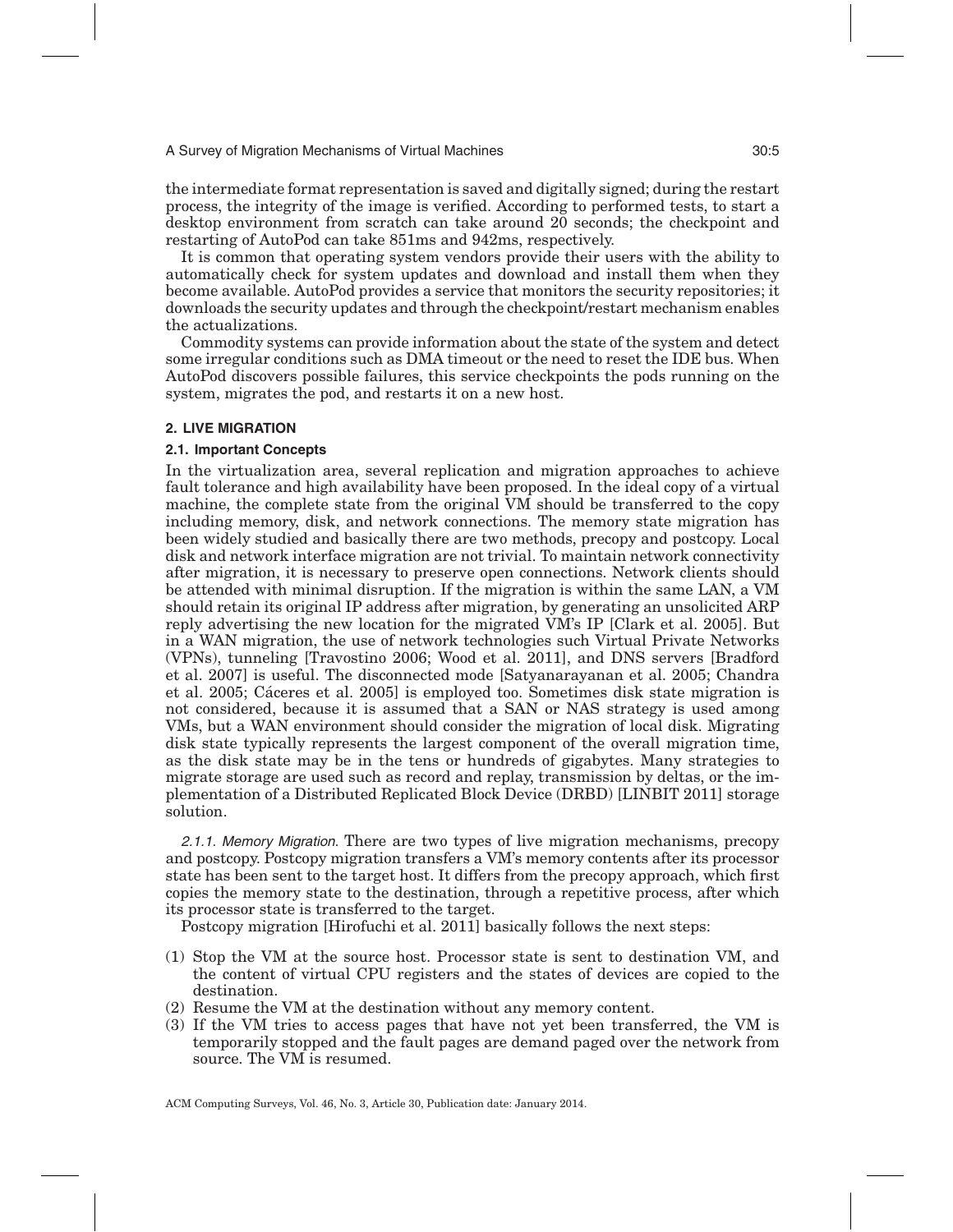Precopy migration [Milojičić et al. [2000;](#page-30-9) Clark et al. [2005\]](#page-29-3) follows the next phases:

- (1) The source VM continues running while all memory pages are copied to the destination VM in a first iteration. Subsequent iterations copy only those pages that were modified during the previous transfer round.
- (2) The source VM is stopped; the CPU state and remaining dirty pages are copied. The destination VM is started.
- (3) The new VM starts operation; if it tries to access a page that has not yet transferred, this page is brought from the source VM.

Both memory migration mechanisms have some pros and cons. At the first step of precopy memory migration, all memory pages are transferred to the VM destination; therefore, the migration time increases in proportion to the memory size of the VM. Besides, dirtied pages must be iteratively copied to the destination. If the VM is executing a write-intensive workload accessing large amounts of memory, numerous dirty pages are generated and transferred continuously. In the worst case, live migration is never completed [Hirofuchi et al. [2011\]](#page-29-4). Precopy minimizes VM downtime and application degradation when the VM is executing a read-intensive workload.

In postcopy migration, after the destination VM is started, memory pages are transferred across the network on first use. This approach consumes a shorter downtime but produces a longer total migration time, and the performance during the migration is likely to be considerably degraded when a large number of memory pages have been demand-paged across the network. However, in precopy migration, the iterative checking and sending of modified pages between two hosts could consume the whole bandwidth available between them and cause degradation of active services. In both schemes, mechanisms to alleviate their drawbacks have been implemented. For example, in postcopy [Hines et al. [2009\]](#page-29-5), ballooning [Waldspurger [2002\]](#page-31-8) is included to improve performance. In precopy, a bandwidth limit is defined during the subsequent round of copies to avoid the service degradation [Clark et al. [2005\]](#page-29-3).

In postcopy migration, faulted pages are transferred on demand over the network from the source, and then each memory page is sent at most once, avoiding the duplicate transmission overhead of precopy.

Failure of the destination node has different implications in the two memory migration types. For precopy, there is no problem if a failure of the destination node occurs, because the source node still holds an entire up-to-date copy of the VM's memory and processor state. If it is necessary, the VM can be revived from this image. However, when postcopy is used, the destination node has a more up-to-date copy of the virtual machine. Hence, a failure of the destination VM during postcopy migration becomes a critical failure of the VM.

Live migration refers to techniques in which a VM is moved from one host to another with almost zero downtime. Usually, the common environment for live migration is server VMs within a cluster/data center where tight control over the networking enables transparent migration of connections. The use of storage technologies such as SAN or NAS eliminates the disk migration.

2.1.2. Self-Migration. This work establishes the basis for the Xen migration mechanism [Clark et al. [2005\]](#page-29-3). In Hansen and Jul [\[2004\]](#page-29-6), two prototype systems are implemented. The first implementation, NomadBIOS, is a prototype host environment for running several adapted Linux instances concurrently. It migrates such instances between hosts without disrupting service, which is called live migration. NomadBIOS runs on top of the L4 microkernel. NomadBIOS reduces downtime using precopy migration, keeping the guest OS running on the original host while migrating, tracking changes to its address space, and sending updates to the target VM over a number of iterations.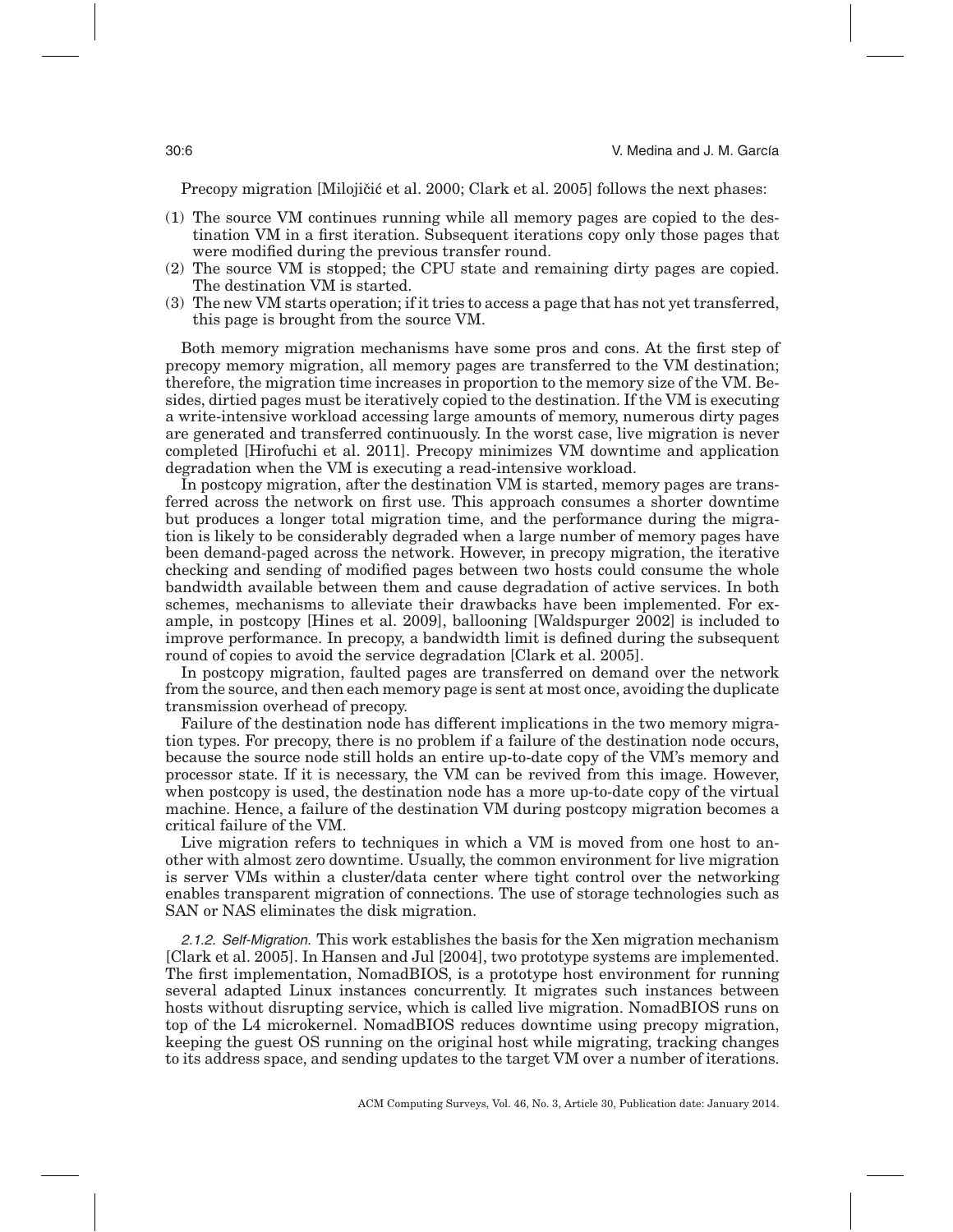The updates' size typically decreases to 100 kilobytes or less. To migrate network connections, a gratuitous ARP packet is then broadcast to the local Ethernet, to inform local peers about the move to a new interface. Files are accessed via iSCSI or NFS; disk migration is not considered. A second approach is called self-migration; here the guest OS performs the entire migration without hypervisor involvement; the guest OS is migrated by itself. This migration is based on Xen [Clark et al. 2005].

2.1.3. VMWare. *VMware* developed a migration mechanism called *VMotion* [Nelson et al. [2005\]](#page-30-10) as part of the VMware VirtualCenter product that manages the VMware ESX Server. In Waldspurger [\[2002\]](#page-31-8), the VMware memory mechanism is shown. The ESX Server uses a ballooning technique for memory management. A small balloon module is loaded into the guest OS as a pseudo-device driver or kernel service. This module collaborates with the server to reclaim pages that are considered least valuable by the guest operating system. When the server wants to reclaim memory, it instructs the driver to "inflate" the balloon by allocating pinned physical pages within the VM. Similarly, the server may "deflate" the balloon by deallocating previously allocated pages. When memory is tight, the guest operating system decides which particular pages to reclaim and, if necessary, swaps them to its own virtual disk. The memory ballooning mechanism allows memory that was allocated for a virtual machine to be given to another virtual machine without having to shut the machine down.

Each guest operating system that executes within a virtual machine addresses a zerobased physical address space, as within real hardware. The ESX Server gives each VM this illusion, virtualizing physical memory by adding an extra level of address translation. A machine address refers to actual hardware memory, while a physical address is a software abstraction used to provide the illusion of hardware memory to a virtual machine. Each virtual machine has a fixed set of physical address ranges that map to physical memory. All direct accesses to the VM's physical memory are intercepted by the VMM. The VMM then translates these physical addresses into the actual machine addresses. A *precopy* memory scheme is used. First, the physical memory from the source VM is copied and marked as read-only, so any modification can be detected by the VMM. When this process is finished, modified pages by the VM in execution may exist. These pages are copied to the new VM. This step is repeated until the remaining number of modified pages is small (16 megabytes) or there is a reduction in changed pages of less than 1 megabyte.

VMware provides a virtual Ethernet network card, *VNIC*, as part of its virtual platform, which has a unique MAC address within the local network. A VNIC can be associated to one or more physical network cards. Because the VNIC has a MAC address independent of the physical MAC address, the VMs can be moved from one host to another without stopping services and keeping the active network connections. This is possible only if the new VM is opened in the same subnet as the original machine. In storage, VMware assumes that the computers are connected to a server *SAN* or *NAS*.

2.1.4. Xen. Xen [Barham et al. [2003\]](#page-28-0) proposed a live migration mechanism [Clark et al. [2005\]](#page-29-3). This approach is focused on VM memory migration. Live migration of virtual machines considers the minimization of downtime, which is the period during which the VM's services are unavailable, and the total migration time, which is the period that begins when the original VM starts the migration and ends when the VM is shut down. The memory migration of a virtual machine can be described in three phases. In the first phase, the source VM continues running while using the *precopy* [Milojičić et al. [2000\]](#page-30-9) approach; all memory pages are copied to the destination VM in a first iteration, and subsequent iterations copy only those pages that were dirtied during the previous transfer round. In the second phase, the stop-and-copy process is executed, the source VM is stopped, and remaining dirty pages are copied and the destination VM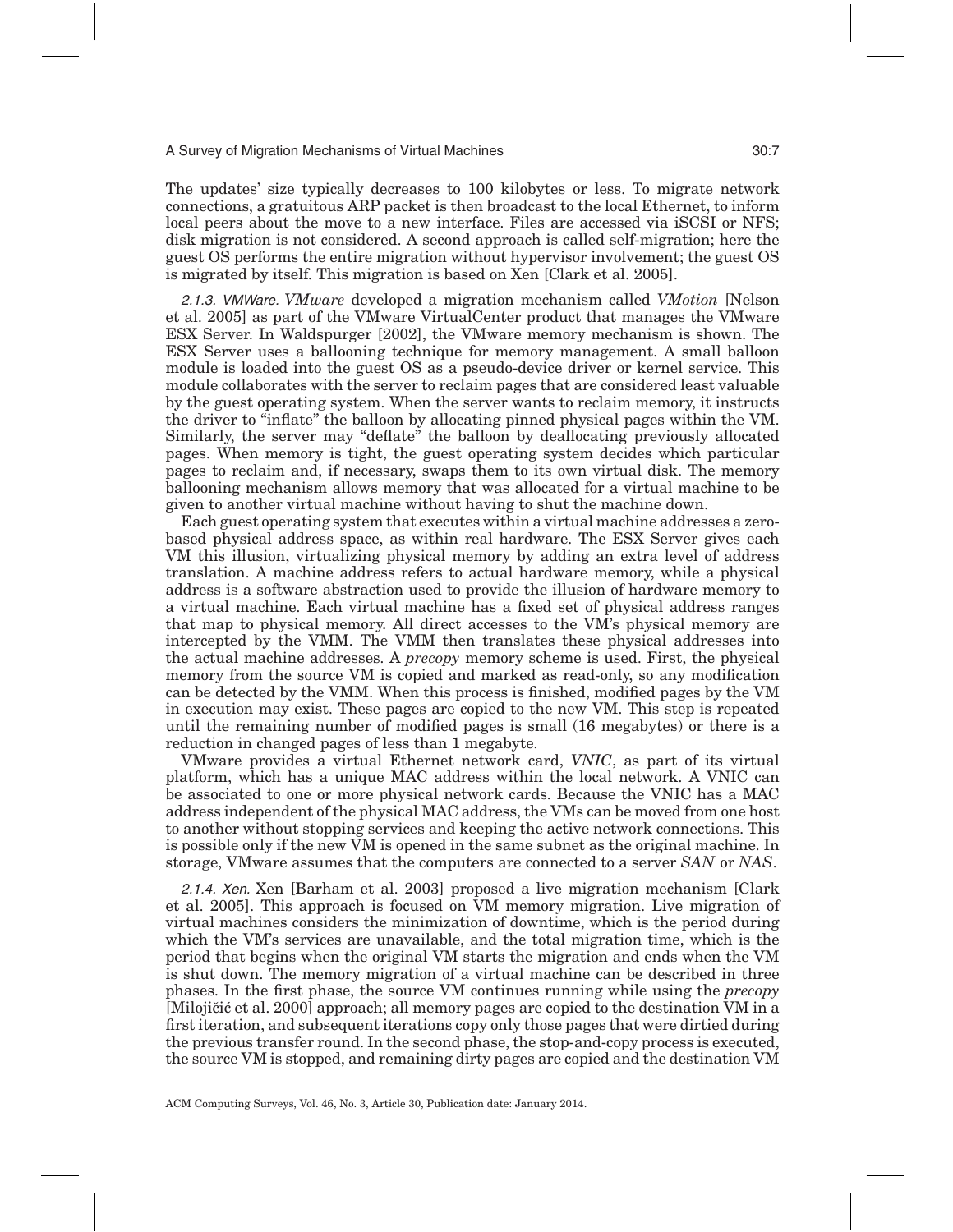is started. The traffic is redirected to the new VM. In the third phase, the destination VM resumes normal operation, and if an inconsistent page still remains, it is brought from the source VM. It is considered to migrate the open network connections through an unsolicited ARP reply from the migrated host, notifying that the IP has a new location. However, some routers are configured to not accept broadcast ARP replies (in order to prevent security attacks), so this idea may not work in all scenarios. Storage migration is not necessary because a shared storage form, like *NAS,* is assumed.

The Writable Working Set (WWS) is formed by pages modified so often that they are not good candidates for the precopy phase. The Xen's shadow page tables are used to track dirtying statistics on all pages used by a particular executing operating system. Through these statistics, the WWS can be determined.

Xen considers two different methods for initiating and managing state transfer. The first one, *managed migration,* is mainly executed out of the VM, which is being migrated by a migration daemon running in the management VM. The second one, *self-migration*, is almost totally run within the VM being migrated and a short part on the destination machine.

Managed migration is performed by migration daemons running in the management VMs of the source and destination hosts. These are responsible for creating a new VM on the destination machine and coordinating transfer of a live system state over the network. The control software executes rounds to transfer the memory image. In the first round, all pages are transferred to the destination machine; in subsequent rounds, this copying is restricted to pages that were dirtied during the previous round. To log pages that are dirtied, Xen inserts shadow page tables underneath the running OS. All Page-Table Entries (PTEs) are initially read-only mappings in the shadow tables. If the guest tries to modify a page of memory, the resulting page fault is trapped by Xen. If write access is allowed by the relevant guest PTE, then this permission is extended to the shadow PTE, setting the appropriate bit in the VM's dirty bitmap. When it is determined that the precopy phase is no longer beneficial, using heuristics methods, a control message is sent to the OS requesting that it suspend itself in a state suitable for migration. The dirty bitmap is scanned one last time for remaining inconsistent memory pages, and these are transferred to the destination together with the VM's checkpointed CPU-register state. Once this final information is received at the destination, the VM state on the source machine can safely be discarded. Execution is then resumed by starting the new VM at the point that the old VM checkpointed itself.

Self-migration handles a precopying scheme similar to that for managed migration. The major implementation difficulty of this scheme is to transfer a consistent OS checkpoint. This difficulty was solved with a final two-stage stop-and-copy phase. The first phase disables all OS activity except for migration and then performs a final scan of the dirty bitmap, clearing the appropriate bit as each page is transferred. Any pages that are dirtied during the final scan, and that are still marked as dirty in the bitmap, are copied to a shadow buffer. The second phase transfers the contents of the shadow buffer. Page updates are ignored during this transfer.

The live migration evaluation was tested with different workloads by Clark et al. [\[2005\]](#page-29-3). As a representative test, the Apache workload can be mentioned, which is presented by SPECweb99, a complex application-level benchmark for evaluating web servers and the systems that host them. A virtual machine with 800MB of memory was used; the VM was migrated with a SPECweb99 in execution. The VM suspension is done when 18.2MB of memory remains to be sent. Until this point, the transmission takes 201 ms, after which an additional 9 ms is required for the domain to resume normal execution. The total downtime of 210 ms experienced by the SPECweb clients is sufficiently brief to maintain the 350 clients.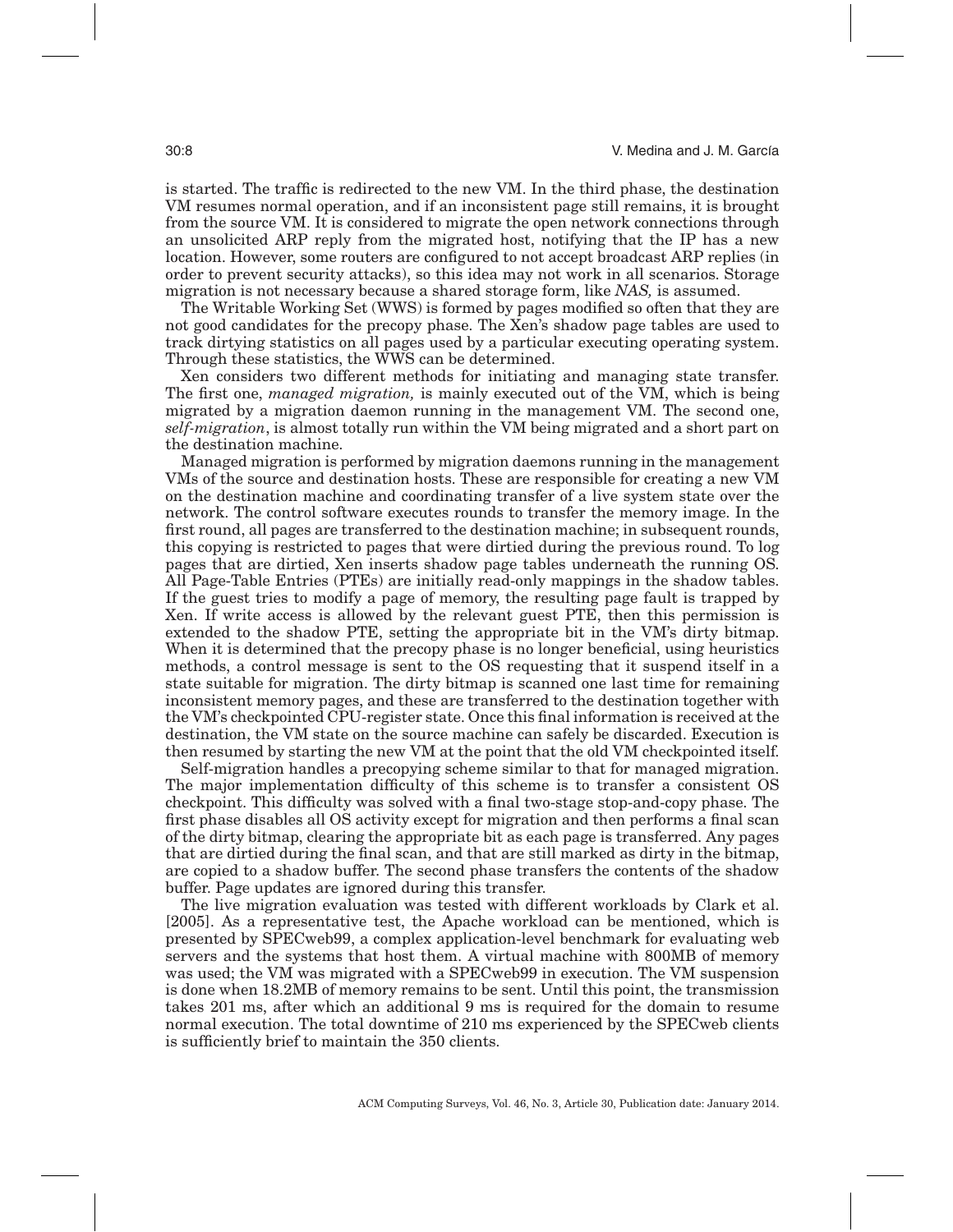In the article [Clark et al. 2005] cited before, a multiplayer online server game server was tested. The performance of live migration with a virtual machine with 64MB of memory running a Quake 3 server was measured. Six players joined the game and started to play within a shared arena. Xen performed the live migration with a total downtime of 60 ms.

2.1.5. KVM. The Kernel-based Virtual Machine [Machine [2012\]](#page-30-11), or KVM, is a virtual machine monitor that allows full virtualization for Linux on x86 hardware. Due to the increasing impact of virtualization, hardware vendors such as Intel and AMD have added extensions to the x86 architecture that make virtualization much easier (Intel VT or AMD-V). KVM consists of a loadable kernel module, kvm.ko, and the architecturespecific functionality is provided by two architecture-specific modules, kvm-intel.ko and kvm-amd.ko. Using KVM, it is possible to run multiple virtual machines of unmodified Linux or Windows.

In Kivity et al. [\[2007\]](#page-30-12), live migration is implemented. Live migration uses the precopy strategy, which means that if a guest page is modified after it has been copied, it has to be copied again. KVM implements a dirty page log, which is used as a bitmap of modified pages since the last call. KVM maps guest pages as read-only and only maps them for write after the first write access. Live migration is completed in three phases [Clark et al. [2005\]](#page-29-3). This is an iterative process; each iteration copies memory to the destination host. In the first phase, all memory pages are marked dirty and the modification-tracking mechanism is initialized. In the second phase, pages marked as dirtied are copied. The iterative process of copying pages continues while the maximum transfer rate to the destination machine is not exceeded. Modified pages, but not copied, are used to estimate the downtime if the migration starts the third stage. If the estimated downtime is high compared with the target value, the algorithm iterates until it predicts a value lower than the target value. When the target downtime is reached, the migration enters the third and final phase, where the source virtual machine (and applications) is stopped. Dirty pages are transmitted to the destination machine, the registers are loaded, and execution is resumed on the new host [Ibrahim et al. [2011\]](#page-29-7).

2.1.6. Kemari. A synchronization approach for VMs based in Xen is proposed in a project called *Kemari* [Tamura [2008\]](#page-31-9). In this project, when Kemari detects an event from the guest domain, this domain is paused, and the dirty pages created since the last synchronization are located and sent to the image VM. When the synchronization is completed, Kemari unpauses the guest domain and the event is executed in domain 0.

2.1.7. Live and Incremental Migration of Virtual Machines. In Luo et al. [\[2008\]](#page-30-13), a live and incremental migration of VMs has been proposed; it includes memory, CPU, and disk state migration. It uses a Three-Phase Migration (TPM) algorithm (precopy, freeze-andcopy, postcopy), which is an expansion of live migration of Xen where an Incremental Migration (IM) is used for storage. During the precopy phase, the storage data are iteratively precopied. In the first iteration, all the storage data should be copied to the destination VM. After, modified data, just during the last iteration, is sent to the backup VM.

2.1.8. Migration without Virtualization. Currently, most of the migration approaches are based on virtualization and have as a requirement the hardware compatibility between the physical source machine and physical destination machine. In Kozuch et al. [\[2009\]](#page-30-14), a mechanism for operating systems to allow direct migration from one physical machine to another physical machine is proposed even if the hardware on the target machine is different from the source machine.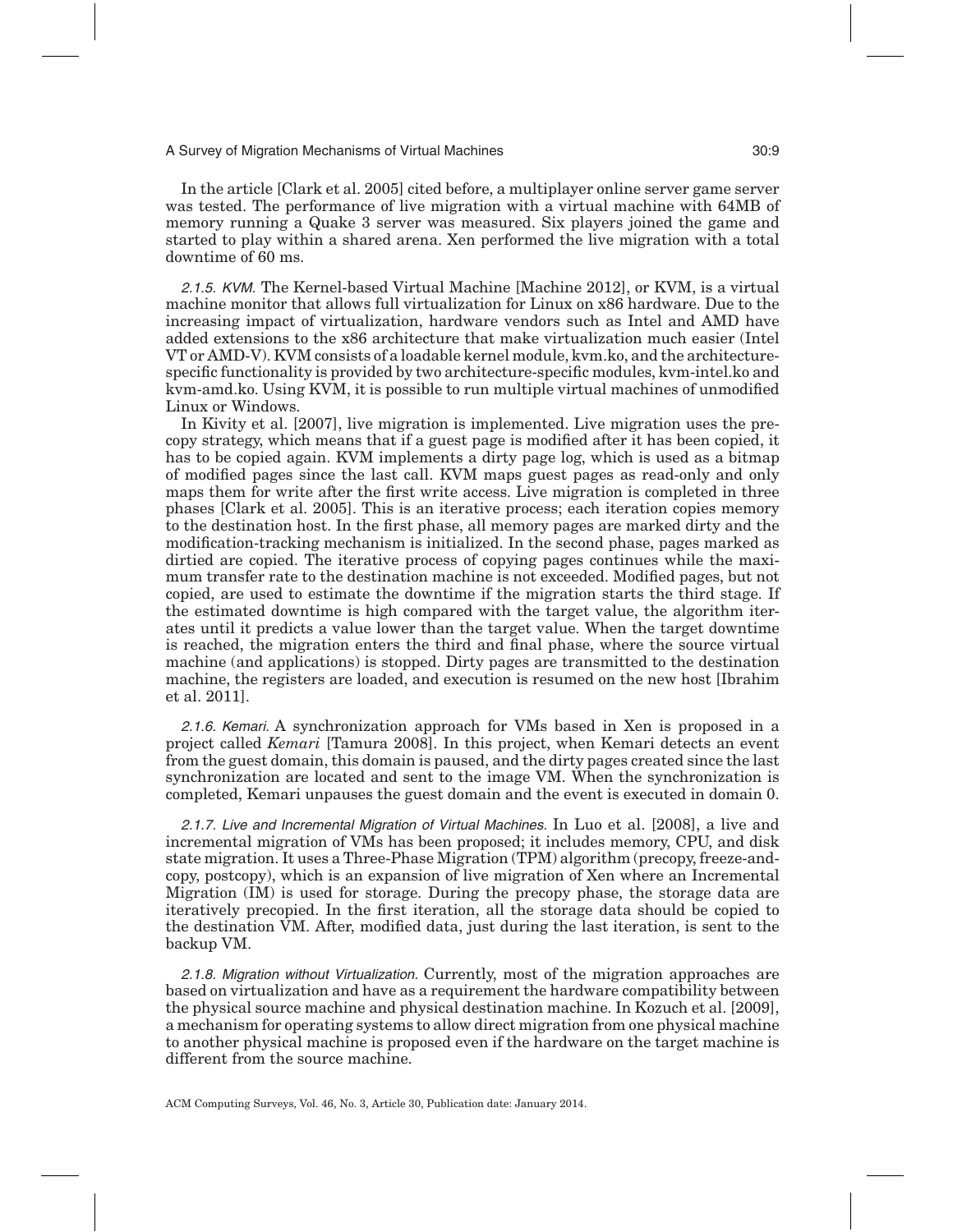2.1.9. Postcopy Live Migration of Virtual Machines. In Hines et al. [\[2009\]](#page-29-5), a design, implementation, and evaluation of postcopy-based live migration for virtual machines across a Gigabit LAN are presented. Postcopy migration transfers the VM's memory contents after its processor state has been sent to the destination host. The precopy approach first copies the memory state over multiple iterations and after transfers the processor state to the target host.

In this work, the postcopy strategy for live VM migration is proposed and evaluated. Efficiency of postcopy depends on the process to minimize the number of page faults (or network faults); to speed up the migration, memory pages are pushed from the source before they are needed by the VM at the target. To reduce network faults, postcopy live migration includes the active push component with adaptive prepaging.

The way in which pages are fetched creates different variants of postcopy, providing improvements. Postcopy migration combines four techniques to fetch memory pages from the source: demand paging, active push, prepaging, and Dynamic Self-Ballooning (DSB). When demand paging is used, the VM resumes at the target; when a memory fault is produced, this is serviced by a request to the source node over the network. Active push avoids transferring pages more than once. A page is transferred either by demand paging or by an active push. Active pushing reduces the duration of residual dependencies on the source host, pushing the VM's pages from the source to the target VM that continues in execution. Prepaging uses network faults as start points to predict the VM's page access locality at the target and search pages in the neighborhood of a network fault before they are accessed by the VM. The VM's pages at source are stored in an in-memory pseudo-paging device, which resides completely in memory. Prepaging applies an bubbling algorithm, which starts the active pushing from a pivot page inside the pseudo-paging device and transmits symmetrically located pages around that pivot. Pages that have already been transmitted are skipped. The bubbling method can be executed with a single or multiple pivots. Transferring free pages would be a waste of network and CPU resources and would increase the total migration time regardless of which migration algorithm is used. DSB reduces the number of free pages transferred during migration, improving the performance of precopy and postcopy migration. The VM performs ballooning [Waldspurger [2002\]](#page-31-8) continuously over its execution lifetime.

The postcopy migration proposed is compared against Xen's precopy migration. Both the VM in each experiment and domain 0 are configured to use two virtual CPUs; the default VM size is 512MB. Different performance metrics are analyzed with four applications: (a) SPECWeb 2005: the system is configured within a VM and six external clients request connections; (b) BitTorrent Client: a multipeer distributed application, which is slightly CPU intensive; (c) Linux Kernel compile: considered because of consistency; (d) Netperf: the Netperf sender is configured inside the VM. They evaluate four metrics: downtime, total migration time, pages transferred, and page faults.

Postcopy is effective only when a large majority of the pages reach the target before they are faulted upon the target VM, in which case they become minor page faults rather than major network page faults. The quantity of major faults compared to minor page faults is a parameter of effectiveness of postcopy. So, for all of the applications except the SPECWeb, postcopy reduces the total pages transferred by more than half. The most significant result is where postcopy's prepaging algorithm becomes network page faults in minor faults for the largest applications, SPECWeb and Bittorrent, in 79% and 83%, respectively. Postcopy reduces the total migration time for all applications compared to precopy, in some cases by more than 50%. But the downtime is much higher for postcopy than for precopy.

2.1.10. Optimizing Live Migration of Virtual Machines. In Atif and Strazdins [\[2009\]](#page-28-5), an optimization to the live migration mechanism of Xen is proposed. The experimental tests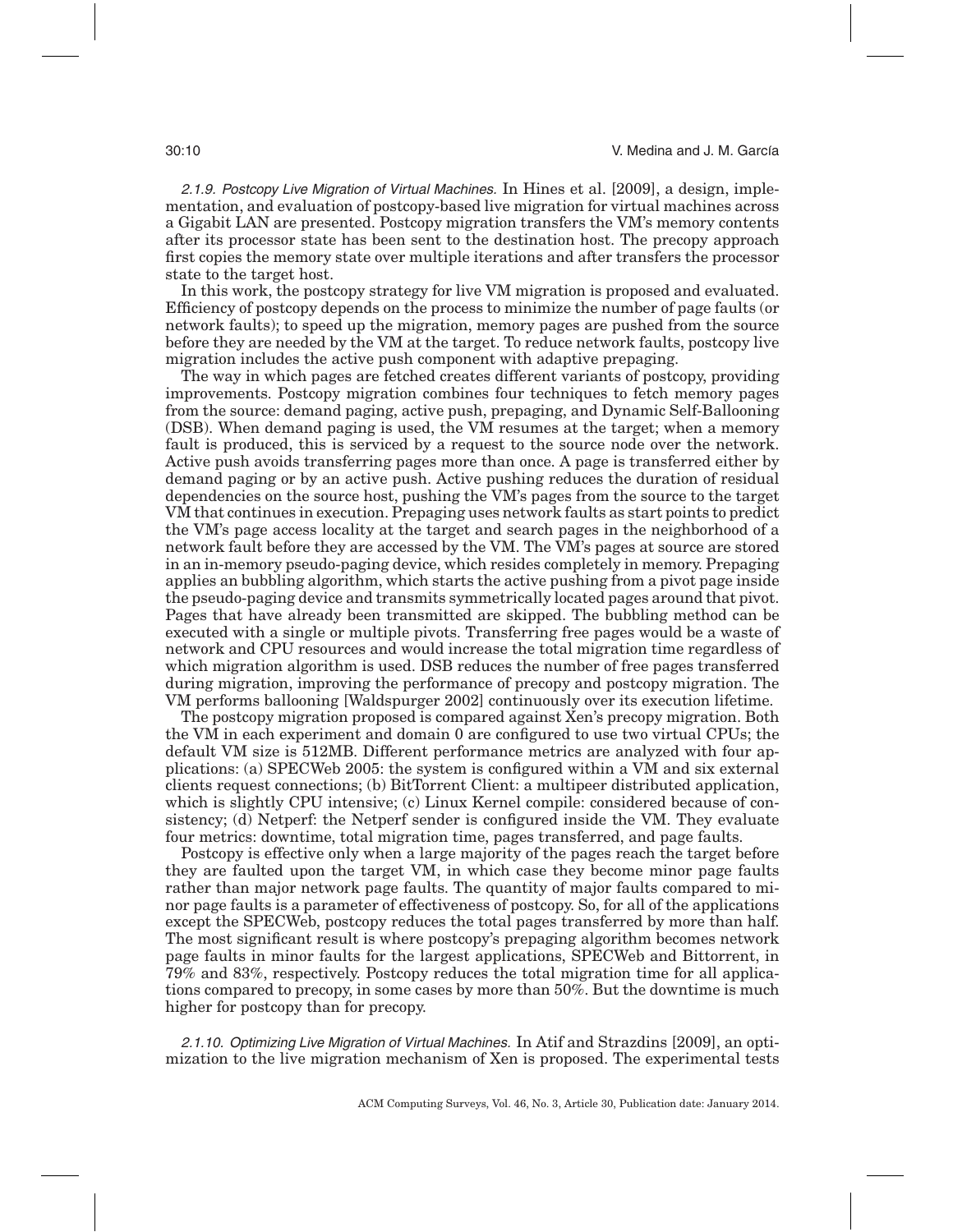were executed in a high-performance computing environment. The improvement is based on the reduction of the iterations number in the precopy phase of the live migration of Xen to the minimum of two. This optimization is able to reduce the total number of memory pages transferred during the migration up to 500% and their results can show an average of 50% of improvement, in comparison with the original Xen live migration mechanism.

## **3. SUSPEND/RESUME MIGRATION**

## <span id="page-10-0"></span>**3.1. Important Concepts**

Chen and Noble [\[2001\]](#page-28-6) suggested that virtual machine technology can be used to provide user mobility in a secure way. Suspend/resume technology is based on this idea. Suspend/resume migration refers to the motion of a VM from one host to another where the VM is locally inactive during the translation. Usually, this is a migration across a WAN. The network connections are typically dropped and need to be re-established. For a WAN migration, it is crucial to not just transfer the VM images but also transfer the local persistent state, its ongoing network connections, and the support for the disconnected operation. A technique to optimize the disk transfer is the use of deltas. On a source host, the process intercepts write operations and generates deltas, which are communication units that contain the written data, the location on the disk, and the size of the written data. The process examines the stored data and locates blocks or bytes that have changed since the last write. Changed data, rather than the whole information, can then be sent to the target hosts across the LAN or WAN.

Disconnected operation [Kistler and Satyanarayanan [1992\]](#page-29-8) is a mode of operation that enables a client to continue accessing critical data during temporary failures of a shared data repository. While disconnected, file system service requests are relying solely on the contents of its cache. When disconnection ends, modifications are propagated to the corresponding server.

#### **3.2. Internet Suspend/Resume**

Internet Suspend/Resume (ISR) [Kozuch and Satyanarayanan [2002;](#page-30-15) Satyanarayanan et al. [2007\]](#page-31-10) presents a project where the complete state of a VM can be migrated. ISR is based on the idea that a VMM encapsulates the volatile execution state of a VM and a VMM transfers the state of its VMs to files in the local file system within the host machine. When a VM is suspended, the volatile state is transferred to files until a suspension point. These files, including the operating system, are copied to the remote machine, where the VM can be reassumed. The downtime depends directly on the file size to be transferred.

ISR uses the distributed storage technology. Each VM encapsulates a guest operating system and guest applications in an execution state and a user customization state, and both are called a parcel. The distributed storage layer transports a parcel across space (from suspend site to resume site) and time (from suspend instant to resume instant). Users can own multiple parcels, just as they can own multiple machines with different operating systems or application suites.

This ISR structure remained invariant across the many different ISR versions. The ISR layer was implemented in two parts. One part was a loadable kernel module called Fauxide that served as the device driver for a pseudo-device. VMware was configured to use this pseudo-device for the VM state. Fauxide redirected VMware requests to this pseudo-device to a user-level process called Vulpes, which was the ISR layer's second component. Vulpes implemented the VM state-transfer policy, the VM state's mapping to a directory tree of 256Kb files in coda, and hoarding control for these files.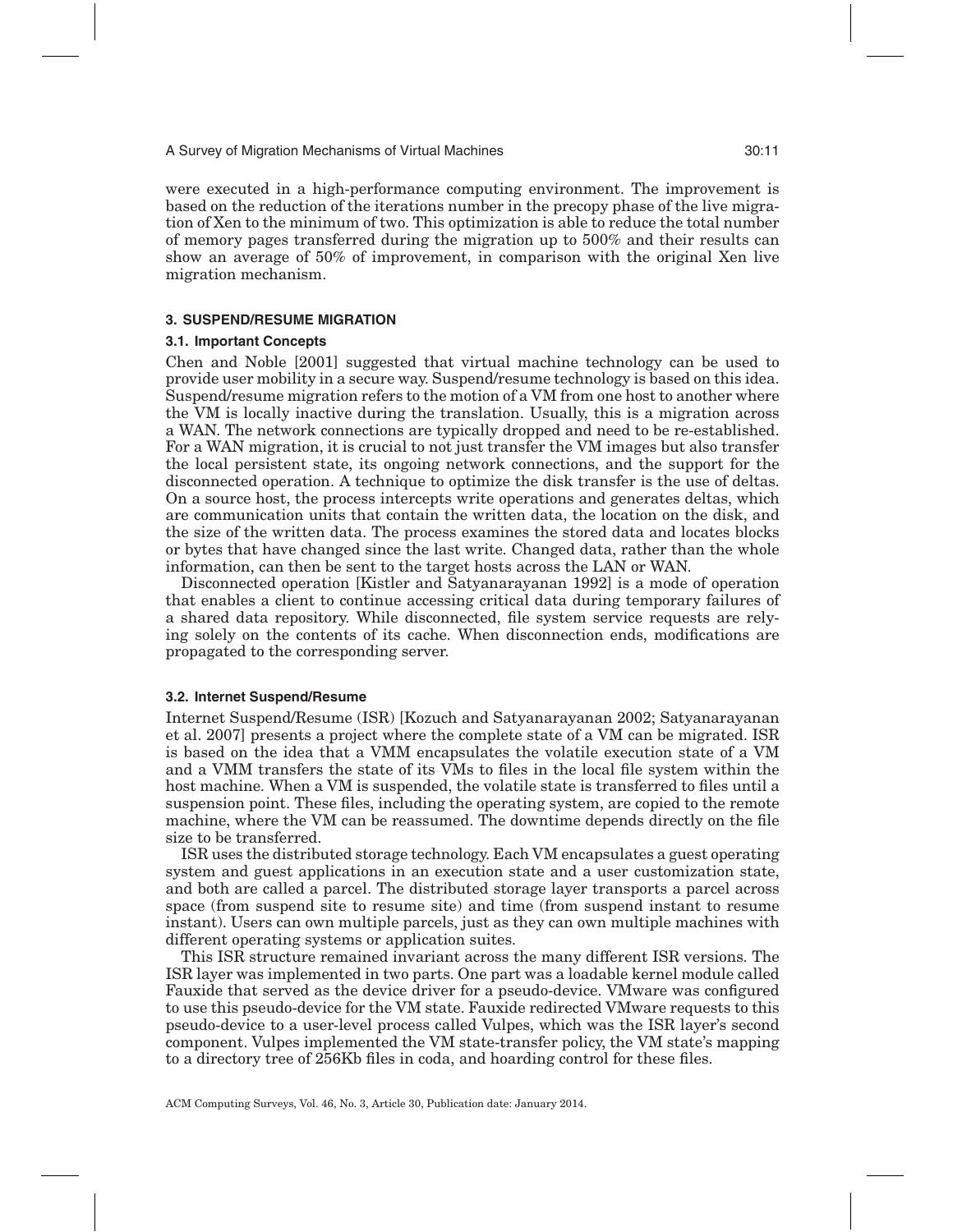Some components implementing each layer have changed over time. For example, the virtual machine monitor was VMware in early versions of ISR but in the latest versions VMware, KVM, or Xen can be used. These VMMs support a mode in which a local disk partition holds the VM state. The ISR client software encrypts data from a parcel before handing it to the distributed storage layer. Neither servers nor persistent client caches used by the distributed storage mechanism contain any unencrypted user state. Compromised storage servers can, at worst, result in a denial of service. Compromise of a client after a user suspends can, at worst, prevent the updated VM state from being propagated to servers, also resulting in denial of service. Even in these situations, ISR preserves the privacy and integrity of user parcels.

ISR has implemented some versions: ISR-1, ISR-2, and ISR-3. In the latest version, coda has integrated a mechanism to use distributed storage.

In the first implementation of ISR, some results were reported. The prototype ISR implementation is able to suspend a VM on Client 1 and resume it on Client 2, and vice versa.

A measure of performance was reported with ISR-1. In tests, it was considered that before each resume operation on a client a reboot should be executed to ensure a cold NFS cache. Two types of suspend events were considered: warm suspend, which occurs in a VM shortly after a resume event, and cold suspend, which occurs long after a resume event. A cold resume takes 125 seconds, a warm suspend 114 seconds, and a cold suspend 146 seconds. These results are tolerable for some users but generally much longer than suspend resume in a laptop.

ISR-2 incorporates disconnected operation, where users can use the cached state even when disconnected. The client stores updates and reintegrates them when network connectivity is restored.

#### **3.3. Capsule**

A capsule [Sapuntzakis et al. [2002\]](#page-31-11) is defined as a hardware state that includes the entire operating system, applications, and running processes. This state is moved over a network and includes the state in its disks, memory, CPU registers, and I/O devices. This project is based on the Collective [Chandra et al. [2005\]](#page-28-3) and handles x86 architecture. Capsules can be suspended from execution, serialized, and resumed after. Capsules can be moved among machines to balance loads or for fail-over. An inactive capsule can contain gigabytes of disk storage, whereas an active capsule can include hundreds of megabytes of memory data, as well as internal machine registers and I/O device states. To copy a whole capsule to another physical location would take a long time. But this project implements some optimization to reduce storage requirements, transfer time, and start-up time over a network of a capsule. Four optimizations are presented:

- (1) To reduce the memory state before serialization, the ballooning technique is employed. The balloon program asks the OS for a large number of physical pages. The program then zeroes the pages, making them easily compressible. Ballooning reduces the size of the compressed memory state and thus reduces the start-up time of capsules. This technique works well if the memory has many freed pages whose contents are not compressible. This memory is not transferred, and these pages are the first to be cleared by the ballooning process.
- (2) Each time a capsule starts, all the updates made to disk are saved on a separate disk, using copy-on-write. Capsules are created in hierarchical order, so each child capsule could be viewed as inheriting from the parent capsule. The differences in disk state between parent and child are captured in a separate Copy-On-Write (COW) virtual disk. This strategy reduces the cost of saving a capsule disk because only the differences are captured.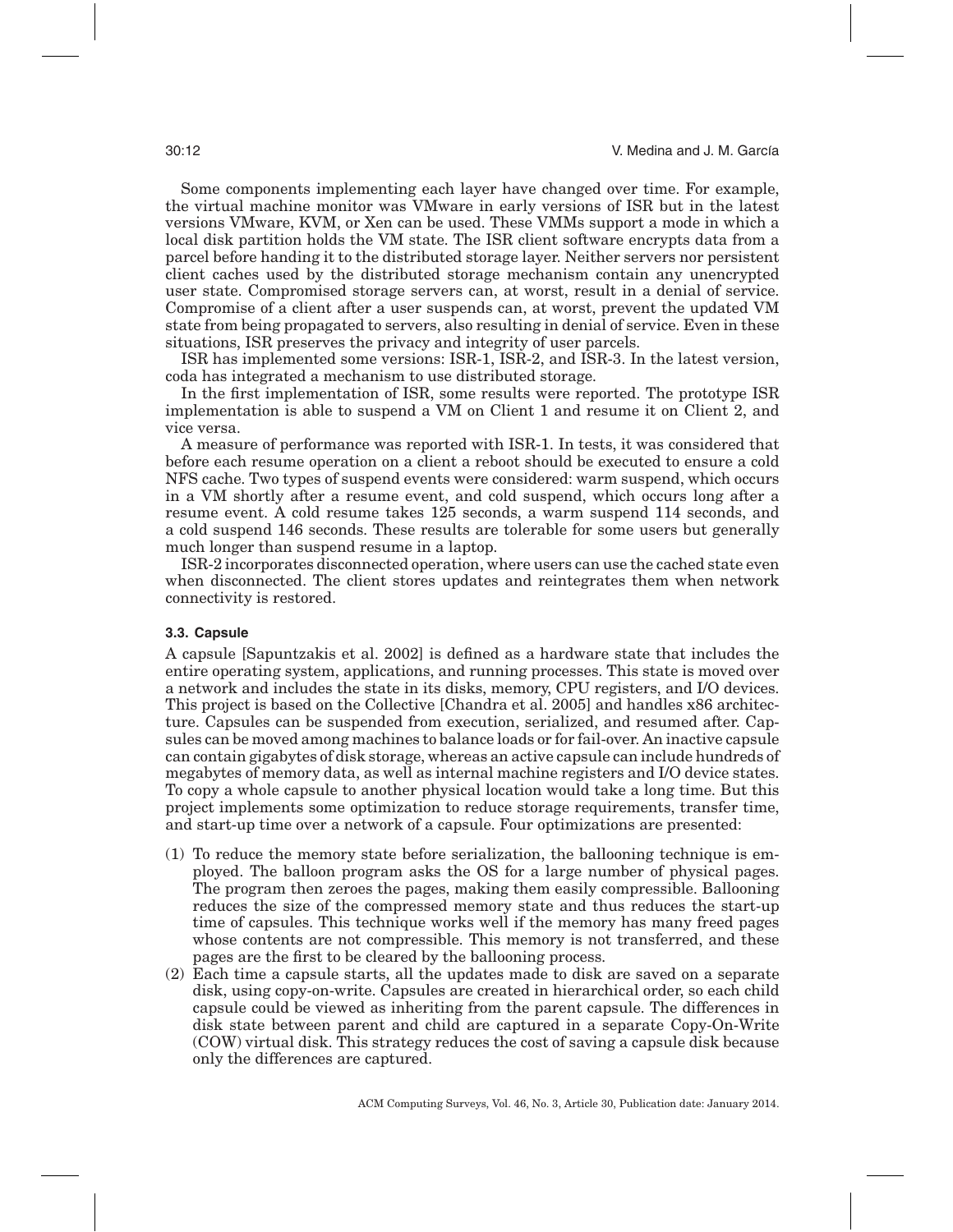- 
- (3) Instead of sending the entire disk, disk pages are fetched on demand as the capsule runs.
- (4) Transfer time is decreased by sending a hash of data blocks instead of complete data. Collision-resistant hashes are used to avoid sending pages of memory or disk data that already exist at the destination. It is expected to find identical blocks of data between disk images and memories, even across different users' capsules. All network traffic is compressed with gzip.

# **3.4. The Collective**

The Collective [Chandra et al. [2005\]](#page-28-3) is a system that provides managed desktops to Personal Computer (PC) users. System administrators create such desktop environments called virtual appliances, which include the operating system and all installed applications. Target PC runs client software, called the Virtual Appliance Transceiver (VAT), that caches and runs the latest copies of appliances locally and continuously backs up changes to user data to a network repository. The Collective is available to machines with x86 architecture and uses the virtualization technology of VMWare GSX Server [VMware [2012\]](#page-31-12). PCs can be attached to a LAN or WAN with broadband or even disconnected from the network like a laptop. Users can access their desktops from any Collective client; they can also carry a bootable drive that converts a PC into a client. A VAT is built using a Knoppix Live CD, which automatically detects available hardware at runtime and load Linux drivers. A display client browser can be used to access a desktop running on a remote server.

The Collective presents a cache-based system management, which separates a computer state into two parts: the system state, which consists of an operating system and all installed applications, and the user state, which consists of a user's profile, preferences, and data files. In this model, appliances and user state are separately stored in network-accessible appliance repositories and data repositories. PCs are called VATs. A user can use any of these clients, log in, and get access to any appliance with authorization. The VAT executes functions like authenticate users, fetches and runs the latest copies of appliances locally, stores user state to the data repository, handles a cache to reduce the amount of the data that needs to be fetched over the network, and improves the performance. A VAT can run a prefetcher process to minimize cache misses. The VAT runs a prefetcher process, and even a client can completely prefetch an appliance into a cache to work in disconnected mode.

# **3.5. SoulPads**

In Cáceres et al. [\[2005\]](#page-28-4), a system called SoulPad is presented. This system allows a user to resume a personal computing session that was suspended in another machine. The SoulPad divides the user's machine into a body (display, CPU, RAM, I/O) and a soul (session state, software, data, preferences). The soul is carried in a small and light portable device, the SoulPad. The soul can resume on any x86-based personal computer with no preloaded software. The computers that resume SoulPad are denoted as EnviroPCs. Connections between the SoulPad and the EnviroPC are made through USB 2.0. The user can retrieve a suspend state in disconnected mode. EnviroPCs do not need any preloaded software. Users migrate from one machine to another by moving the SoulPad disk. A SoulPad disk contains three elements: first, the host OS Knoppix that boots on EnviroPCs and obtains hardware availability via auto-configuration; second, the VMM, VMware Workstation, which supports the suspend/resume operations on virtual machines and guest OS diversity; and third, a VM that executes the user's applications on a guest OS (Windows or Linux). The disk partition that holds the VM images is encrypted using the AES128 block cipher.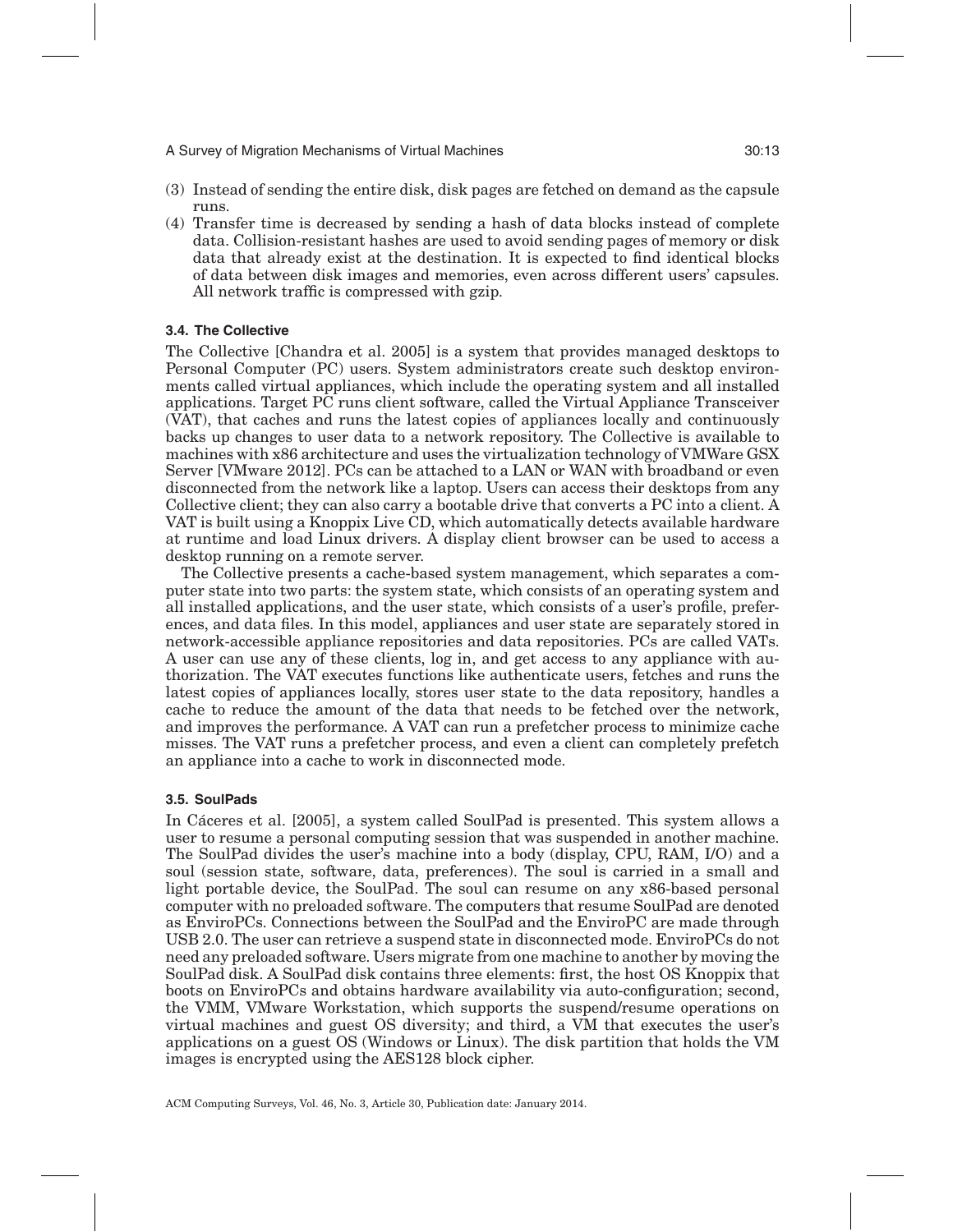# **3.6. Cloudlets**

The architecture where a mobile user exploits VM technology to instantiate customized service software on a nearby cloudlet and then uses that service over a wireless LAN is discussed in Satyanarayanan et al. [\[2009\]](#page-31-13). The mobile device typically functions as a thin client with respect to the service. A cloudlet is defined as a trusted, resource-rich computer or cluster of computers that is well connected to the Internet and available for use by nearby mobile devices. It is recognized that mobile hardware is resource poor with respect to static client and server hardware. A solution to improve this disadvantage is to use cloud computing.

# **3.7. CloneCloud**

CloneCloud is presented in Chun et al. [\[2011\]](#page-29-9). This application partitioner and execution runtime makes possible that unmodified mobile applications run in an applicationlevel virtual machine, off-loading part of their execution onto device clones [Chun and Maniatis [2009\]](#page-29-10) operating in a computational cloud. The system transforms a singlemachine execution of a mobile device into a distributed execution inside a cloud. An application-level VM is an abstract computing machine that allows hardware and operating system independence. Its instructions are bytecodes; an executable is a set of bytecodes. The VM runtime executes bytecodes of methods with threads. A partition mechanism creates a partition, which is a choice of execution points where the application migrates part of its execution and state between the device and a clone. During the execution, if a migration point is found, the executing thread is suspended and its state (including virtual state, program counter, registers, and stack) is packaged and sent to a synchronized clone. At the clone, the thread state is copied into a new thread with the same stack and reachable heap objects, and then resumed. If the migrated thread reaches a reintegration point, it is suspended, packaged, and then sent back to the mobile device. Finally, the returned packaged thread is merged into the state of the original process. A mathematical optimizer chooses migration points that optimize total execution time or mobile device energy consumption according to the application and the cost model. Test results have shown that some applications achieve as much as a 20 times execution speed-up and up to 20 times decrease of energy spent on the mobile device.

# **4. WAN LIVE MIGRATION**

# <span id="page-13-0"></span>**4.1. Important Concepts**

In the VM migration across a WAN, the transference of the complete VM state including disk, open network connections and memory pages is essential. The next section presents some works that move the complete VM state from one host to another in a live migration over a WAN.

# **4.2. Seamless Live Migration of Virtual Machines over the MAN/WAN**

Live migration over WANs is an interesting topic that has attracted attention in recent years. To achieve live migration of the virtual machine across WANs, an approach using IP tunnels to guarantee network connections was presented in the "VM turntable" demonstrator [Travostino [2006\]](#page-31-6). The IP tunnel between the source and target host is set up to forward packets to and from the client applications. Live migration is executed over dedicated lightpaths, which are circuits of 1Gbps capacity; they were created between two sites in Amsterdam and San Diego. A VM Traffic Controller (VMTC) coordinates the migration of VMs providing network resources and ensuring seamless layer 3–7 connectivity to the applications inside of the VM. The VMTC sent migration commands to the Xen environment. The system was tested over a network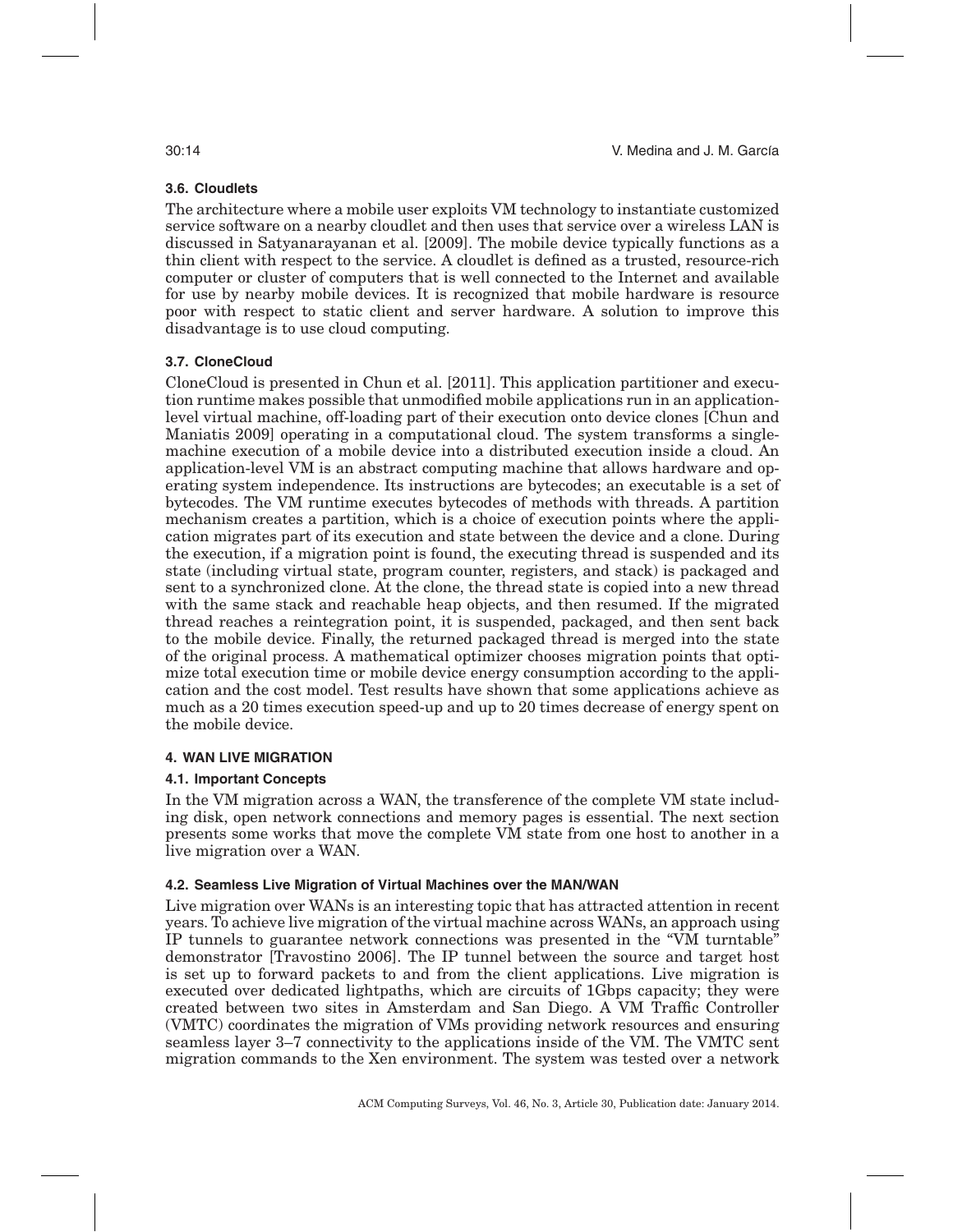with two sites, Amsterdam and San Diego. The source and destination VM ran a demo application for face detection, which continuously fetched images from storage. It was set up with 200MB memory. The live migration caused an application downtime of 0.8–1.6 seconds, which, compared to the downtime with intra-LAN configuration, was five to 10 times higher.

## **4.3. LiveWide-Area Migration of Virtual Machines**

Virtual machine migration on local area networks has been concentrated on developing efficient methods to transfer the memory state of a VM. However, for wide-area network migration, it is important to transfer additional resources of a VM, like the local persistent state (its file system) and the ongoing network connections.

Bradford et al. [\[2007\]](#page-28-7) combine a block-level solution with precopying and write throttling to transfer an entire running web server including its local persistent state with minimal disruption. The combination of dynDNS with tunneling transfers transparently existing connections. The new ones are redirected to the new network location. The original VM remains in operation on the source host.

During the storage migration, a user-level block device is used to record and forward any write accesses to the destination. The management network connection is made by a redirection scheme and the notification of the new addresses via dynDNS. The system is implemented as part of the XenoServer platform and uses the memory migration of Xen.

The migration mechanism is coordinated by a migration client, running at the source, in continuous communication with a migration daemon, running at the destination.

The system follows some phases. The initialization phase sets up the client and server processes, which handle the bulk transfer of the disk image to destination. It then starts the bulk transfer stage, which precopies the disk image of the VM to the destination while the VM continues in execution. Then, the system invokes the Xen's live migration, which iteratively copies dirtied pages to the VM destination and logs them. Finally, the source VM is paused, the remaining dirtied pages are copied to destination, and the VM is resumed.

As the VM continues to run at the source during both the bulk transfer and Xen live migration stages, it is necessary to ensure that any changes to its disk images are forwarded to the destination and applied to the version there. During bulk transfer and live migration phases, write operations on the source VM are intercepted. These operations are packaged as deltas, which are communication units that consist of the written data, the location of the write on the disk, and the size of the written data. Deltas are sent and enqueued on the destination VM for later application to the disk image. If the rate at which the VM is performing write accesses is too high, a write throttling is applied to minimize bandwidth congestion. This is based on a threshold and a delay; when a VM reaches the number of writes defined as threshold, a new attempt to write is delayed by the delay parameter.

After the bulk transfer phase finishes, the Xen live migration stage starts and in parallel the enqueued deltas are orderly applied at the destination disk image. Any new writes that occur during this stage are enqueued on the destination host and once again applied in order. Before the Xen live migration is completed, the original VM is paused and the redirection scheme starts if the VM is migrated across the Internet. Iproute2 creates an IP tunnel between the IP address at the source and the IP address at the destination. When migration finishes, the dynamic DNS entry is updated, and new connections are directed to the VM's new IP address.

Authors show some remarkable results. They run a web server providing a bulletin board. They evaluate the migration from a source to destination in LAN and WAN. In a LAN, the bulk transfer starts at 25 seconds; the application of deltas occurs after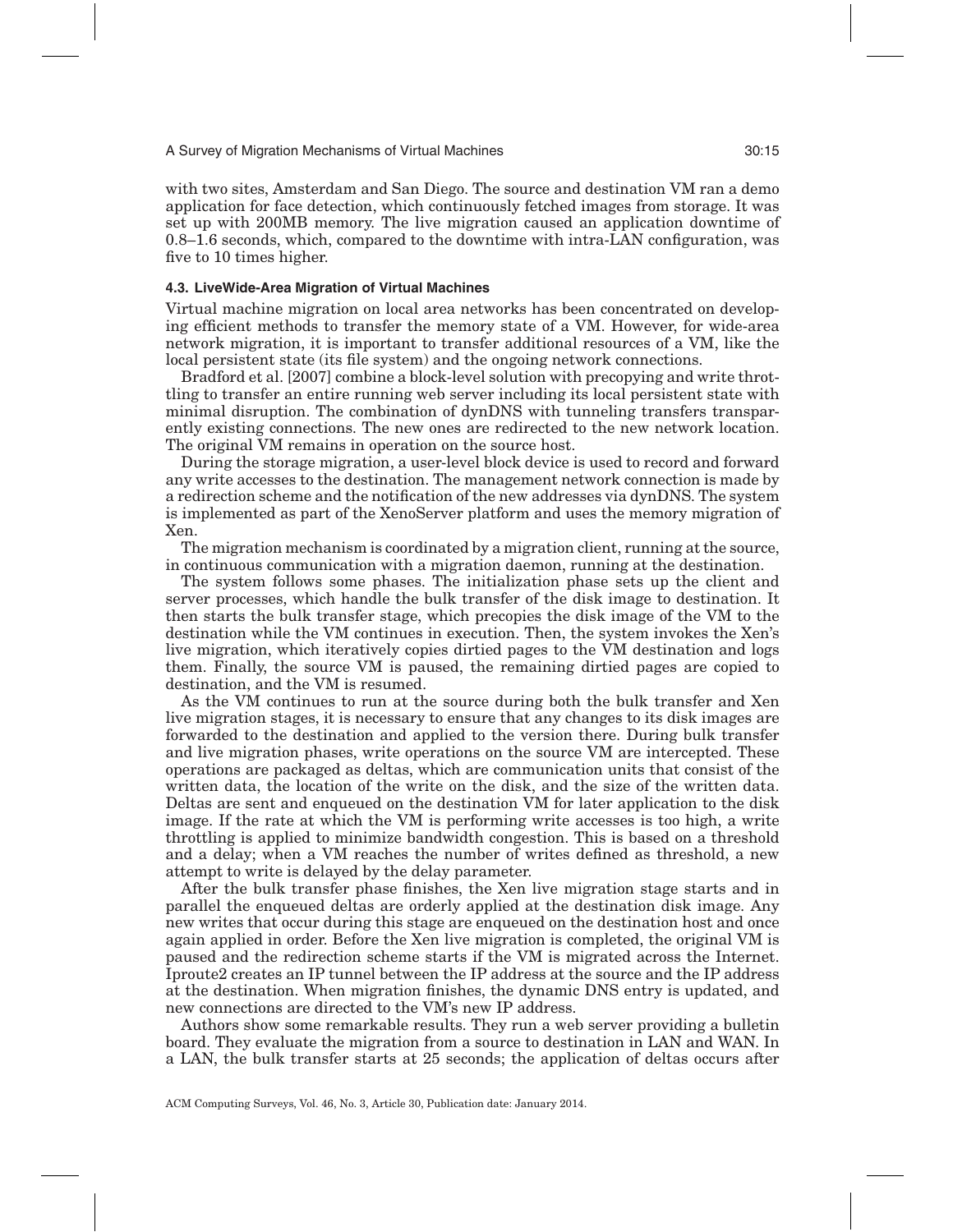62 seconds. Xen live migration begins after 125 seconds and the experiment finishes after 225 seconds. The migration of a running web server containing a database of 250 clients has a disruption time of 3.09 seconds. To emulate a wide-area network, they used the Linux traffic shaping interface to limit bandwidth to 5Mbps and added a round-trip latency of 100ms between hosts A and B. This is representative of the connectivity observed between a host in London and a host on the East Coast of the United States. In a WAN environment, the bulk transfer starts after 260 seconds, and the Xen live migration after 2250 seconds. The migration finishes after 3,600 seconds with a disruption time of 68 seconds.

# **4.4. A Live Storage Migration Mechanism over WAN**

In Hirofuchi et al. [\[2009\]](#page-29-11), a storage access mechanism that supports live VM migration over WAN is proposed. It rapidly relocates VM disks between source and destination sites with the minimum impact on I/O performance. The proposed mechanism works as a storage server of a block-level storage I/O protocol (e.g., iSCSI and NBD). The on-demand fetching and background copying techniques are applied to move online virtual disks among remote sites. This mechanism works for Xen and KVM without any modification to them.

The experiments emulated a WAN environment for remote data centers over the Pacific Ocean (e.g., Tokyo and San Francisco). The experiments showed that the proposed mechanism improved I/O performance from conventional remote storage access, minimizing the performance degradation during disk migration.

The live storage migration mechanism is composed mainly by a target server and a proxy server of a block-level I/O protocol. The Network Block Device (NBD) technology is used to build this prototype, called xNBD. NBD connects the source and destination host nodes to the target and proxy server, respectively, using TCP/IP. Virtual disks are accessed by a VM via block device files (e.g., /dev/nbd0) on a host operating system. Before live migration, it works in the same manner as a normal NBD target server, which redirects I/O requests from the VM to a disk image file. After live migration [Clark et al. [2005\]](#page-29-3) is started, the proposed mechanism works together with memory migration by a VMM and the destination server continues updates of disk blocks of the image file. In the last part of the live migration, the VM is restarted at the destination site, and then I/O operations are performed at the destination site via the proxy server. At this moment, the proxy server starts disk migration. The proxy server continues remote block copies through an NBD connection, until all required blocks are cached at the destination site. After that, the proxy server terminates the NBD connection; the VM does not depend on the target server at the source site. The proxy server copies remote disk blocks using two methods, working in parallel on-demand fetching and background copying. The on-demand method works as follows: if the destination VM tries to read a block that is not cached at the destination VM, the proxy server retrieves the data block from source server. The background copying mechanism copies the blocks that still remain at the source site. The blocks are proactively retrieved before the VM accesses them. The netem module of the Linux kernel emulates the experimental WAN environment. The configuration parameters correspond to a network between Tokyo and the West Coast of the United States. The experimental results show that the proposed mechanism reallocates disks between source and destination sites with an I/O performance comparable to the I/O operations reproduced in the LAN environment.

# **4.5. CloudNet**

The emerging technology of cloud computing [Marston et al. [2009;](#page-30-16) Mel [2009\]](#page-28-8), which offers the use of services over a network, has changed the scope of resource management from allocating resources on a single server to handling pools of resources within a data center. CloudNet architecture [Wood et al. [2011\]](#page-32-0) as a cloud framework consists of cloud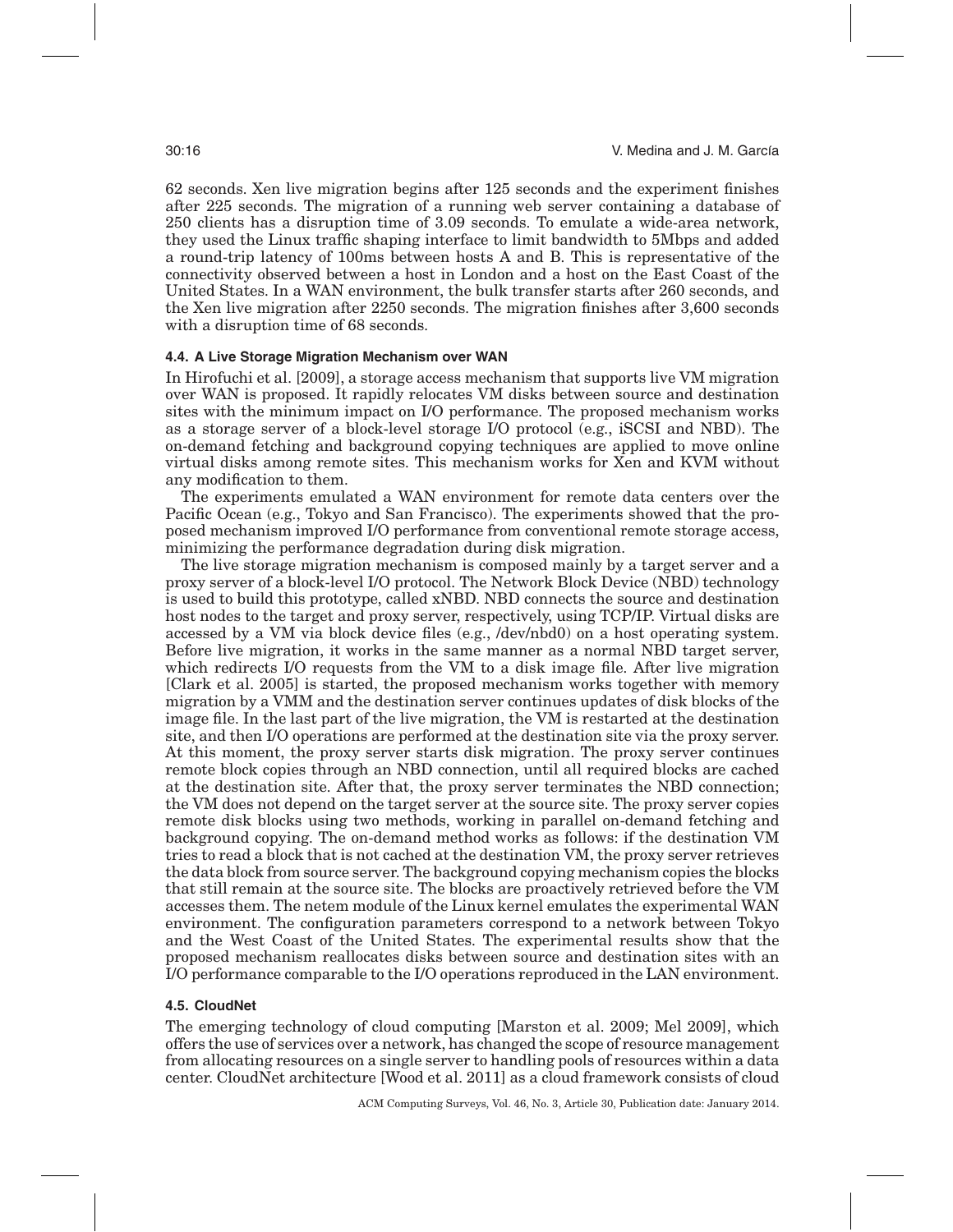computing platforms linked with a Virtual Private Network (VPN) infrastructure to provide seamless and secure connectivity between enterprise and cloud data center sites. As a contribution, the authors present some optimizations that minimize the cost of transferring storage and virtual machine memory during migrations over low bandwidth and high-latency Internet links.

CloudNet includes a Virtual Cloud Pool (VCP) abstraction, which allows the seamless connection among servers into a WAN that appears like a single logical pool of resources connected over a LAN. CloudNet uses existing VPN technologies to build a VCP and moves memory and disk state using this structure.

CloudNet implements several WAN optimizations to enable migration over lowbandwidth links. It implements an adaptive live migration algorithm that dynamically tailors the migration of the memory state based on application behavior. It also implements mechanisms such as content-based redundancy elimination and page deltas into the hypervisor to reduce the data volume sent during the migration process. Collectively, these optimizations minimize total migration time, application downtime, and volume of data transferred.

Cloudnet is implemented using the Xen platform and a commercial layer 2 VPN implementation. Another tool employed is the Virtual Private LAN Services (VPLSs), which bridge multiple Multi-Protocol Label Switching (MPLS) endpoints onto a single LAN segment. This allows cloud resources to appear inside the enterprise's own LAN. It is assumed that there is a trusted relationship between the enterprise, the network provider, and the cloud provider.

CloudNet follows the next steps for live migration of VM: Step 1: Establish virtual connectivity between VCP endpoints. Step 2: If storage is not shared, transfer all disk states. Step 3: The transference of the VM memory state to a destination data center is executed while the source VM continues running. Step 4: After disk and memory state have been transferred, the source VM is paused for the remaining transition of memory and processor state to the destination host. This process does not disrupt any active network connections between the application and its clients.

Cloudnet uses the Distributed Replicated Block Device (DRBD) distributed storage system to migrate storage to the destination data center. To reduce the performance impact of this synchronization, CloudNet uses DRBD's asynchronous replication mode during this step. Once the remote disk has been brought to a consistent state, Cloud-Net switches to a synchronous replication scheme and the live migration of the VM's memory state is initiated. When the migration completes, the new host's disk becomes the primary, and the origin's disk is disabled.

CloudNet uses the Xen's code to achieve memory migration and implements a *Smart Stop and Copy* optimization to reduce the unnecessary number of iterations and minimize the pause time. This point was detected where the number of pages sent is equal to the number of pages dirtied.

The ContentBased Redundancy (CBR) elimination technique is another improvement. It is used to eliminate the redundant data while transferring VM memory and disk state.

After the first iteration, many pages are retransmitted because they have been modified. Another mechanism to reduce bandwidth consumption is to keep a cache of previously transmitted pages and then send only the difference between the cached and current modified page. This type of communication delta is combined with the CBR optimization.

The experimental evaluation was obtained using three data centers spread across the United States. The results show CloudNet's optimizations decreasing memory migration and pause time by 30% to 70% in typical link capacity scenarios; in a set of VM migrations over a distance of 1200km, CloudNet saves 20GB of bandwidth, a  $50\%$ reduction.

ACM Computing Surveys, Vol. 46, No. 3, Article 30, Publication date: January 2014.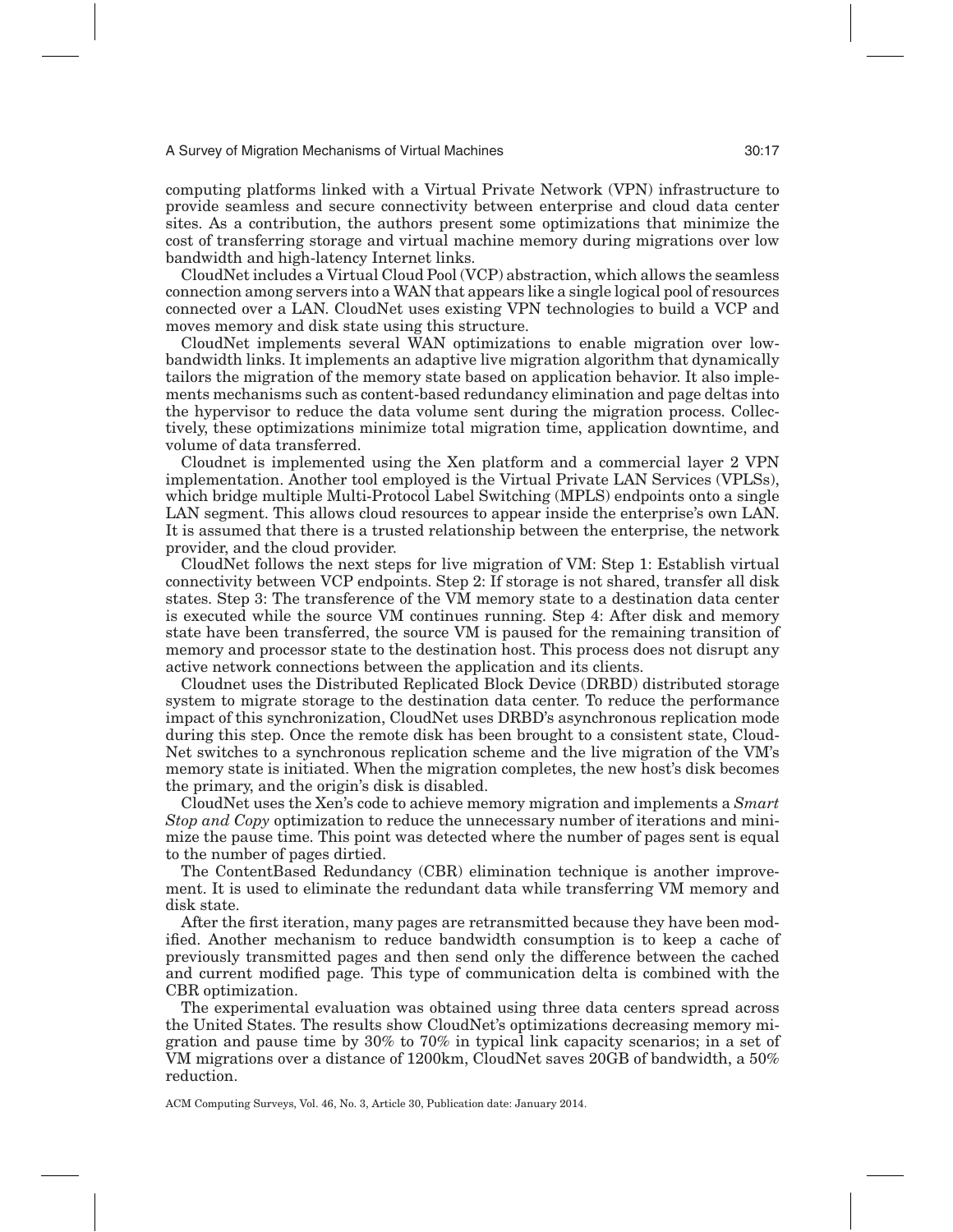# **5. LOAD BALANCING**

# <span id="page-17-0"></span>**5.1. Important Concepts**

The low utilization of servers increases costs for power consumption and cooling systems. Besides, more physical machines require more floor space and increase maintenance and administration labor. Nowadays, green computing contributes to develop technologies that reduce the energy consumption and *CO*<sup>2</sup> emissions from cooling systems. Virtualization belongs to these technologies and provides mechanisms to optimize the resource allocation and also an isolation layer that consolidates applications running on several underutilized servers to a reduced number of highly used servers. Further, it is possible to migrate resources from one physical machine to another with minimal disruption. There are many proposals that allow the reallocation of resources to obtain a load balancing and a more optimized resource distribution.

# **5.2. Dynamic Placement of Virtual Machines**

In Bobroff et al. [\[2007\]](#page-28-9), a dynamic server migration and consolidation algorithm is introduced. The goal of the algorithm is to minimize the cost of running the data center. The cost penalizes overcapacity (low utilization) and overloading, which causes poor application performance and violates contractual Service Level Agreements (SLAs). SLAs are typically expressed as CPU or response time guarantees. The proposed algorithm is based on measuring historical data, forecasting the future demand, and remapping VMs to Physical Machines (PMs), and it is called Measure-Forecast-Remap (MFR).

This approach considers the analysis and classification of resources' workloads. Time series of resource demands were analyzed with a forecasting technique, and it was found that servers that benefit most with a dynamic migration are those that denote a strong variability and autocorrelation in their demand resource distributions.

After finding out the candidate VMs for dynamic management and their future resource demand (for time interval T), the management algorithm tries to reallocate each candidate VM to PM such that the VM's resource requirement should be less than the target PM's capacity. The management algorithm sorts the candidate VMs in descending order of their future resource demand and then makes an attempt to allocate the first VM in order to list the PM as first fit bin packing problem algorithm. If the list of PMs is exhausted without the VM reallocation, the VM is assigned to the PM that has the smallest difference between resource demands and its capacity. The algorithm iterates for all candidate VMs. The experiments are conducted on IBM Blade servers with VMWare ESX 2.5, and migration is programmatically executed with the Software Development Kit (SDK) by VMWare. Results show a reduction of 29% minimum and 50% maximum of active PMs to support a specified rate of SLA violations for a given workload.

# **5.3. Harmony**

In Singh et al. [\[2008\]](#page-31-14), a load balancing algorithm called VectorDot for handling the hierarchical and multidimensional resource constraints is presented. This algorithm can be used in data centers with the necessity of load balancing across multiple resource layers such as servers, switches, and disk storage. The system called HARMONY continuously monitors the resource usages of servers, network switches, and storage nodes in the data center. It launches live migrations of VMs and virtual disks if a hotspot is presented. Overloaded nodes migrate to an underutilized node. The Vector-Dot algorithm is based on the Toyoda method for multidimensional knapsacks. Storage virtualization refers to managing physical storage into virtualized containers called virtual disks (Vdisks) that can be used by applications. This kind of storage allows dynamic growth or shrink of storage. HARMONY handles block-level virtualization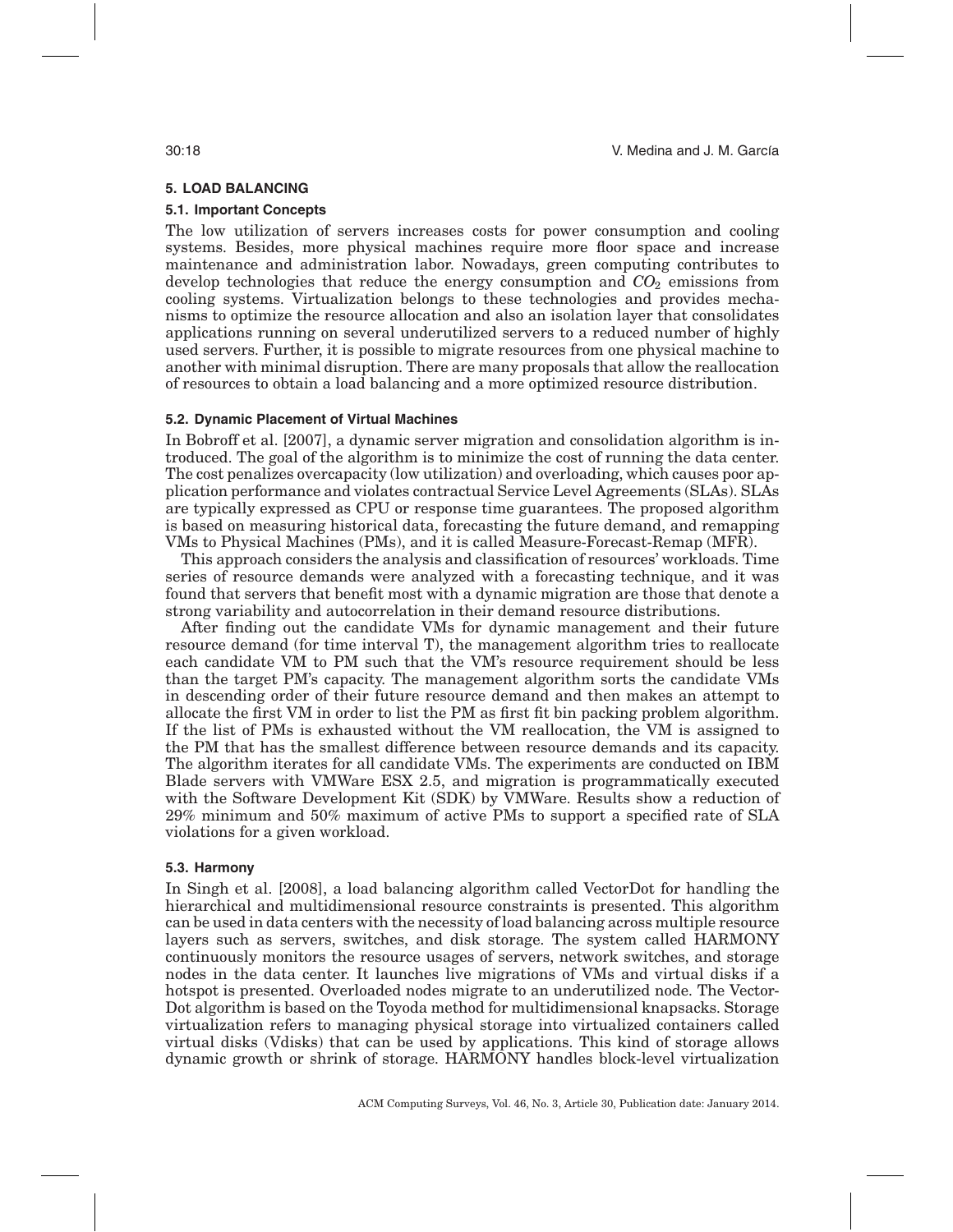where each data block is mapped to one or more storage subsystems, but it appears the application resides on a single volume. A single file system can be formed by multiple file systems with a common namespace. HARMONY uses a block virtualization solution called IBM SAN Volume Controller (SVC). This SVC is configured in the I/O paths of three ESX servers. There is a storage virtualization manager, IBM SVC's CLI interface, which interacts with HARMONY to obtain virtual storage configuration and handles nondisruptive data migration. On the other hand, HARMONY interacts with a server virtualization manager to obtain configuration and performance information about VMs and physical servers and to manage live migration of VMs. The virtualization manager is VMWare Virtual Center.

If a node is overloaded, exceeding some threshold, HARMONY initiates the optimization planning component VectorDot. It generates recommendations for migrating one or more VMs or Vdisks to alleviate the hotspot. These are processed by the Virtualization Orchestrator by using appropriate server and storage virtualization managers.

The node could be a server node, storage node, or switch node. A server overload can be caused by an excessive CPU, memory, network, or disk I/O usage. A storage node overload can occur due to excessive storage space usage or disk I/O rates. A switch node (or a switch port) overload can occur if a large amount of I/O is being pushed through it. If a node exceeds the threshold along any of its resource dimensions, the node is considered to be an overloaded node or trigger node. To solve the overload, the load balancing algorithm in HARMONY moves one or more VMs or Vdisks from an overloaded node to underloaded nodes.

In an example of virtual machine and storage migration with HARMONY, the authors obtained the following results: a VM2 and its storage are migrated to a different physical server. VM2 is configured with 3GHz CPU, 1.2GB memory, and a storage volume of 20GB. The Postmark benchmark was running in the VM. During the VM migration Postmark transaction, throughput drops by around 11.9%. This happens due to the CPU congestion at source and destination servers caused by live migration. Storage live migration does not cause CPU congestion and has a smaller overhead of 7.6%, it occurs for a much more prolonged period of time, and 20GB of data is migrated to another physical machine. HARMONY is highly scalable, producing allocation and load balancing recommendations for over 5,000 VMs and Vdisks on over 1,300 nodes in less than 100 seconds.

## **5.4. pMapper**

pMapper [Verma et al. [2008\]](#page-31-15) is an application management middleware for workload placement. It takes into account the power and migration costs. pMapper handles three different managers, and an arbitrator ensures consistency between the three actions. Soft actions like VM resizing and idling are communicated by the Performance Manager. The Power Manager triggers power management at a hardware layer, while the Migration Manager interfaces with the Virtualization Manager to trigger consolidation through VM live migration.

The resource management flow of pMapper starts with the Monitoring engine, which collects the current performance and power characteristics of all the VMs and physical servers in the farm. The Performance Manager finds out the current performance and recommends a set of target VM sizes based on the SLA goals. If the target VM sizes are different from the current VM sizes, it presents an estimate of the benefit due to resizing. Similarly, the Power Manager looks at the current power consumption and may suggest throttling (by Dynamic Voltage and Frequency Scaling, DVFS, or explicit CPU throttling).

The Arbitrator implements an algorithm to compute the best placement for a VM based on the estimates received from the Performance, Power, and Migration managers.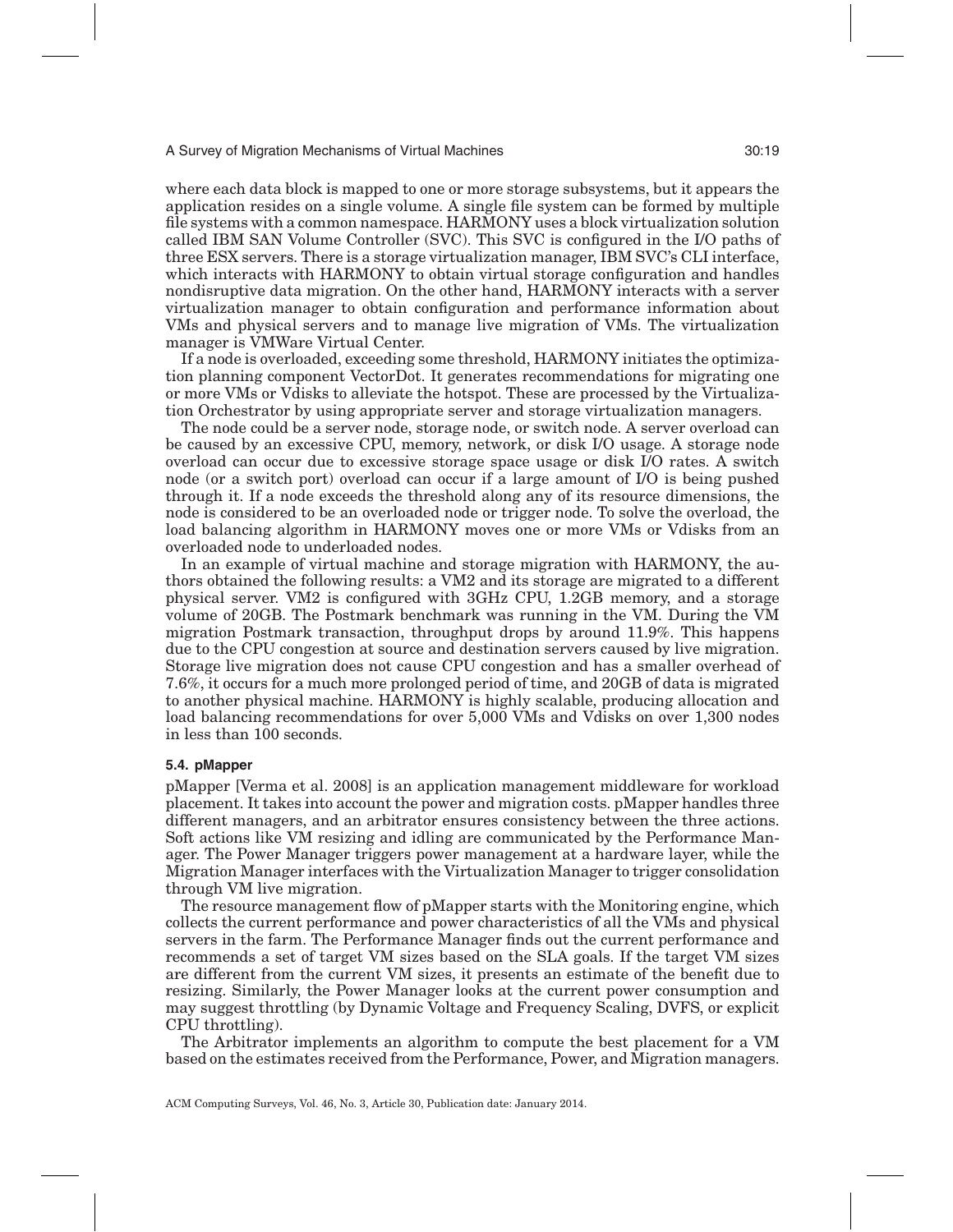pMapper is implemented for VMWare ESX-based platforms. The VMWare Virtual Center is used as the Virtualization Manager. The VI API provided by VMWare ESX 3.0 is used to communicate with the Virtualization Manager and execute migration actions. Throttling actions are executed by the IBM Active Energy Manager interface.

## **6. RELATED TOPIC: AUTOMATIC MANAGEMENT OF LIVE MIGRATION**

#### <span id="page-19-0"></span>**6.1. Important Concepts**

The automatic live migration may be caused by the hotspots' detection. A hotspot can be defined as an access point with a high demand of resources, such as an overloaded server; if some resources like the processor, network, or memory exceed a threshold; or if Service Level Agreement (SLA) violations during a period are launched. An important characteristic for a well-managed data center is its ability to avoid hotspots. Overloaded nodes (servers, storage, or network switches) often lead to performance degradation and are vulnerable to failures. To alleviate such hotspots, load must be migrated from the overloaded resource to an underutilized one.

#### **6.2. Sandpiper**

In Wood et al. [\[2007\]](#page-32-1), a mechanism to automatically migrate virtual machines is presented. This system is called Sandpiper and implements a hotspot detection algorithm that determines when, what, and where to migrate virtual machines. Sandpiper currently uses Xen's migration mechanism proposed in Clark et al. [\[2005\]](#page-29-3).

Sandpiper employs two strategies for virtual machine migration in large data centers: black-box and gray-box strategies. The black-box approach uses data generated by SO and the gray-box approach implements application-level statistics. These techniques automate the tasks of monitoring system resource usage, detecting hotspots, determining a new mapping, and initiating the necessary migrations.

Sandpiper assumes a large cluster of possibly heterogeneous servers. The hardware configuration of each server (CPU, network interface, disk, and memory) is known by Sandpiper. Each physical server runs a virtual machine monitor and one or more virtual machines. Sandpiper uses Xen to build this structure.

All storage is assumed to be on a Network File System (NFS) or a Storage Area Network (SAN), so it is not necessary to move the disk state during VM migrations. Sandpiper runs a component called the nucleus on each physical server; the nucleus runs inside a special virtual server (domain 0 in Xen) and collects the resource usage statistics on that server. It uses a monitoring engine that gathers processor, network interface, and memory swap statistics for each virtual server.

The gray-box approach implements a daemon within each virtual server to collect OS-level statistics. The nuclei periodically deliver these statistics to the Sandpiper control plane. The control plane runs on a specific node. It includes three components: a profiling engine, a hotspot detector, and a migration manager. The profiling engine uses the statistics from the nuclei to construct resource usage profiles for each virtual server and add profiles for each physical server.

The monitoring engine tracks the usage for each resource of each virtual machine (processor, network, and memory) in a measurement interval and reports these statistics to the control plane when the interval ends. Much of the required information can be determined directly from the Xen hypervisor or by monitoring events within domain 0 of Xen.

Sandpiper supports gray-box monitoring, using a lightweight monitoring daemon that is installed within each virtual server. In Linux, the monitoring daemon uses the /proc interface to collect OS-level statistics of CPU, network, and memory usage.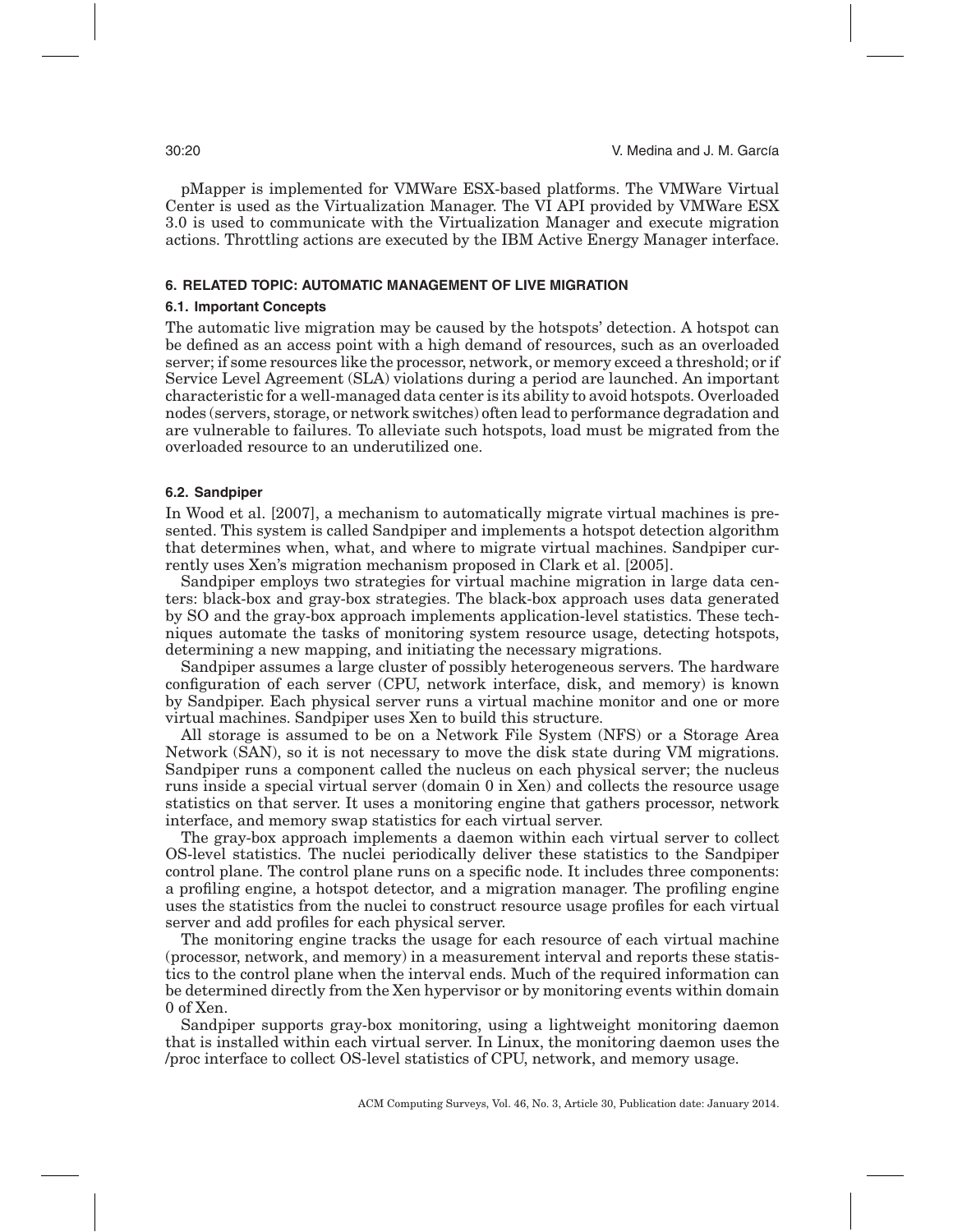A profile is a compact description of the server's resource usage over a sliding time window *W*. Three black-box profiles are maintained by the virtual server: CPU utilization, network bandwidth utilization, and swap rate (i.e., page fault rate). If graybox monitoring is permitted, four additional profiles are maintained: memory utilization, service time, request drop rate, and incoming request rate. Similar profiles are also maintained for each physical server, which indicate the global usage of resident VMs.

Hotspot detection is executed on each physical server based on the black-box approach, so a hotspot is flagged if the total CPU, network usage, or total swap activity exceeds a threshold. On the other hand, the SLA violations are detected on each virtual server based on the gray-box approach; a hotspot is flagged if the memory utilization of the VM exceeds a threshold or if the response time or the request drop rate exceeds the SLA-specified values.

Sandpiper works by moving load from the most overloaded servers to the least overloaded servers, minimizing data copying during migration. It considers the overload on one or more of three dimensions (CPU, network, and memory) of a VM, and the volume of a physical or virtual server is defined as the product of its CPU, network, and memory loads:

$$
Vol = \frac{1}{1-cpu} * \frac{1}{1-net} * \frac{1}{1-mem},
$$

where cpu, net, and mem correspond to the use of that resource for the virtual or physical server. The volume indicates the degree of (over)load on multiple dimensions.

Migration Phase: To determine which VMs to migrate, the algorithm orders physical servers in decreasing order of their volumes. VMs are considered in decreasing order of their Volume-to-Size Ratio (VSR), where VSR is defined as  $\frac{Volume}{Size}$ ; size is the memory footprint of the VM.

The migration algorithm locates the VM with the highest VSR from the server with the highest volume and determines if the VM can be relocated on the least loaded physical server. Migration is possible just if the selected server has enough unused CPU, network, and memory resources to host the VM. If there are not enough resources, the algorithm analyzes the next least loaded server and so on, until a new server host is found. If the algorithm cannot find a physical server to host the VM with the highest VSR, then the algorithm moves on to the next highest VSR VM and attempts to move it in a similar way. The process is repeated until the use of all resources on each physical server decreases below their thresholds.

Swap Phase: When there are not sufficient free resources on less loaded servers to eliminate a hotspot, the migration algorithm considers VM swaps. A swap exchanges a high-VSR virtual machine from a loaded server with one or more low-VSR virtual machines from an underloaded server. The swap releases resources, but with less impact than a one-way migration.

The experiments with Sandpiper in Wood et al. [\[2007\]](#page-32-1) compare the black-box approach with the gray-box approach. The scenario was configured with a 6-second measurement interval. Once a hotspot is flagged, the gray-box approach eliminates it within 40 seconds with two migrations, while the black-box approach requires 110 seconds and three migrations. As a result, the decrease of overloaded servers by the use of Sandpiper was obtained within a reasonable time.

#### **6.3. VirtualPower**

The VirtualPower [Nathuji and Schwan [2007\]](#page-30-17) approach operates in virtualized platforms. It makes it possible to control and coordinate the application of several power management polices inside VMs. The hardware usage by guest is limited with software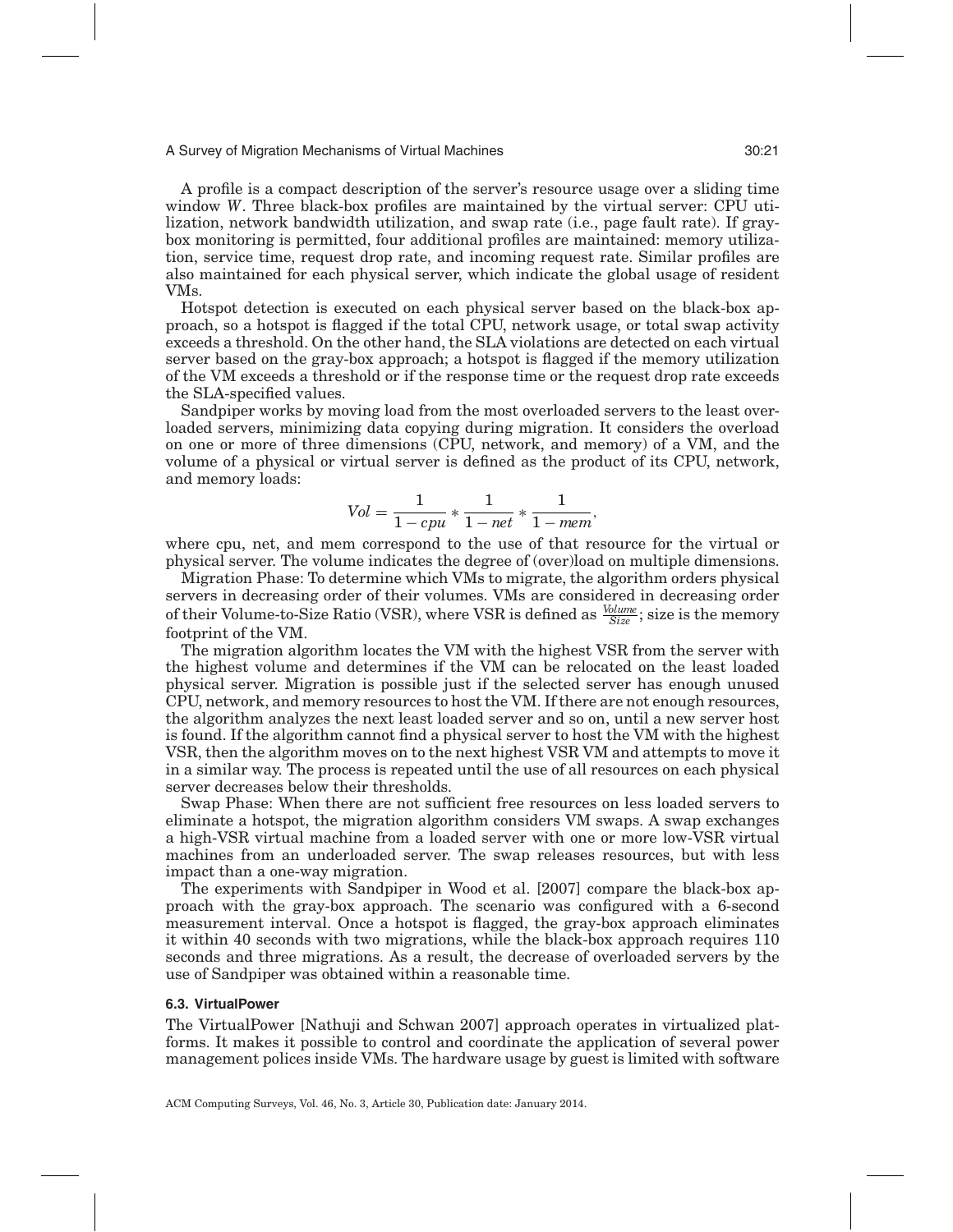and hardware techniques that leverage underlying hardware support like the processor frequency scaling. VirtualPower Management (VPM) is based on the Xen hypervisor and implements multiple system-level abstractions including VPM states, channels, mechanisms, and rules. VirtualPower exports a rich set of virtualized power states, called VirtualPower Management states (VPM states); then the guest takes actions according to the VM-level power management policies. Power states are changed by privileged actions, such as the modification of the Model Specific Registers (MSRs). VirtualPower intercepts the power management policies built into guest VMs, but they are "hints" rather than executable commands. So, VirtualPower intercepts attempts to execute privileged actions on the interface for power management (Advanced Configuration and Power Interface, ACPI) and maps them into a VPM channel. These channels provide hints to VirtualPower's VPM rules running on Dom0. Finally, rules are based on a set of VPM mechanisms that implement management methods across heterogeneous hardware platforms. The mechanisms supported by VirtualPower include hardware scaling, soft scaling, and consolidation. VPM rules implement a tiered policy approach: local PM-L policies perform actions corresponding to resources on local platforms, and a higher-level PM-G policy component uses rules responsible for coordinating global decisions.

The consolidation mechanism is an example of power management through policies that handle the idle, standby, and sleep states. Consolidation can be used to minimize the number of currently active resources so that standby and sleep states can be used. Underused servers can be consolidated into fewer hosts and offloaded hosts can be placed into a sleep mode. VirtualPower provides policies that combine consolidation with migration to perform efficient allocations. The employ of VPM management techniques in heterogeneous server systems provides 34% of power savings.

## **7. RELATED TOPIC: RECORD/REPLAY**

#### <span id="page-21-0"></span>**7.1. Important Concepts**

Logging and replay are widely used for the recovering state. The procedure starts from a checkpoint of a prior state, then rolls forward, replaying events from the log to reach the desired state [Dunlap et al. [2002\]](#page-29-12). Replaying a virtual machine requires logging the nondeterministic events that affect the virtual machine's computation. These log records guide the virtual machine as it re-executes (rolls forward) from a checkpoint. Deterministic events (e.g., arithmetic, memory, branch instructions) do not need to be logged; the virtual machine will re-execute these events in the same way during replay as it did during the original execution. To replay an execution, any nondeterministic event that affects the state of the system is logged and replayed. For virtual machines, this includes logging virtual interrupts; input from virtual devices such as the virtual keyboard, network, or real-time clock; and the results of nondeterministic instructions such as those that read the processor's Time-Stamp Counter (TSC). Nondeterministic events fall into two categories: time and external input. Time refers to the exact point in the execution stream at which an event takes place. External input refers to data received from a nonlogged entity, such as a human user or another computer.

Recording fidelity [Andrica and Candea [2011\]](#page-28-10) quantifies recorded events, the log is relatively small and replay is close to ideal [Surie et al. [2008\]](#page-31-16). High-fidelity recording requires that all events be recorded. Replaying fidelity correctly quantifies playedback events, and high-fidelity replaying requires that all interactions be realistically simulated.

Techniques for replaying single processor systems are widely known. But with the increasing use of multicore processors, execution replay on multiprocessor systems has become more important. When replaying shared-memory systems, reads from memory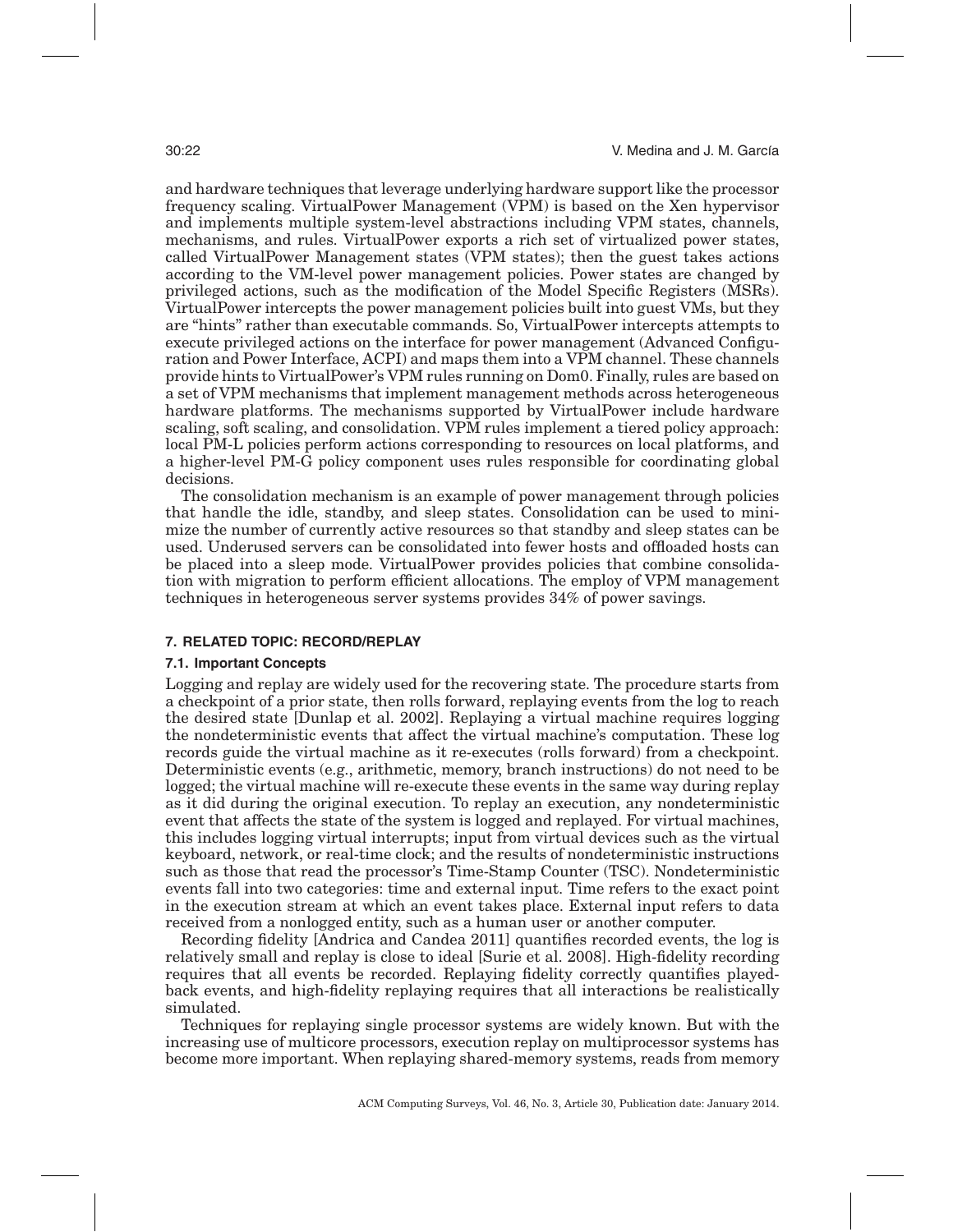by one processor are affected by writes of another processor. Since these reads and writes may happen in any arbitrary interleaving order, this introduces fine-grained nondeterminism into any shared memory operation [Dunlap et al. [2008\]](#page-29-13).

The record/replay technique has to face many challenges such as maximizing trace completeness and the detail level of an event register and minimizing distortion. The information collected should faithfully represent the program being recorded, reducing log file size and being fast, inexpensive, and easy to operate. To save log files on disk represents an overhead in performance but introduces an option to ensure the execution of deterministic events.

# **7.2. Live Migration of VM Based on Full System Trace and Replay**

CR/TR-Motion [Liu et al. [2009\]](#page-30-18) is an approach based on checkpointing/recovery and trace/replay technology. The execution trace logs are obtained from source VM and synchronically replayed on the target VM. The objective of this live migration mechanism is to minimize downtime, network bandwidth consumption, and the total migration time. Live migration phases are as follows:

(1) A target host with sufficient resources is selected. The migration requirement from the source VM to the target VM is made. (2) The source VM changes to a frozen state and saves the actual system state (virtual memory, CPU registers, memory from external devices, and virtual disk) to a file in copy-on-write mode. After checkpointing, the source VM continues running. (3) In the first round of transference, the checkpoint file is copied from host source to destination, and source VM continues on execution and saving nondeterministic system events in a log file. The following iterations copy the log file generated during the previous transfer round. At the same time, destination VM replays the received log files. (4) The iterative process is executed until the log file generated during the previous transfer round is reduced to a specified size defined as a threshold value Vthd (1KB in experiments). (5) The source VM is suspended and the remaining log file is transferred to the destination host. After the last log file is replayed, there is a consistent replica of the VM at both the source and destination. The VM at the source is still considered to be primary and may be resumed in case of failure. (6) The source VM informs the destination VM that it has successfully synchronized their running states. The source host acknowledges this message and then all its network traffic is redirected to VM destination. Now the source VM may be discarded. (7) The destination VM is activated.

The copy-on-write mechanism reduces the checkpoint time. During the iterative log transference, the execution log of the source VM is copied, but not the dirty memory pages, and this may decrease the amount of data transferred while synchronizing the two VMs' running state.

#### **7.3. Record/Replay for Replication**

7.3.1. Important Concepts. Record/replay is a technique that is able to restore the complete state of a VM even in more than one location.

7.3.2. Remus. Remus [Cully et al. [2008\]](#page-29-14) migrates running VMs between physical hosts and replicates snapshots of an entire running OS instance at very high frequencies (as often as every 25ms) between a pair of physical machines.

Remus runs paired servers in an active-passive configuration. Remus utilizes three techniques in its implementation: First, virtualization is used to run a pair of systems in lock-step; external events are carefully injected into both the primary and backup VMs, which results in identical states. Second, Remus does not attempt to make a deterministic computation. The state of the replica needs to be synchronized with the primary only when the output of the primary has become externally visible. Instead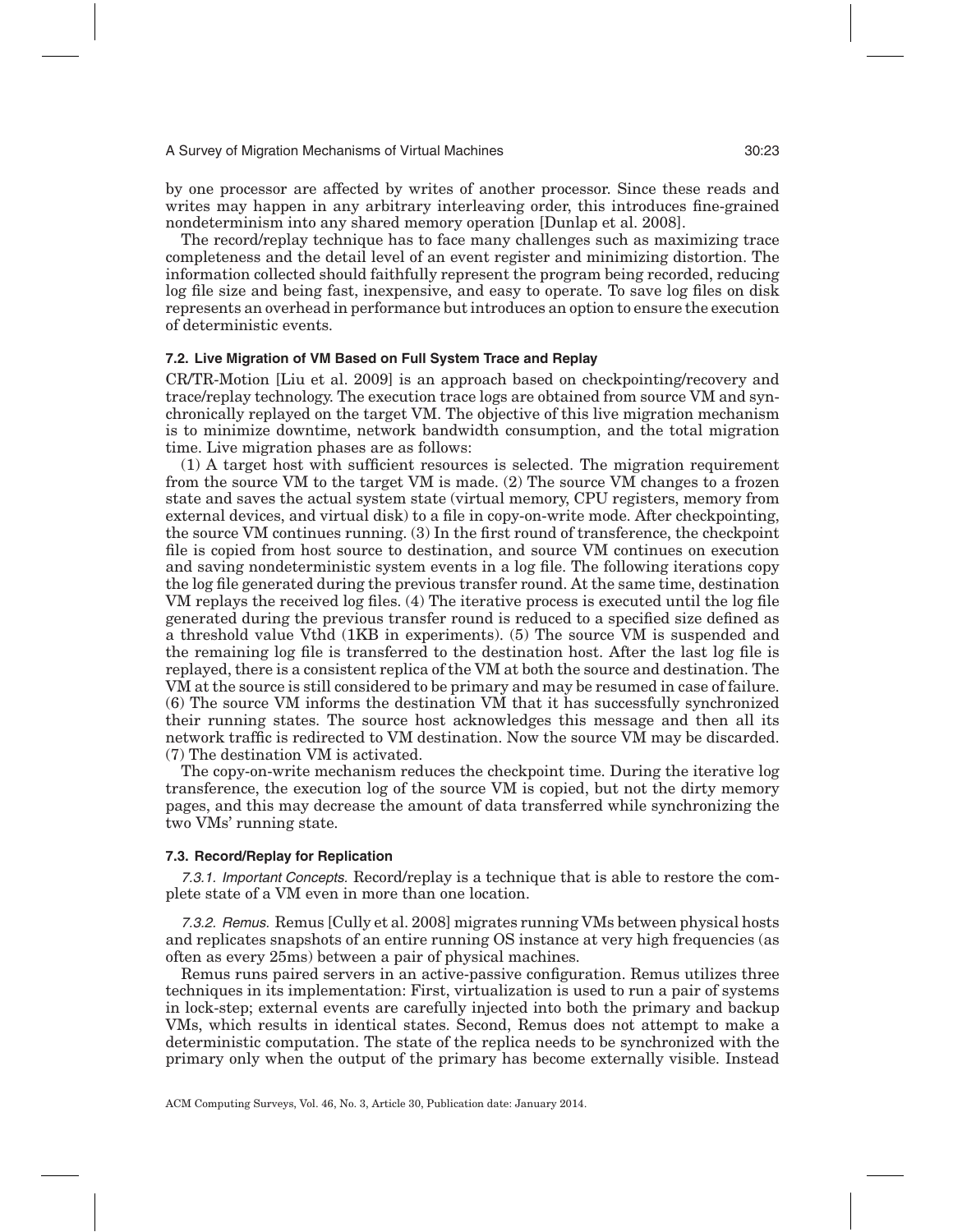of letting the normal output stream dictates when synchronization must occur, Remus saves in a buffer output (network and disk) up to a more convenient time, performing computation speculatively ahead of synchronization points. And third, an asynchronous replication is implemented; buffering output at the primary server allows replication to be performed asynchronously. The primary host can resume execution at the moment its machine state has been captured, without waiting for acknowledgment from the remote end. The primary server remains productive while synchronization with the replicated server is asynchronously performed.

The high-availability mechanism of Remus is based on frequent checkpoints of an active VM to a backup VM. The VM image backup is resident in memory and may begin execution immediately if failure was suffered by the active system. The VM backup is not always consistent with the primary VM; the network output is saved to a buffer until the state is synchronized on the backup. The cycle that includes checkpoint, buffer, and release buffer occurs frequently (up to 40 times per second). Disk replication is asynchronously maintained through writes to the backup. Writes to the primary disk are held in a RAM buffer until the corresponding checkpoint arrives. After that, the checkpoint is acknowledged to the primary, which then releases the outgoing network traffic, and the buffered disk writes are applied to the backup disk. The backup VM is assumed as active until a failure is detected. Multiple backups can be done.

Remus implements a failure model that considers handling the failure of any host. If primary and backup hosts fail at the same time, Remus will leave the system in a consistent state. Thus, the outputs just can be visible until the associated system state has been committed to the replica.

A failure detector within the checkpoint strategy has been implemented. If a timeout is detected while the primary is waiting to commit requests, the primary will assume that the VM backup has crashed and it will disable protection. On the other hand, if a timeout is detected during a checkpoint, the backup will assume that the primary has crashed and it will resume the execution from the most recent checkpoint.

In the performance evaluation of Cully et al. [\[2008\]](#page-29-14), it was found that in a generalpurpose task, Remus incurs approximately a 50% performance penalty when checkpointed 20 times per second.

Cully et al. applied several tests to Remus; within representative tests it can be mentioned that:

—The kernel compile test measures the time required to build Linux kernel version 2.6.18 using the default configuration and the bzImage target. This is a test for CPU, memory, and disk performance. The checkpoint was configured at rates of 10, 20, 30, and 40 times per second, compared to a baseline compilation in an unprotected virtual machine. Total measured overhead at each of these frequencies was 31%, 52%, 80%, and 103%, respectively.

7.3.3. Lightweight Live Migration. High availability is a valuable feature for service clusters and cloud computing, and sometimes it is more valuable than performance. Live migration of virtual machines is a mechanism to achieve availability. But the use of checkpointing can introduce significant overhead. In the work of Jiang et al. [\[2010\]](#page-29-15), a Lightweight Live Migration (LLM) mechanism is presented. This work is developed on Xen and compared with Remus [Cully et al. [2008\]](#page-29-14). Test cases show that LLM overcomes Remus in terms of network delay and overhead.

In LLM, the machine that provides regular services is called the primary machine, and the replica machine is called the backup machine. One challenge of live migration is to minimize the downtime.

LLM integrates two ideas: checkpointing and input replay with the objective of improving migration for applications with intensive network workload. The primary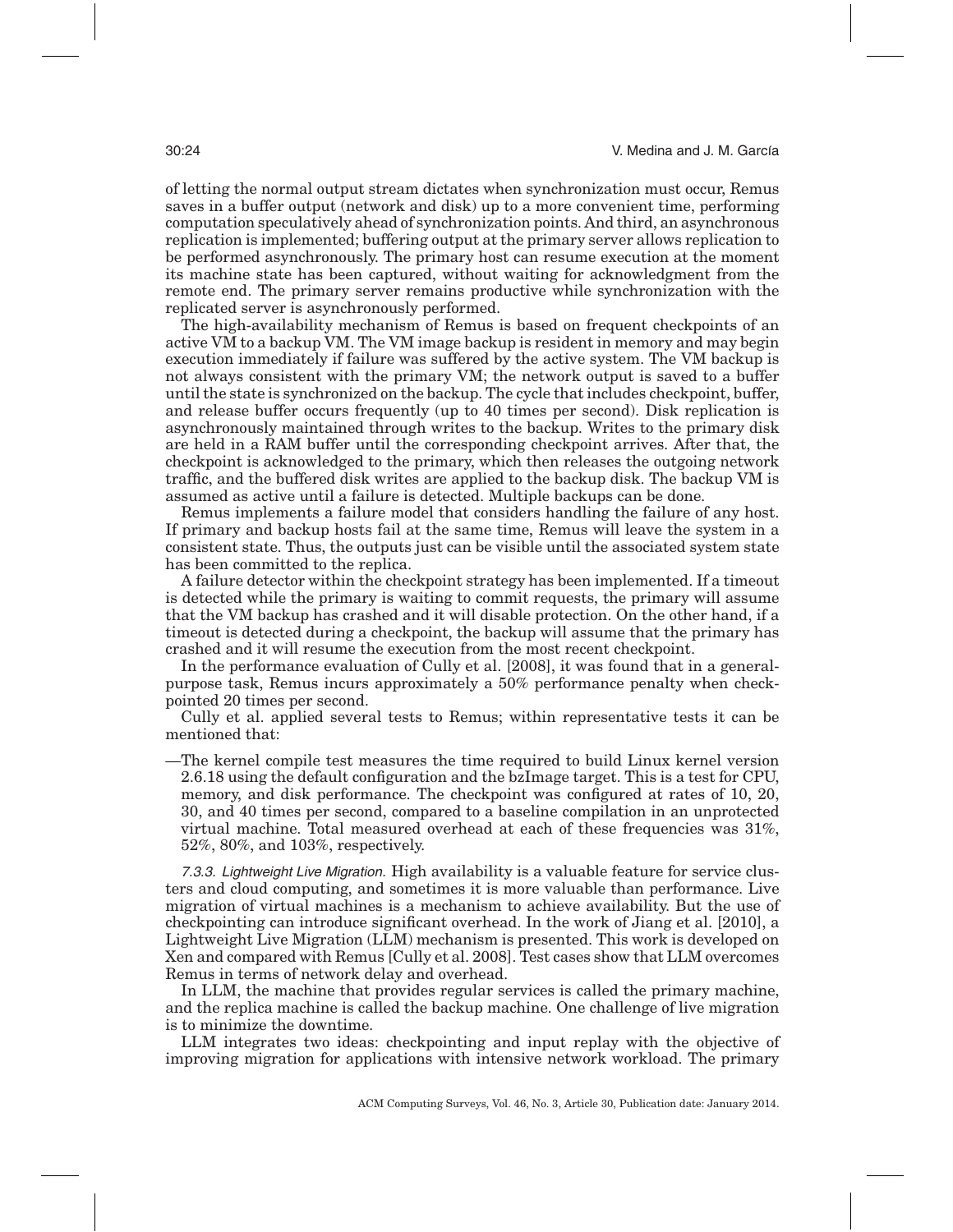machine migrates CPU, memory, and disk status updates to the backup machine at low frequency and the service requests from network clients at high frequency.

In this work, a hardware failure model considers the following assumptions: any correct server can detect if another server has failed and it is used for stable storage that contains the last correct state of the crashed server.

Remus uses the block/commit case where the output packets are blocked until a checkpoint is acknowledged. LLM releases the response packets immediately. During a transference with low checkpointing frequency, network clients may experience very long delays with the block/commit mechanism of Remus.

The Netfilter system in the IPv4 protocol stack makes it possible to filter and copy network packets to and from a specific guest VM.

The time sequence of migrating the checkpointed resources is described as follows:

- —The guest VM is paused. During this suspension period, all the status updates of CPU/memory/disk are collected and stored in a migration buffer.
- —Once the guest VM is resumed, the content stored in the migration buffer is migrated first to the replica machine.
- —Then, the network buffer migration starts at high frequency until the guest VM is suspended again. At the end of each network buffer migration cycle, it is known which packets need to be replayed on the backup machine and which ones need to be responded to the clients.

Any time a failure happens to a primary machine, the backup machine will continue the execution of VM from the latest checkpointed status. Then, it will replay the requests after the first boundary to achieve consistency, and it will respond to those unresponded requests after the second boundary.

LLM was evaluated and compared with Remus in terms of its correctness, downtime, delay for clients, and overhead under various checkpointing periods in Jiang et al. [\[2010\]](#page-29-15). LLM tested some case studies. For example, a flood ping is launched over the primary machine. This experiment is called "HighNet" because of the intensity of the network load. With HighNet, LLM obtains shorter downtimes than Remus. This is because there are too many duplicated packets to be served by the backup machine in Remus from the client side.

In this experiment, the network delay was estimated too. Results show that most of the time, LLM has a much shorter network delay than Remus.

#### **7.4. Lightweight Virtualization Solution**

7.4.1. Important Concepts. The lightweight virtualization [Vaughan-Nichols [2006\]](#page-31-17) approaches allow a single operating system to run several instances of the same OS or different OSs. They require fewer CPU and memory resources, which is why the technology is called "lightweight" virtualization. Containers do not emulate any of the underlying hardware. Instead, the virtualized OS or application talks to the host OS, which then makes the appropriate calls to the real hardware.

7.4.2. OpenVZ. Container-type virtualization allows running multiple isolated sets of processes, known as containers, under a single kernel instance. Each isolated instance has the possibility to execute a checkpoint, which saves the complete state of a container and later restarts it. In Mirkin et al. [\[2008\]](#page-30-19), a mechanism used for live migration is presented. Checkpointing and restart are implemented as loadable kernel modules.

The container's processes are saved in a consistent state. Dependencies such as process hierarchy, identifiers (PGID, SID, TGID, etc.), and shared resources (open files, SystemV IPC objects, etc.) are saved and restored during restart.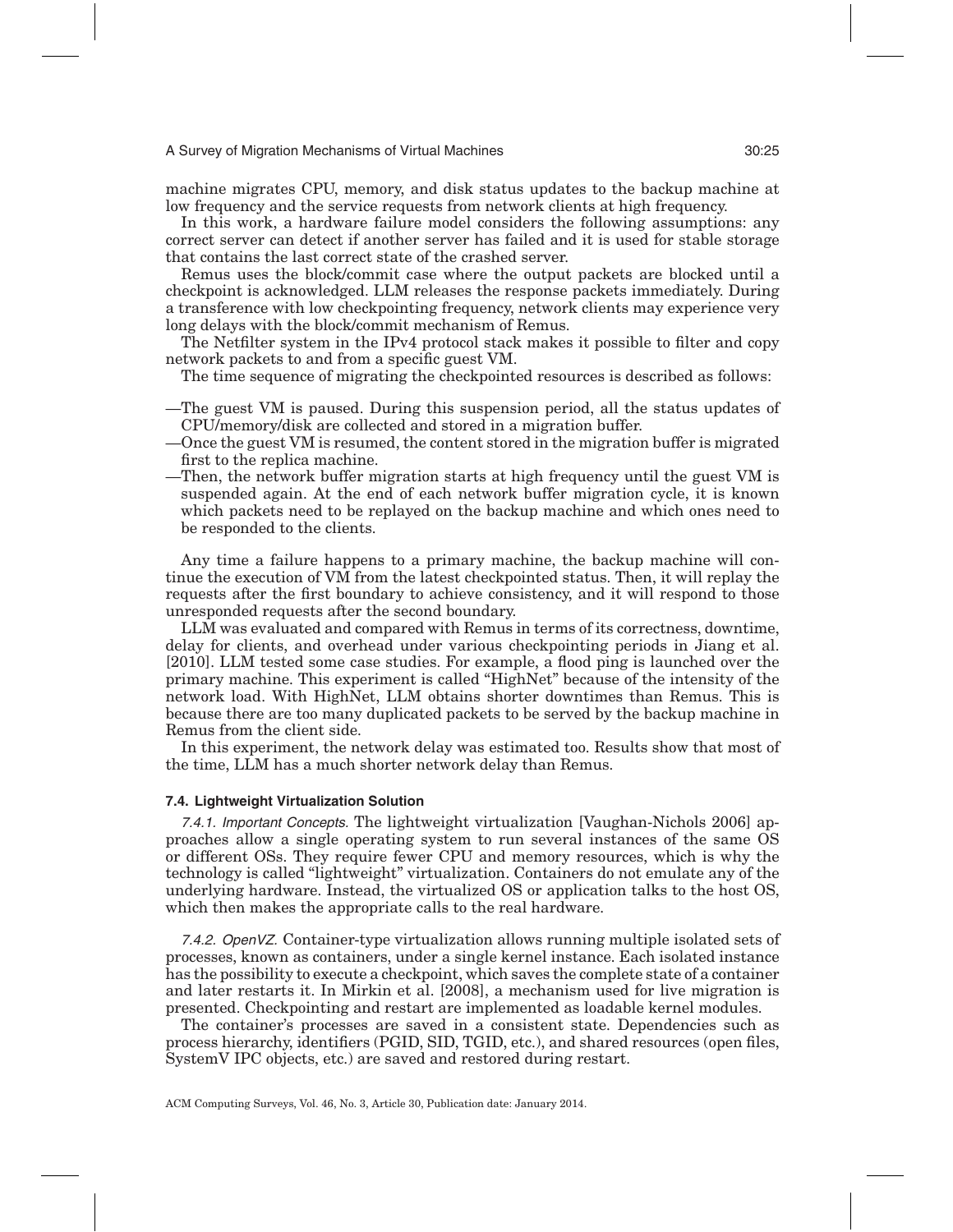Networking is a resource managed by checkpointing and restart. During checkpointing and restart, the network should be disabled. All incoming packets are dropped, the processes are frozen, and they do not process incoming packets.

Live migration is implemented using the checkpointing and restart feature. The algorithm does not require any special hardware like SAN or iSCSI storage and follows the next steps:

- (1) Transfer the container's file system to the destination server. This can be done using rsync utility.
- (2) Freeze all the processes and disable networking.
- (3) Collect all the processes and their resources and save them to a file on disk. This step can take a long time.
- (4) There is a second container's file system synchronization. During the first synchronization, the source container is in operation, and some files could be modified and the destination container could hold outdated files. The dump file is transferred to the destination server.
- (5) Restart the container on the destination server. At this phase, a container and its processes are created in a destination server extracting information from the dump file. Processes are in a frozen state.
- (6) The destination container resumes execution on the destination server.
- (7) Stop the original container.
- (8) Destroy the original container.

# **8. CURRENT TRENDS**

<span id="page-25-0"></span>Live migration allows that VMs can be moved between physical hosts in response to changing workloads, so data centers can have a dynamic infrastructure, which can be built with virtualization technology pools computing resources and by allocating these resources on demand or with resource utilization. An important virtualization trend is the support for the dynamic data center. Many organizations are already using virtualization benefits through server consolidation. The next phase to server consolidation is the ability to move virtualized resources between different hosts with no downtime [Singh et al. [2008\]](#page-31-14). Computation is no longer localized within a data center; now resources can be spread across multiple data centers around the world. The development of live migration over a WAN is an open research area. This kind of migration faces challenges like the transference of disk images and memory over low bandwidth and minimizing the performance degradation of the migrating VM system.

Nowadays, virtualization and cloud computing are two linked topics [Armbrust et al. [2009,](#page-28-11) [2010\]](#page-28-12). Using virtualization to create a private cloud is an important virtualization trend. Lastly, an important research direction is to develop new technologies that enable cloud computing to support large distributed applications despite limitations in network bandwidth and latency [Sripanidkulchai et al. [2010\]](#page-31-18). Today, when cloud providers need to perform fixes or maintenance on a physical machine, they inform users to shut down and reallocate their instances to a different location. Cloud providers could use live migration to move instances while they are running. Although some providers expose an interface for users to use live migration within their own cloud, live migration to a different cloud is a research opportunity [Williams et al. [2012\]](#page-31-19).

On the other hand, smartphones are a technology in continuous renovation. Smartphones provide pervasive computing, but their hardware is limited in terms of computation, memory, and energy reserves. This is a research direction that can be developed to create live migration. An engine may augment the smartphone's capabilities by off-loading some tasks to a nearby computer, where they are executed in clone image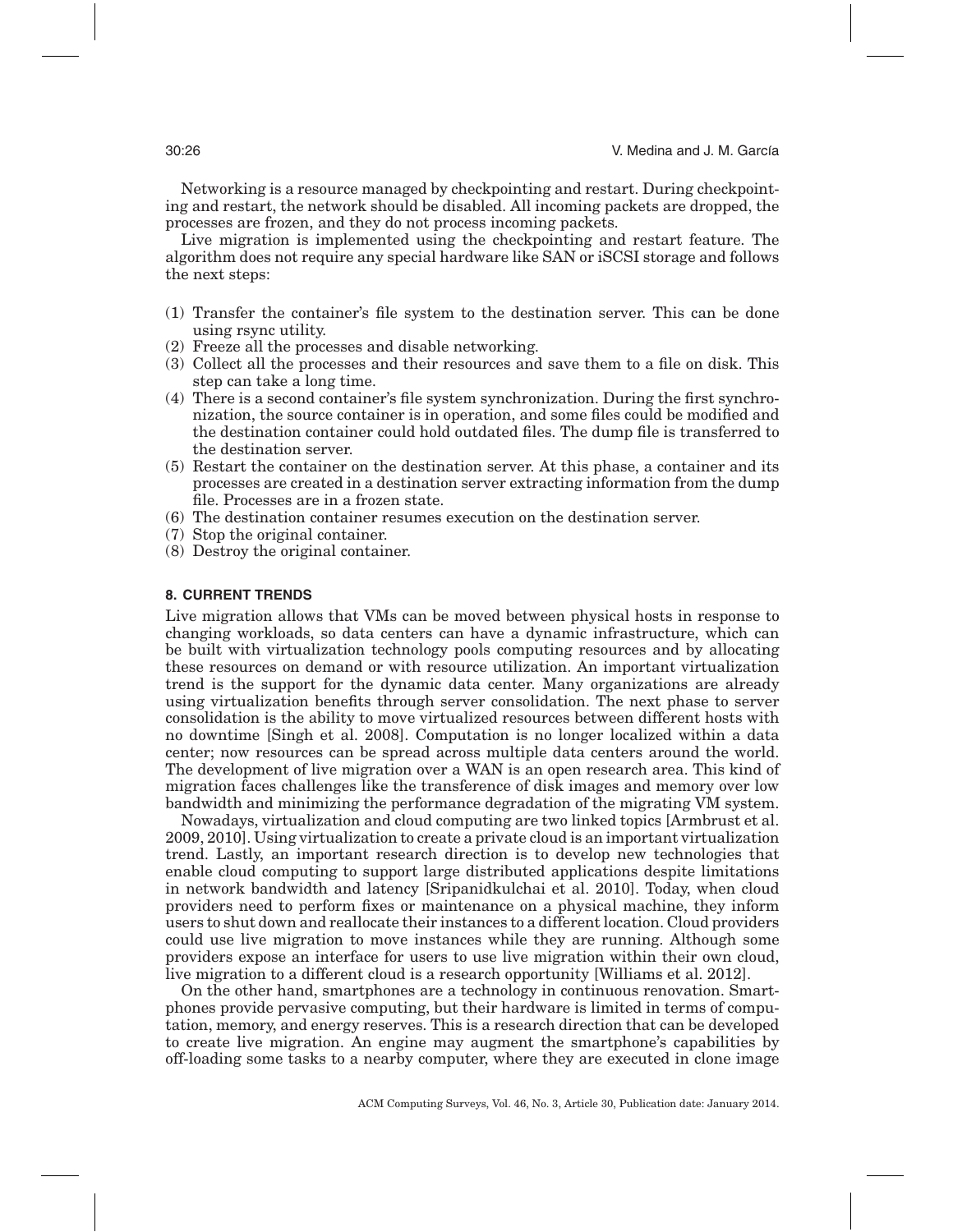<span id="page-26-1"></span>

|                     | Process   | Memory    | Replay | Checkpoints | Multi- |
|---------------------|-----------|-----------|--------|-------------|--------|
|                     | Migration | Migration |        |             | backup |
| Zap                 |           |           |        |             |        |
| Autopod             |           |           |        |             |        |
| <b>VMotion</b>      |           |           |        |             |        |
| Xen Live Migration  |           |           |        |             |        |
| <b>KVM</b>          |           |           |        |             |        |
| Post-Copy Live Mig. |           |           |        |             |        |
| <b>ISR</b>          |           |           |        |             |        |
| Capsule             |           |           |        |             |        |
| SoulPad             |           |           |        |             |        |
| Live Wide-Area Mig. |           |           |        |             |        |
| SandPiper           |           |           |        |             |        |
| CT/TR Motion        |           |           |        |             |        |
| Remus               |           |           |        |             |        |
| <b>LLM</b>          |           |           |        |             |        |

Table I. Migration Characteristics

|  | Table II. Migration Characteristics-Continuation |
|--|--------------------------------------------------|
|  |                                                  |

<span id="page-26-2"></span>

|                     | Storage   | Hypervisor   | Incremental | Automatic |
|---------------------|-----------|--------------|-------------|-----------|
|                     | Migration | Required     | Migration   | Migration |
| Zap                 |           |              |             |           |
| Autopod             |           |              |             |           |
| <b>VMotion</b>      |           | $\bullet^5$  |             |           |
| Xen Live Migration  |           | $\bullet^1$  |             |           |
| <b>KVM</b>          |           | $\bullet^3$  |             |           |
| Post-Copy Live Mig. |           | $\mathbf{I}$ |             |           |
| <b>ISR</b>          |           | 1,2,3        |             |           |
| Capsule             |           | $\bullet^5$  | $^{\circ}$  |           |
| SoulPad             |           | $\bullet^6$  |             |           |
| Live Wide-Area Mig. |           | $\bullet^7$  |             |           |
| SandPiper           |           | $\bullet^1$  |             | $\cdot^8$ |
| CT/TR Motion        |           | $\cdot^4$    |             |           |
| Remus               |           | $\mathbf{1}$ |             |           |
| LLM                 |           | $\mathbf{1}$ |             |           |

*Note*: <sup>1</sup>Xen, <sup>2</sup> VirtualBox, <sup>3</sup>KVM, <sup>4</sup>UMLinux mod, <sup>5</sup>VMware, <sup>6</sup>Knoppix, <sup>7</sup>XenoServer, <sup>8</sup>Migration starts if a threshold is reached, <sup>9</sup>Incremental backup.

of the device, after reintegrating the results in the smartphone execution [Chun and Maniatis [2009\]](#page-29-10).

# **9. CONCLUSIONS**

<span id="page-26-0"></span>In this article, a survey of selected publications related to migration mechanisms of virtual machines is presented. In Tables [I](#page-26-1) and [II,](#page-26-2) we summarize the main characteristics of VM migration mechanisms. Process migration indicates whether the migration mechanism is based on process migration. Memory migration indicates if the mechanism is based on memory migration. Replay denotes if migration saves in log records the state of a VM. Checkpointing determines if migration uses a checkpoint to take a snapshot of the entire state of a VM. Multibackup indicates if the replication mechanism maintains more than one VM copy at the same time. Storage migration indicates if migration considers a storage migration mechanism. Hypervisor identifies if a hypervisor is necessary for the migration mechanism. Incremental migration indicates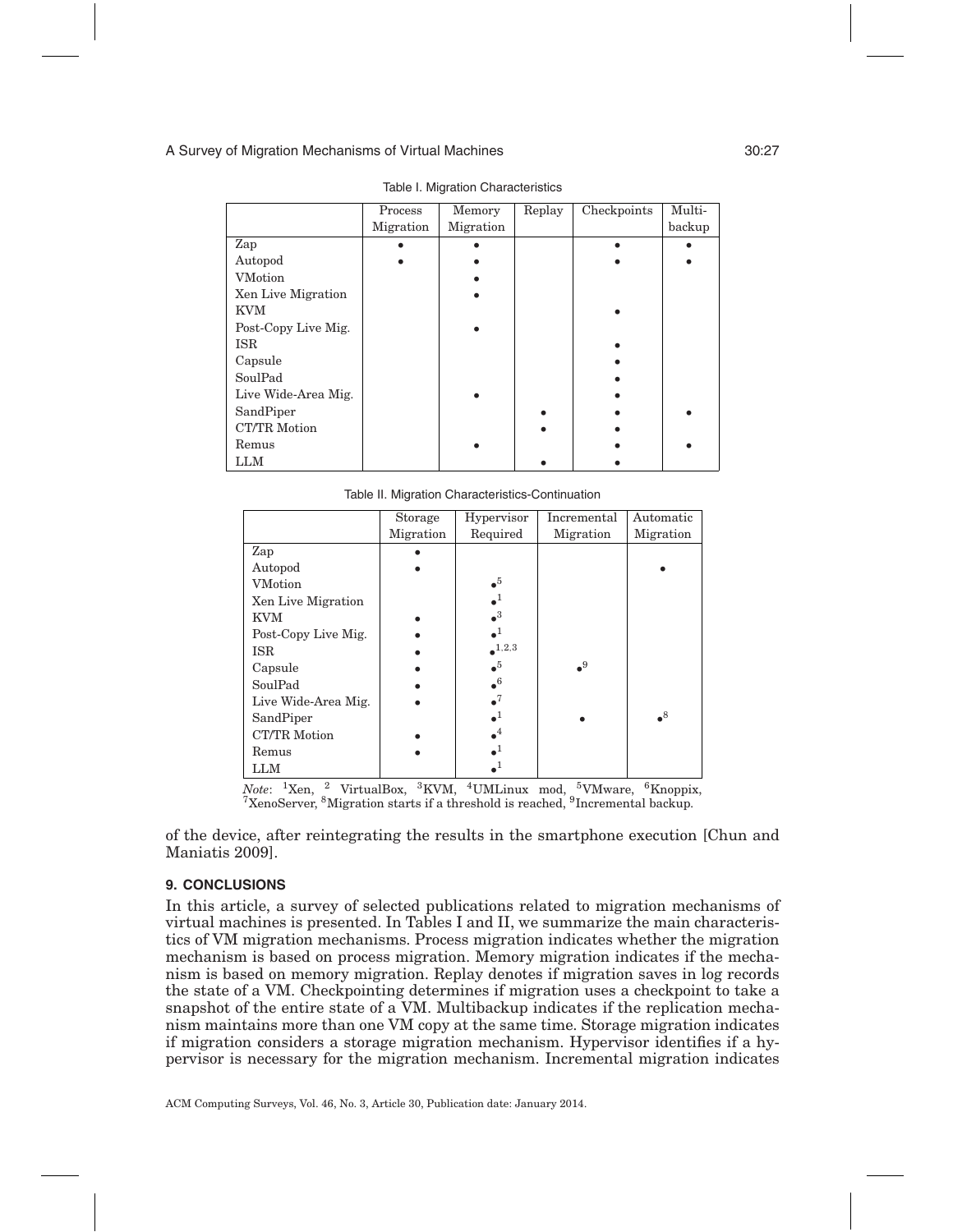if a copy of the VM can be reassumed from a specific execution point. Automatic migration notes if the migration mechanism is auto-started when a specific condition is reached. The necessity of migration of processes appeared since the creation of distributed systems. With the development of the virtualization and the incorporation of this technology as a tool to achieve high-availability systems, the migration mechanisms were greatly improved. In this article, we have considered that the migration mechanisms have been divided into three main branches. The first one, process migration, which was born along with the distributed systems, is the beginning of the VM's migration. The mechanisms based on process migration have some characteristics, such as complexity, performance, transparency, fault resilience, scalability, and heterogeneity, that have a major impact on the effectiveness and deployment of process migration. The complexity of implementation and dependency on an operating system are among the obstacles to the wider use of process migration [Milojičić et al. [2000\]](#page-30-9). Process migrations can be made in the range of seconds, and this time can increase to minutes.

The migration mechanisms based on memory migration are efficient and faster than others; they migrate virtual machines from one physical machine to the other in a short time (60 ms in the best test time). However, the majority of these hypervisors do not perform storage migration, and it is necessary for a SAN or NAS platform to handle the file system, which is not always efficient for geographically separated file systems. The increasing necessity of sharing information and the new vision where the information is no longer localized within a data center but rather can be dispersed across geographical distances has created migration mechanisms to transfer VM across a WAN. These approaches transfer local disk and network connections along with the memory state within a negligible time. Diverse optimizations to efficiently transfer memory and disk [Travostino [2006;](#page-31-6) Bradford et al. [2007;](#page-28-7) Hines et al. [2009\]](#page-29-5) have been developed. Besides, researches have generated live migration mechanisms to get load balancing and efficient resource consumption [Wood et al. [2007;](#page-32-1) Nathuji and Schwan [2007\]](#page-30-17). Suspend/resume migration allows the transference of a VM across a WAN. The source VM is suspended and retrieved from the network when the VM is resumed. This technology has developed the disconnected operation concept, where the users keep working with the cache content. Suspend/resume is the base for mechanisms that allow carrying an auto-configuring operating system along with a suspend VM on a small portable device [Cáceres et al. [2005\]](#page-28-4) or a mobile device user executing a service software on a nearby cloudlet [Satyanarayanan et al. [2009\]](#page-31-13).

Cloud computing technology is attracting new users around the world, and there are many scientific projects that are adopting this technology as their platform [NERSC  $2011$ ; Vöckler et al.  $2011$ ; Portal  $2010$ ; Gunarathne et al.  $2010$ ; Li et al.  $2009$ ; Iványi and Topping [2011\]](#page-29-17). These projects demand the use of intensive computational power, access to fault-tolerant mechanisms, and management of virtual machine replicas. They require the use of hundreds of nodes to provide the necessary computational power. Currently, the hypervisors based on memory have become the most widely used around the world, due to the generalized use of these types of hypervisors as the underlying platform in systems that provide cloud computing services. For example, Amazon's Web Services handle instances of Xen and VMWare; Futuregrid manages virtual machines in Xen, KVM, or VMWare; and NERSC uses Xen, KVM, or UML. However, the use of live migration mechanisms in cloud computing is an open research area. Cloud computing providers still do not create a live migration mechanism that does not interrupt user activities [Williams et al. [2012\]](#page-31-19).

Recently, the record-and-replay strategy has been widely used in migration of virtual machines, due to the nondeterministic events, which can be recorded and reproduced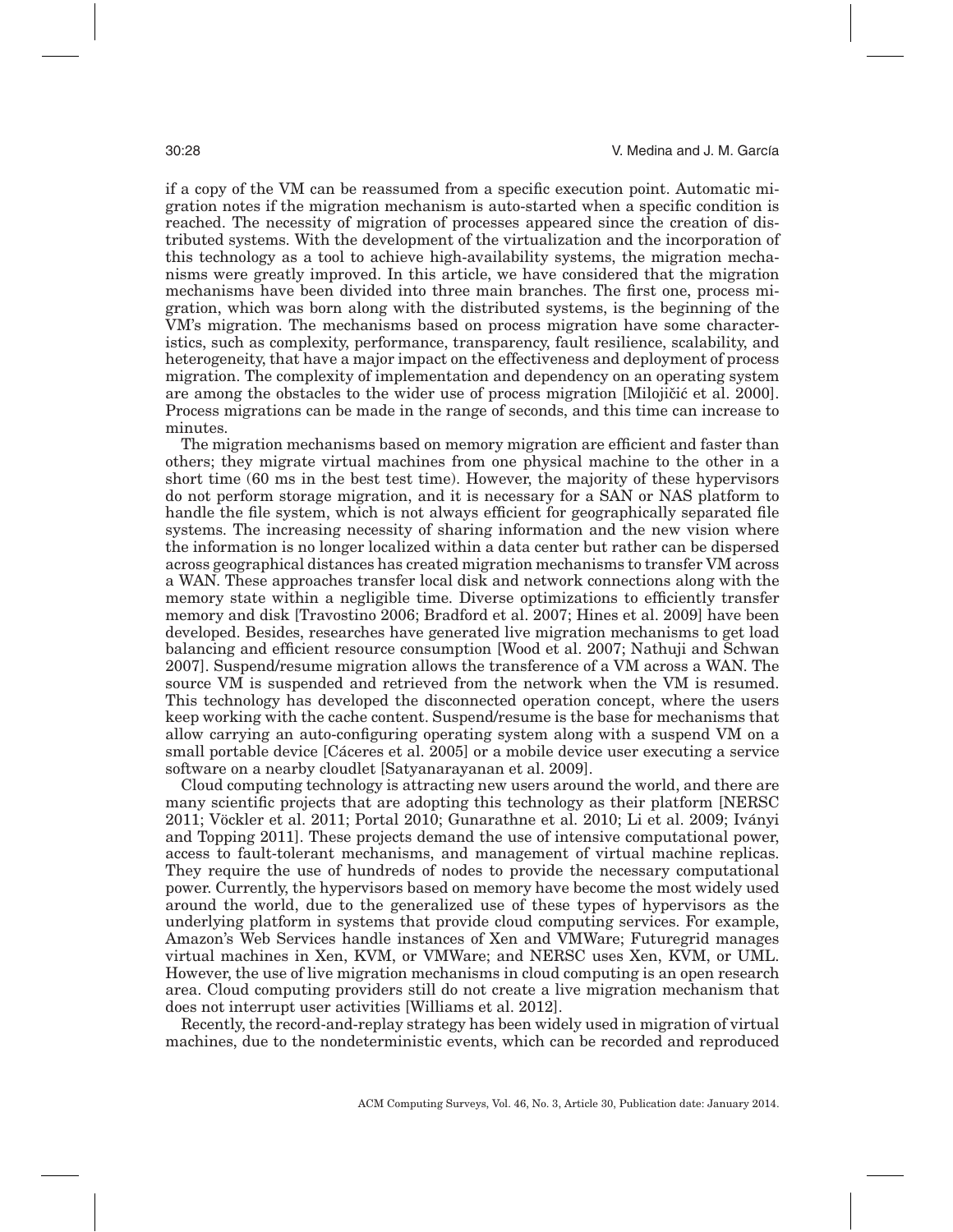after. This strategy includes storage migration with efficient migration time. It can be noticed that record-and-replay strategies allow incremental migrations to be applied to virtual machines and specific filters to be applied to restore just the information that the user needs. This type of migration has great possibility of development since the experiments in this area have shown data consistency, efficient time performance during the log and replay processes, and security in which the whole state of a VM would be migrated, including memory, storage, and network connections.

Several migration mechanisms and their respective experimental results have been presented. It is hard to compare the performance of various migration mechanisms because the implementations were done on a number of different architectures. Tests have been executed under different circumstances; elements such as hardware, size samples, benchmarking, and report units are distinct among the migration methods. It is also hard and inaccurate to normalize the performance.

## **REFERENCES**

- <span id="page-28-8"></span>2009. The NIST Definition of Cloud Computing. *National Institute of Standards and Technology* 53, 6 (2009), 50.<http://csrc.nist.gov/groups/SNS/cloud-computing/cloud-def-v15.doc>
- <span id="page-28-10"></span>Silviu Andrica and George Candea. 2011. WaRR: A tool for high-fidelity web application record and replay. In *Proceedings of the 2011 IEEE/IFIP 41st International Conference on Dependable Systems & Networks (DSN'11)*. IEEE Computer Society, Washington, DC, 403–410. DOI:[http://dx.doi.org/](<url>http://dx.doi.org/10.1109/DSN.2011.5958253</url>) [10.1109/DSN.2011.5958253](<url>http://dx.doi.org/10.1109/DSN.2011.5958253</url>)
- <span id="page-28-12"></span>Michael Armbrust, Armando Fox, Rean Griffith, Anthony D. Joseph, Randy Katz, Andy Konwinski, Gunho Lee, David Patterson, Ariel Rabkin, Ion Stoica, and Matei Zaharia. 2010. A view of cloud computing. *Commun. ACM* 53, 4 (April 2010), 50–58. DOI:<http://dx.doi.org/10.1145/1721654.1721672>
- <span id="page-28-11"></span>Michael Armbrust, Armando Fox, Rean Griffith, Anthony D. Joseph, Randy H. Katz, Andrew Konwinski, Gunho Lee, David A. Patterson, Ariel Rabkin, Ion Stoica, and Matei Zaharia. 2009. *Above the Clouds: A Berkeley View of Cloud Computing*. Technical Report UCB/EECS-2009-28. EECS Department, University of California, Berkeley. Retrieved from [http://www.eecs.berkeley.edu/](<url>http://www.eecs.berkeley.edu/Pubs/TechRpts/2009/EECS-2009-28.html</url>) [Pubs/TechRpts/2009/EECS-2009-28.html](<url>http://www.eecs.berkeley.edu/Pubs/TechRpts/2009/EECS-2009-28.html</url>)
- <span id="page-28-5"></span>Muhammad Atif and Peter Strazdins. 2009. Optimizing live migration of virtual machines in SMP clusters for HPC applications. In *Proceedings of the IFIP International Conference on Network and Parallel Computing Workshops.* 51–58. DOI:<http://dx.doi.org/10.1109/NPC.2009.32>
- <span id="page-28-0"></span>Paul Barham, Boris Dragovic, Keir Fraser, Steven Hand, Tim Harris, Alex Ho, Rolf Neugebauer, Ian Pratt, and Andrew Warfield. 2003. Xen and the art of virtualization. In *Proceedings of the 19th ACM Symposium on Operating Systems Principles (SOSP'03)*. ACM, New York, NY, 164–177. DOI:[http://dx.doi.org/](http://dx.doi.org/10.1145/945445.945462) [10.1145/945445.945462](http://dx.doi.org/10.1145/945445.945462)
- <span id="page-28-9"></span>N. Bobroff, A. Kochut, and K. Beaty. 2007. Dynamic placement of virtual machines for managing SLA violations. In *Proceedings of the 10th IFIP/IEEE International Symposium on Integrated Network Management (IM'07).* 119–128. DOI:<http://dx.doi.org/10.1109/INM.2007.374776>
- <span id="page-28-7"></span>Robert Bradford, Evangelos Kotsovinos, Anja Feldmann, and Harald Schioberg. 2007. Live wide-area migra- ¨ tion of virtual machines including local persistent state. In *Proceedings of the 3rd International Conference on Virtual Execution Environments (VEE'07)*. ACM, New York, NY, 169–179. DOI:[http://dx.doi.org/](http://dx.doi.org/10.1145/1254810.1254834) [10.1145/1254810.1254834](http://dx.doi.org/10.1145/1254810.1254834)
- <span id="page-28-4"></span>Ramón Cáceres, Casey Carter, Chandra Narayanaswami, and Mandayam Raghunath. 2005. Reincarnating PCs with portable SoulPads. In *Proceedings of the 3rd International Conference on Mobile Systems, Applications, and Services (MobiSys'05)*. ACM, New York, NY, 65–78. DOI:[http://dx.doi.org/](http://dx.doi.org/10.1145/1067170.1067179) [10.1145/1067170.1067179](http://dx.doi.org/10.1145/1067170.1067179)
- <span id="page-28-3"></span>Ramesh Chandra, Nickolai Zeldovich, Constantine Sapuntzakis, and Monica S. Lam. 2005. The collective: a cache-based system management architecture. In *Proceedings of the 2nd Conference on Symposium on Networked Systems Design & Implementation - Volume 2 (NSDI'05)*. USENIX Association, Berkeley, CA, 259–272.
- <span id="page-28-1"></span>Prabhakar Changarti. 2007. *Xen Virtualization: A Practical Handbook* (1st ed.). Packt Publishing Ltd., Birmingham, UK.
- <span id="page-28-6"></span>Peter M. Chen and Brian D. Noble. 2001. When virtual is better than real. In *Proceedings of the 8th Workshop on Hot Topics in Operating Systems (HOTOS'01)*. IEEE Computer Society, Washington, DC, 133.
- <span id="page-28-2"></span>David Chisnall. 2007. *The Definitive Guide to the Xen Hypervisor*. Prentice Hall, Upper Saddle River, NJ.

ACM Computing Surveys, Vol. 46, No. 3, Article 30, Publication date: January 2014.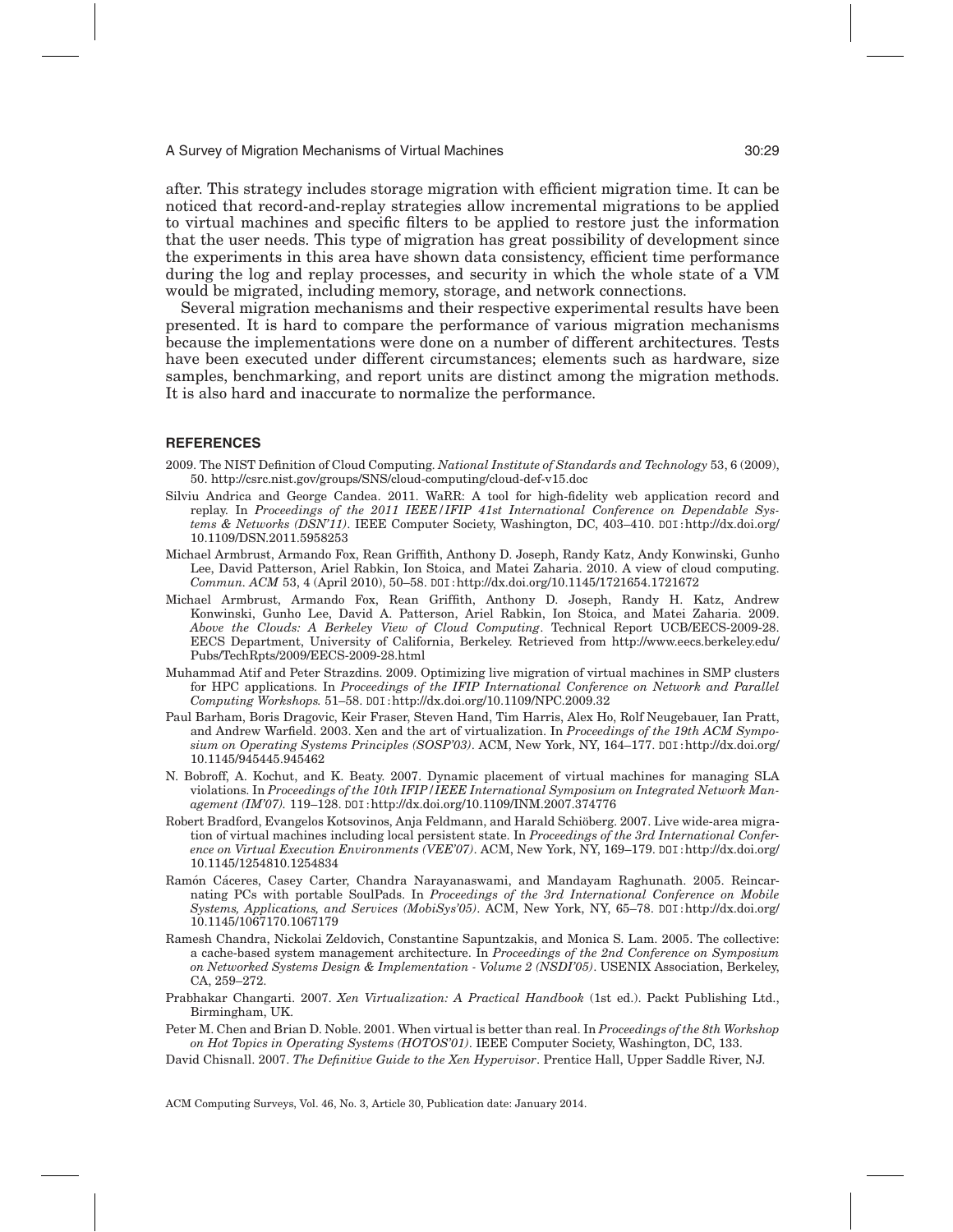- <span id="page-29-9"></span>Byung-Gon Chun, Sunghwan Ihm, Petros Maniatis, Mayur Naik, and Ashwin Patti. 2011. CloneCloud: elastic execution between mobile device and cloud. In *Proceedings of the 6th Conference on Computer systems (EuroSys'11)*. ACM, New York, NY, 301–314. DOI:<http://dx.doi.org/10.1145/1966445.1966473>
- <span id="page-29-10"></span>Byung-Gon Chun and Petros Maniatis. 2009. Augmented smartphone applications through clone cloud execution. In *Proceedings of the 12th Conference on Hot Topics in Operating Systems (HotOS'09)*. USENIX Association, Berkeley, CA, 8–8. [http://dl.acm.org/citation.cfm?id](http://dl.acm.org/citation.cfm?id$=$1855568.1855576)=1855568.1855576
- <span id="page-29-3"></span>Christopher Clark, Keir Fraser, Steven Hand, Jacob Gorm Hansen, Eric Jul, Christian Limpach, Ian Pratt, and Andrew Warfield. 2005. Live migration of virtual machines. In *Proceedings of the 2nd Conference on Symposium on Networked Systems Design & Implementation (NSDI'05)*. USENIX Association, Berkeley, CA, 273–286.
- <span id="page-29-14"></span>Brendan Cully, Geoffrey Lefebvre, Dutch Meyer, Mike Feeley, Norm Hutchinson, and Andrew Warfield. 2008. Remus: High availability via asynchronous virtual machine replication. In *Proceedings of the 5th USENIX Symposium on Networked Systems Design and Implementation (NSDI'08)*. USENIX Association, Berkeley, CA, 161–174.
- <span id="page-29-1"></span>Rogier Dittner and David Rule. 2007. *The Best Damn Server Virtualization Book Period: Including VMware, Xen, and Microsoft Virtual Server*. Syngress Publishing.
- <span id="page-29-12"></span>George W. Dunlap, Samuel T. King, Sukru Cinar, Murtaza A. Basrai, and Peter M. Chen. 2002. ReVirt: enabling intrusion analysis through virtual-machine logging and replay. *SIGOPS Oper. Syst. Rev.* 36, SI (December 2002), 211–224. DOI:<http://dx.doi.org/10.1145/844128.844148>
- <span id="page-29-13"></span>George W. Dunlap, Dominic G. Lucchetti, Michael A. Fetterman, and Peter M. Chen. 2008. Execution replay of multiprocessor virtual machines. In *Proceedings of the 4th ACM SIGPLAN/SIGOPS International Conference on Virtual Execution Environments (VEE'08)*. ACM, New York, NY, 121–130. DOI:<http://dx.doi.org/10.1145/1346256.1346273>
- <span id="page-29-0"></span>R. P. Goldberg. 1974. Survey of virtual machine research. *IEEE Computer Magazine* (June 1974), 34–45.
- <span id="page-29-16"></span>Thilina Gunarathne, Tak-Lon Wu, Judy Qiu, and Geoffrey Fox. 2010. Cloud computing paradigms for pleasingly parallel biomedical applications. In *Proceedings of the 19th ACM International Symposium on High Performance Distributed Computing (HPDC'10)*. ACM, New York, NY, 460–469. DOI:<http://dx.doi.org/10.1145/1851476.1851544>
- <span id="page-29-2"></span>Diwaker Gupta, Ludmila Cherkasova, Rob Gardner, and Amin Vahdat. 2006. Enforcing performance isolation across virtual machines in Xen. In *Proceedings of the ACM/IFIP/USENIX 2006 International Conference on Middleware (Middleware'06)*. Springer-Verlag, New York, NY, 342–362.
- <span id="page-29-6"></span>Jacob Gorm Hansen and Eric Jul. 2004. Self-migration of operating systems. In *Proceedings of the 11th ACM SIGOPS European Workshop (EW'11)*. ACM, New York, NY, Article 23. DOI:[http://dx.doi.org/](http://dx.doi.org/10.1145/1133572.1133616) [10.1145/1133572.1133616](http://dx.doi.org/10.1145/1133572.1133616)
- <span id="page-29-5"></span>Michael R. Hines, Umesh Deshpande, and Kartik Gopalan. 2009. Post-copy live migration of virtual machines. *SIGOPS Oper. Syst. Rev.* 43, 3 (July 2009), 14–26. DOI:<http://dx.doi.org/10.1145/1618525.1618528>
- <span id="page-29-4"></span>Takahiro Hirofuchi, Hidemoto Nakada, Satoshi Itoh, and Satoshi Sekiguchi. 2011. Reactive consolidation of virtual machines enabled by postcopy live migration. In *Proceedings of the 5th International Workshop on Virtualization Technologies in Distributed Computing (VTDC'11)*. ACM, New York, NY, 11–18. DOI:<http://dx.doi.org/10.1145/1996121.1996125>
- <span id="page-29-11"></span>Takahiro Hirofuchi, Hidemoto Nakada, Hirotaka Ogawa, Satoshi Itoh, and Satoshi Sekiguchi. 2009. A live storage migration mechanism over wan and its performance evaluation. In *Proceedings of the 3rd International Workshop on Virtualization Technologies in Distributed Computing (VTDC'09)*. ACM, New York, NY, 67-74. DOI: <http://dx.doi.org/10.1145/1555336.1555348>
- <span id="page-29-7"></span>Khaled Z. Ibrahim, Steven Hofmeyr, Costin Iancu, and Eric Roman. 2011. Optimized pre-copy live migration for memory intensive applications. In *Proceedings of 2011 International Conference for High Performance Computing, Networking, Storage and Analysis (SC'11)*. ACM, New York, NY, Article 40, 11 pages. DOI:<http://dx.doi.org/10.1145/2063384.2063437>
- <span id="page-29-17"></span>P. Iványi and B.H.V. Topping (Eds.). 2011. *Threat Detection in an Urban Water Distribution Systems with Simulations Conducted in Grids and Clouds*. Ajaccio, Corsica, France. DOI:[http://dx.doi.org/10.4203/](http://dx.doi.org/10.4203/ccp.95.93 ) [ccp.95.93](http://dx.doi.org/10.4203/ccp.95.93 )
- <span id="page-29-15"></span>Bo Jiang, Binoy Ravindran, and Changsoo Kim. 2010. Lightweight live migration for high availability cluster service. In *Proceedings of the 12th International Conference on Stabilization, Safety, and Security of Distributed Systems (SSS'10)*. Springer-Verlag, Berlin, 420–434. Retrieved from [http://dl.acm.org/citation.cfm?id](http://dl.acm.org/citation.cfm?id$=$1926829.1926865)=1926829.1926865.
- <span id="page-29-8"></span>James J. Kistler and M. Satyanarayanan. 1992. Disconnected operation in the Coda File System. *ACM Trans. Comput. Syst.* 10, 1 (Feb. 1992), 3–25. DOI:<http://dx.doi.org/10.1145/146941.146942>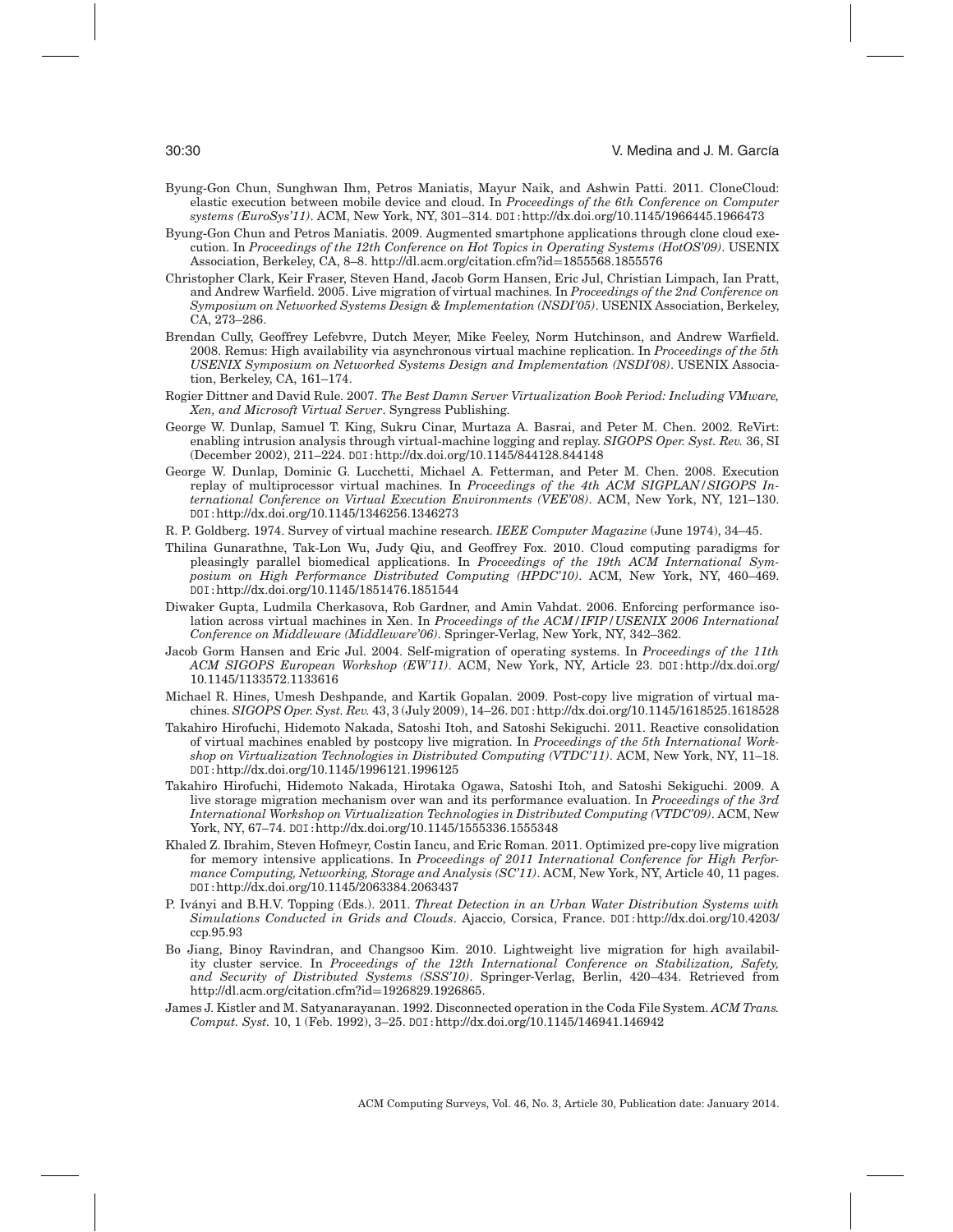- <span id="page-30-12"></span>Avi Kivity, Yaniv Kamay, Dor Laor, Uri Lublin, and Anthony Liguori. 2007. KVM: The Linux virtual machine monitor. In *Proceedings of the Ottawa Linux Symposium*. 225–230. Retrieved from [http://www.kernel.](http://www.kernel.org/doc/ols/2007/ols2007v1-pages-225-230.pdf) [org/doc/ols/2007/ols2007v1-pages-225-230.pdf.](http://www.kernel.org/doc/ols/2007/ols2007v1-pages-225-230.pdf)
- <span id="page-30-3"></span>Nadir Kiyanclar. 2005. A survey of virtualization techniques focusing on secure on-demand cluster computing. *CoRR* abs/cs/0511010 (2005).
- <span id="page-30-15"></span>Michael Kozuch and M. Satyanarayanan. 2002. Internet suspend/resume. In *Proceedings of the 4th IEEE Workshop on Mobile Computing Systems and Applications (WMCSA'02)*. IEEE Computer Society, Washington, DC, 40.
- <span id="page-30-14"></span>Michael A. Kozuch, Michael Kaminsky, and Michael P. Ryan. 2009. Migration without virtualization. In *Proceedings of the 12th Conference on Hot Topics in Operating Systems (HotOS'09)*. USENIX Association, Berkeley, CA, 10.
- <span id="page-30-22"></span>Bo Li, Jianxin Li, Jinpeng Huai, Tianyu Wo, Qin Li, and Liang Zhong. 2009. EnaCloud: An energy-saving application live placement approach for cloud computing environments. In *Proceedings of the 2009 IEEE International Conference on Cloud Computing (CLOUD'09)*. IEEE Computer Society, Washington, DC, 17–24. DOI:<http://dx.doi.org/10.1109/CLOUD.2009.72>
- <span id="page-30-8"></span>LINBIT. 2011. Distributed Replicated Block Device. Retrieved from [http://www.drbd.org/.](http://www.drbd.org/)
- <span id="page-30-18"></span>Haikun Liu, Hai Jin, Xiaofei Liao, Liting Hu, and Chen Yu. 2009. Live migration of virtual machine based on full system trace and replay. In *Proceedings of the 18th ACM International Symposium on High Performance Distributed Computing (HPDC'09)*. ACM, New York, NY, 101–110. DOI:[http://dx.doi.org/](http://dx.doi.org/10.1145/1551609.1551630) [10.1145/1551609.1551630](http://dx.doi.org/10.1145/1551609.1551630)
- <span id="page-30-13"></span>Yingwei Luo, Binbin Zhang, Xiaolin Wang, Zhenlin Wang, Yifeng Sun, and Haogang Chen. 2008. Live and incremental whole-system migration of virtual machines using block-bitmap. In *Proceedings of the IEEE International Conference on Cluster Computing.* 99–106. DOI:[http://dx.doi.org/10.1109/CLUSTR.](http://dx.doi.org/10.1109/CLUSTR.2008.4663760) [2008.4663760](http://dx.doi.org/10.1109/CLUSTR.2008.4663760)
- <span id="page-30-11"></span>Kernel Based Virtual Machine. 2012. Main Page. Retrieved from [http://www.linux-kvm.org/page/Main\\_Page.](http://www.linux-kvm.org/page/Main_Page)
- <span id="page-30-16"></span>Sean R. Marston, Zhi Li, Subhajyoti Bandyopadhyay, Anand Ghalsasi, and Juheng Zhang. 2009. Cloud computing: The business perspective. *SSRN eLibrary* (2009).
- <span id="page-30-9"></span>Dejan S. Milojičić, Fred Douglis, Yves Paindaveine, Richard Wheeler, and Songnian Zhou. 2000. Process migration. *ACM Comput. Surv.* 32, 3 (2000), 241–299. DOI:<http://dx.doi.org/10.1145/367701.367728>
- <span id="page-30-19"></span>Andrey Mirkin, Alexey Kuznetsov, and Kir Kolyshkin. 2008. Containers checkpointing and live migration. In *Proceedings of the Linux Symposium 2008*. 85–92.
- <span id="page-30-4"></span>Sape J. Mullender, Guido van Rossum, Andrew S. Tanenbaum, Robbert van Renesse, and Hans van Staveren. 1990. Amoeba: A distributed operating system for the 1990s. *Computer* 23, 5 (May 1990), 44–53. DOI:<http://dx.doi.org/10.1109/2.53354>
- <span id="page-30-17"></span>Ripal Nathuji and Karsten Schwan. 2007. VirtualPower: Coordinated power management in virtualized enterprise systems. *SIGOPS Oper. Syst. Rev.* 41, 6 (Oct. 2007), 265–278. DOI:[http://dx.doi.org/](http://dx.doi.org/10.1145/1323293.1294287) [10.1145/1323293.1294287](http://dx.doi.org/10.1145/1323293.1294287)
- <span id="page-30-10"></span>Michael Nelson, Beng-Hong Lim, and Greg Hutchins. 2005. Fast transparent migration for virtual machines. In *Proceedings of the Annual Conference on USENIX Annual Technical Conference (ATEC'05)*. USENIX Association, Berkeley, CA, USA, 25–25.
- <span id="page-30-20"></span>National Energy Research Scientific Computer Center NERSC. 2011. NERSC Mission. Retrieved from [http://](http://www.nersc.gov/about/nersc-mission/) [www.nersc.gov/about/nersc-mission/.](http://www.nersc.gov/about/nersc-mission/)
- <span id="page-30-7"></span>Jason Nieh. 2005. AutoPod: Unscheduled system updates with zero data loss. In *Proceedings of the 2nd International Conference on Automatic Computing*. IEEE Computer Society, Washington, DC, 367–368. DOI:<http://dx.doi.org/10.1109/ICAC.2005.16>
- <span id="page-30-6"></span>Steven Osman, Dinesh Subhraveti, Gong Su, and Jason Nieh. 2002. The design and implementation of Zap: a system for migrating computing environments. *SIGOPS Oper. Syst. Rev.* 36, SI (December 2002), 361–376. DOI:<http://dx.doi.org/10.1145/844128.844162>
- <span id="page-30-2"></span>P. Padala, X. Zhu, Z. Wang, S. Singhal, and K. Shin. 2007. *Performance Evaluation of Virtualization Technologies for Server Consolidation*. Technical Report. HP Labs Tech.
- <span id="page-30-21"></span>Future Grid Portal. 2010. Future Grid. Retrieved from [https://portal.futuregrid.org/.](https://portal.futuregrid.org/)
- <span id="page-30-0"></span>Mendel Rosenblum. 2004. The reincarnation of virtual machines. *Queue* 2, 5 (2004), 34–40. DOI:[http://dx.](http://dx.doi.org/10.1145/1016998.1017000) [doi.org/10.1145/1016998.1017000](http://dx.doi.org/10.1145/1016998.1017000)
- <span id="page-30-1"></span>Mendel Rosenblum and Tal Garfinkel. 2005. Virtual machine monitors: Current technology and future trends. *Computer* 38, 5 (May 2005), 39–47. DOI:<http://dx.doi.org/10.1109/MC.2005.176>
- <span id="page-30-5"></span>M. Rozier, V. Abrossimov, F. Armand, I. Boule, M. Gien, M. Guillemont, F. Herrmann, C. Kaiser, S. Langlois, P. Léonard, and W. Neuhauser. 1991. Overview of the CHORUS Distributed Operating Systems. Computing *Systems* 1 (1991), 39–69.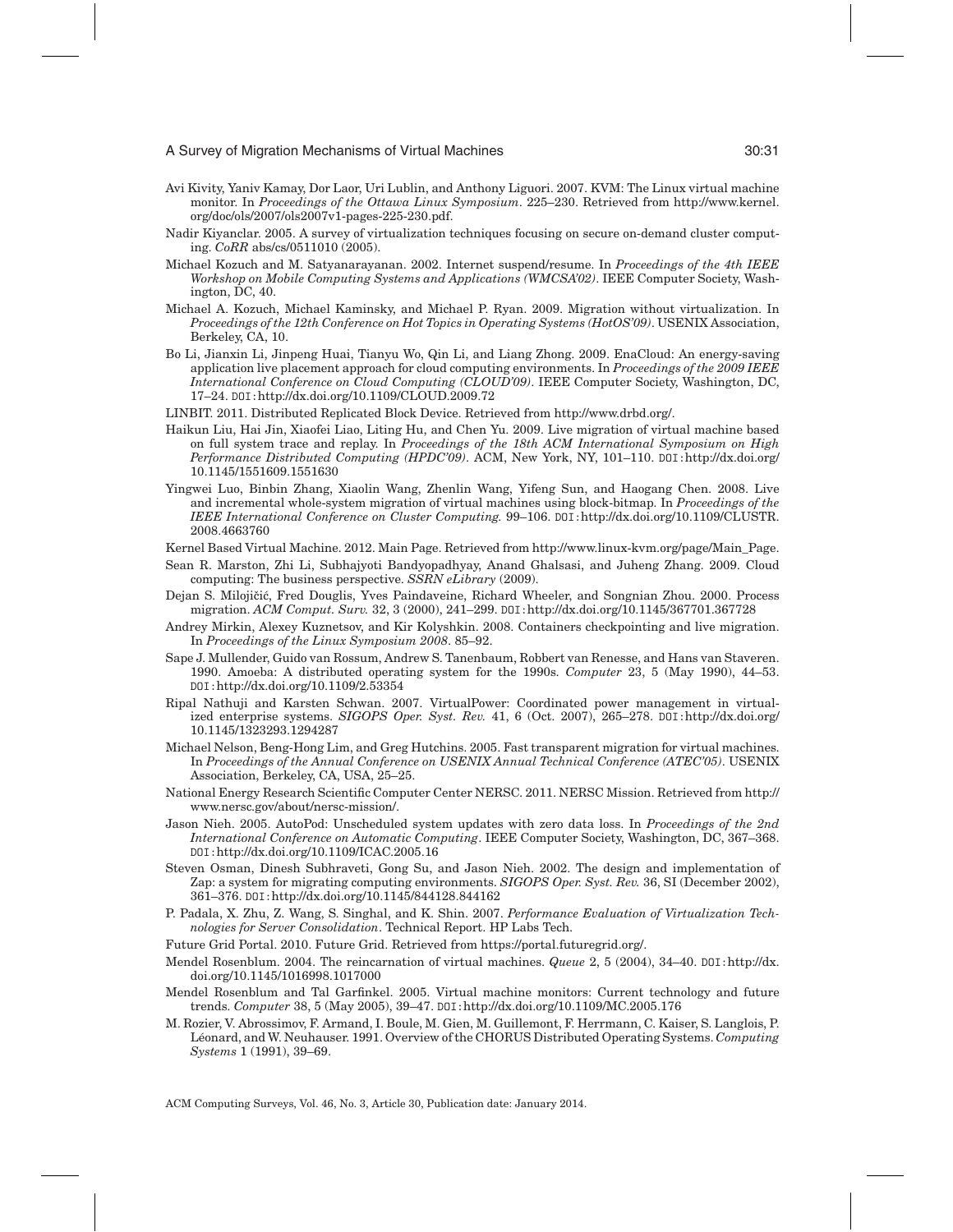- <span id="page-31-1"></span>J. Sahoo, S. Mohapatra, and R. Lath. 2010. Virtualization: A survey on concepts, taxonomy and associated security issues. In *Proceedings of the 2nd International Conference on Computer and Network Technology (ICCNT'10)*. 222 –226. DOI:<http://dx.doi.org/10.1109/ICCNT.2010.49>
- <span id="page-31-11"></span>Constantine P. Sapuntzakis, Ramesh Chandra, Ben Pfaff, Jim Chow, Monica S. Lam, and Mendel Rosenblum. 2002. Optimizing the migration of virtual computers. In *Proceedings of the 5th Symposium on Operating Systems Design and Implementation*. 377–390.
- <span id="page-31-13"></span>Mahadev Satyanarayanan, Paramvir Bahl, Ramón Caceres, and Nigel Davies. 2009. The case for VMbased cloudlets in mobile computing. *IEEE Pervasive Computing* 8, 4 (Oct. 2009), 14–23. DOI:[http://](http://dx.doi.org/10.1109/MPRV.2009.82) [dx.doi.org/10.1109/MPRV.2009.82](http://dx.doi.org/10.1109/MPRV.2009.82)
- <span id="page-31-10"></span>Mahadev Satyanarayanan, B. Gilbert, M. Toups, N. Tolia, D. R. O'Hallaron, Ajay Surie, A. Wolbach, J. Harkes, A. Perrig, D. J. Farber, M. A. Kozuch, C. J. Helfrich, P. Nath, and H. A. Lagar-Cavilla. 2007. Pervasive personal computing in an Internet suspend/resume system. *IEEE Internet Computing* 11, 2 (March-April 2007), 16–25. DOI:<http://dx.doi.org/10.1109/MIC.2007.46>
- <span id="page-31-7"></span>M. Satyanarayanan, Michael A. Kozuch, Casey J. Helfrich, and David R. O'Hallaron. 2005. Towards seamless mobility on pervasive hardware. *Pervasive Mob. Comput.* 1, 2 (July 2005), 157–189. DOI:[http://](http://dx.doi.org/10.1016/j.pmcj.2005.03.005) [dx.doi.org/10.1016/j.pmcj.2005.03.005](http://dx.doi.org/10.1016/j.pmcj.2005.03.005)
- <span id="page-31-14"></span>Aameek Singh, Madhukar Korupolu, and Dushmanta Mohapatra. 2008. Server-storage virtualization: integration and load balancing in data centers. In *Proceedings of the 2008 ACM/IEEE Conference on Supercomputing (SC'08)*. IEEE Press, Piscataway, NJ, Article 53, 12 pages. [http://dl.acm.org/](http://dl.acm.org/citation.cfm?id=1413370.1413424) citation.cfm?id=[1413370.1413424](http://dl.acm.org/citation.cfm?id=1413370.1413424)
- <span id="page-31-18"></span>Kunwadee Sripanidkulchai, Sambit Sahu, Yaoping Ruan, Anees Shaikh, and Chitra Dorai. 2010. Are clouds ready for large distributed applications? *SIGOPS Oper. Syst. Rev.* 44, 2 (April 2010), 18–23. DOI:<http://dx.doi.org/10.1145/1773912.1773918>
- <span id="page-31-16"></span>Ajay Surie, H. Andres Lagar-Cavilla, Eyal de Lara, and M. Satyanarayanan. 2008. Low-bandwidth VM ´ migration via opportunistic replay. In *Proceedings of the 9th Workshop on Mobile Computing Systems and Applications (HotMobile'08)*. ACM, New York, NY, 74–79. DOI:[http://dx.doi.org/10.1145/](http://dx.doi.org/10.1145/1411759.1411779) [1411759.1411779](http://dx.doi.org/10.1145/1411759.1411779)
- <span id="page-31-0"></span>Nanda Susanta and Chiueh Tzi-Cker. 2005. *A Survey on Virtualization Technologies*. Technical Report. Stony Brook University.<http://www.ecsl.cs.sunysb.edu/tr/TR179.pdf>
- <span id="page-31-9"></span>Yoshi Tamura. 2008. Kemari: Virtual machine synchronization for fault tolerance using DomT. In *Proceedings of the Xen Summit.*
- <span id="page-31-5"></span>Andrew S. Tanenbaum. 1995. *Distributed Operating Systems*. Prentice Hall.
- <span id="page-31-4"></span>Andrew S. Tanenbaum and Maarten Van Steen. 2001. *Distributed Systems: Principles and Paradigms* (1st ed.). Prentice Hall, Upper Saddle River, NJ.
- <span id="page-31-3"></span>J. Torres, D. Carrera, K. Hogan, R. Gavalda, V. Beltran, and N. Poggi. 2008. Reducing wasted resources to help achieve green data centers. In *Proceedings of the IEEE International Symposium on Parallel and Distributed Processing (IPDPS'08).* 1–8. DOI:<http://dx.doi.org/10.1109/IPDPS.2008.4536219>
- <span id="page-31-6"></span>Franco Travostino. 2006. Seamless live migration of virtual machines over the MAN/WAN. In *Proceedings of the 2006 ACM/IEEE Conference on Supercomputing (SC'06)*. ACM, New York, NY, 290. DOI:[http://](http://dx.doi.org/10.1145/1188455.1188758) [dx.doi.org/10.1145/1188455.1188758](http://dx.doi.org/10.1145/1188455.1188758)
- <span id="page-31-17"></span>Stephen J. Vaughan-Nichols. 2006. New approach to virtualization is a lightweight. *Computer* 39, 11 (Nov. 2006), 12–14. DOI:<http://dx.doi.org/10.1109/MC.2006.393>
- <span id="page-31-15"></span>Akshat Verma, Puneet Ahuja, and Anindya Neogi. 2008. pMapper: Power and migration cost aware application placement in virtualized systems. In *Proceedings of the 9th ACM/IFIP/USENIX International Conference on Middleware (Middleware'08)*. Springer-Verlag, New York, NY, 243–264.
- <span id="page-31-12"></span>VMware. 2012. VMware GSX Server Documentation. Retrieved from [http://www.vmware.com/support/pubs/](http://www.vmware.com/support/pubs/gsxpubs.html) [gsx\\_pubs.html.](http://www.vmware.com/support/pubs/gsxpubs.html)
- <span id="page-31-20"></span>Jens-Sönke Vöckler, Gideon Juve, Ewa Deelman, Mats Rynge, and Bruce Berriman. 2011. Experiences using cloud computing for a scientific workflow application. In *Proceedings of the 2nd International Workshop on Scientific Cloud Computing (ScienceCloud'11)*. ACM, New York, NY, 15–24.
- <span id="page-31-8"></span>Carl A. Waldspurger. 2002. Memory resource management in VMware ESX server. *SIGOPS Oper. Syst. Rev.* 36, SI (December 2002), 181–194. DOI:<http://dx.doi.org/10.1145/844128.844146>
- <span id="page-31-2"></span>A. Whitaker, R. S. Cox, M. Shaw, and S. D. Gribble. 2005. Rethinking the design of virtual machine monitors. *Computer* 38, 5 (May 2005), 57–62. DOI:<http://dx.doi.org/10.1109/MC.2005.169>
- <span id="page-31-19"></span>Dan Williams, Hani Jamjoom, and Hakim Weatherspoon. 2012. The Xen-Blanket: virtualize once, run everywhere. In *Proceedings of the 7th ACM European Conference on Computer Systems (EuroSys'12)*. ACM, New York, NY, 113–126. DOI:<http://dx.doi.org/10.1145/2168836.2168849>